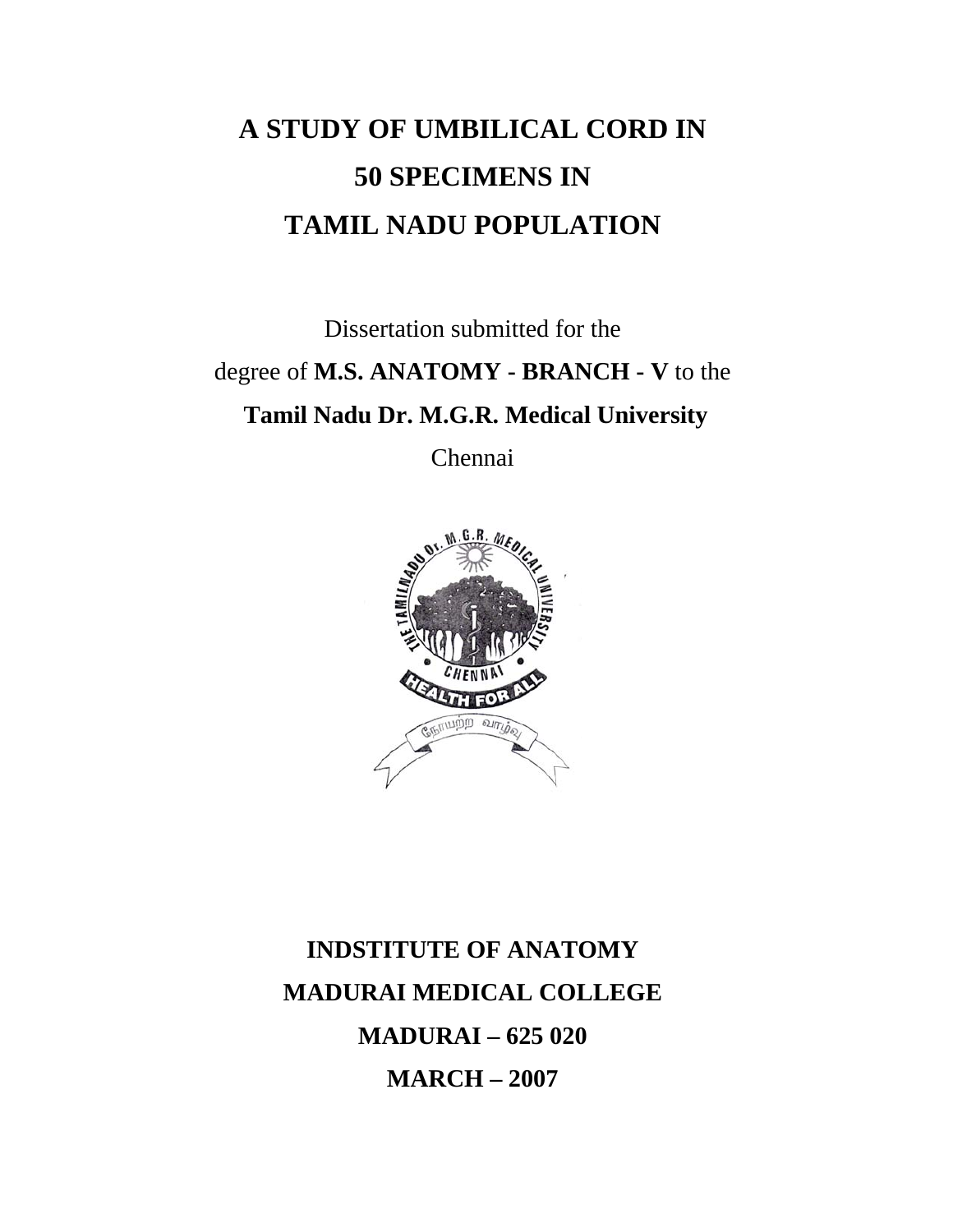#### **Dr.T. HARIHARAN M.S.,**

 Prof. & H.O.D. Institute of Anatomy Madurai Medical College, Madurai – 625 020.

## **CERTIFICATE**

 This is to certify that this dissertation entitled **"A STUDY OF UMBILICAL CORD IN 50 SPECIMENS IN TAMIL NADU POPULATION 2004 - 2006)**" has been prepared by **Dr. M. ROHINI DEVI** under my overall supervision, in partial fulfillment of the regulations for the award of Degree of **MASTER OF SURGERY IN ANATOMY - BRANCH - V** of Tamil Nadu Dr. M. G. R. Medical University, Chennai.

Date :

Place : Madurai **Dr.T. HARIHARAN M.S.,**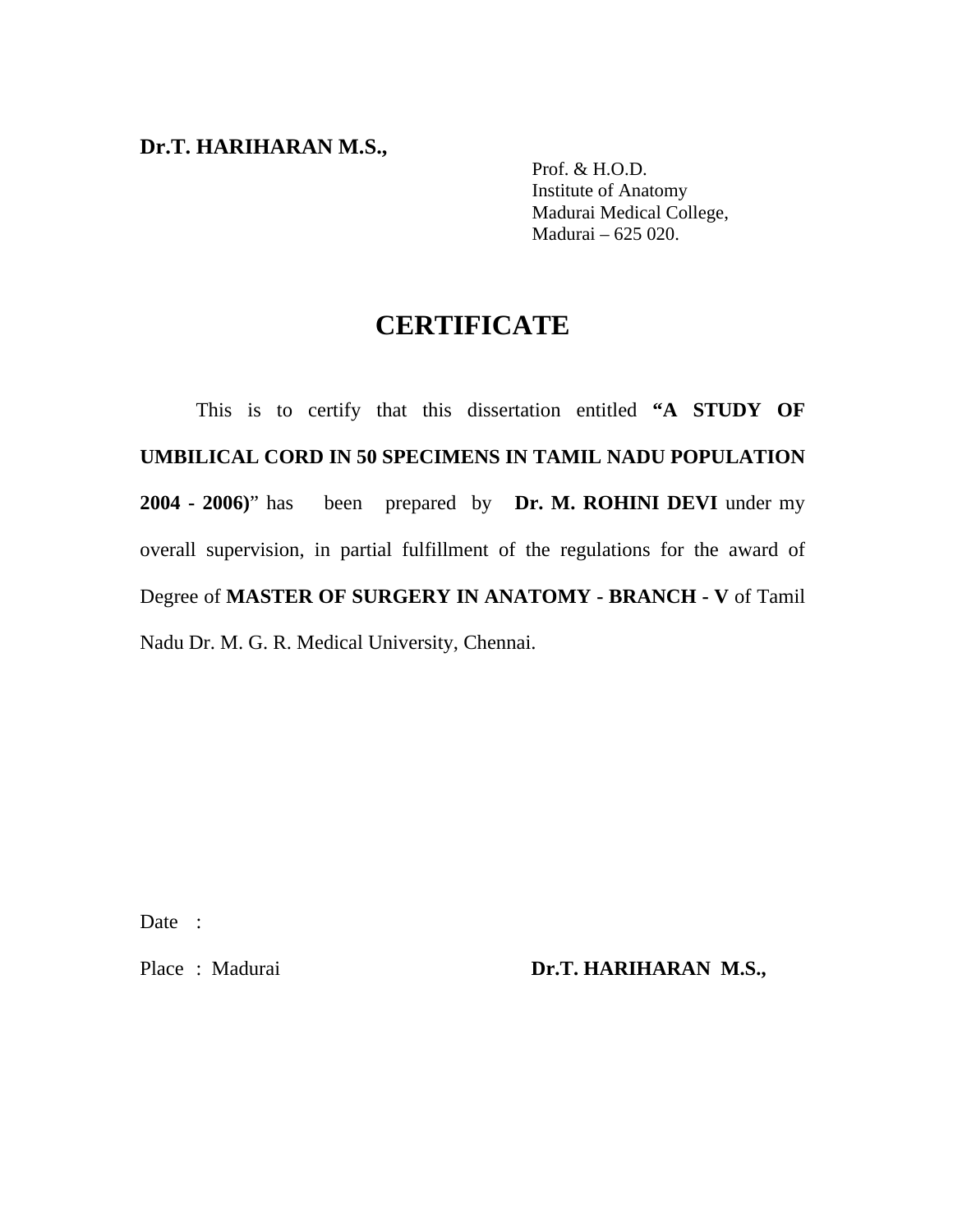## **DECLARATION**

 This Dissertation **"A STUDY OF UMBILICAL CORD IN 50 SPECIMENS IN TAMIL NADU POPULATION"** is submitted to the Tamil Nadu Dr. M.G.R. Medical University regulations for the degree of M.S. Anatomy.

 This study was carried out by me from 2004 - 2006 under the guidance and supervision of **Dr. T. HARIHARAN, M.S.,** Director and Professor of Anatomy, Institute of Anatomy, Madurai Medical College, Madurai – 20.

 This Dissertation has been written in my original work and has not previously formed the basis for the award of any Degree, Diploma, Associateship, Fellowship or other similar title or prizes.

Place : Madurai

Date :

#### **M. ROHINI DEVI**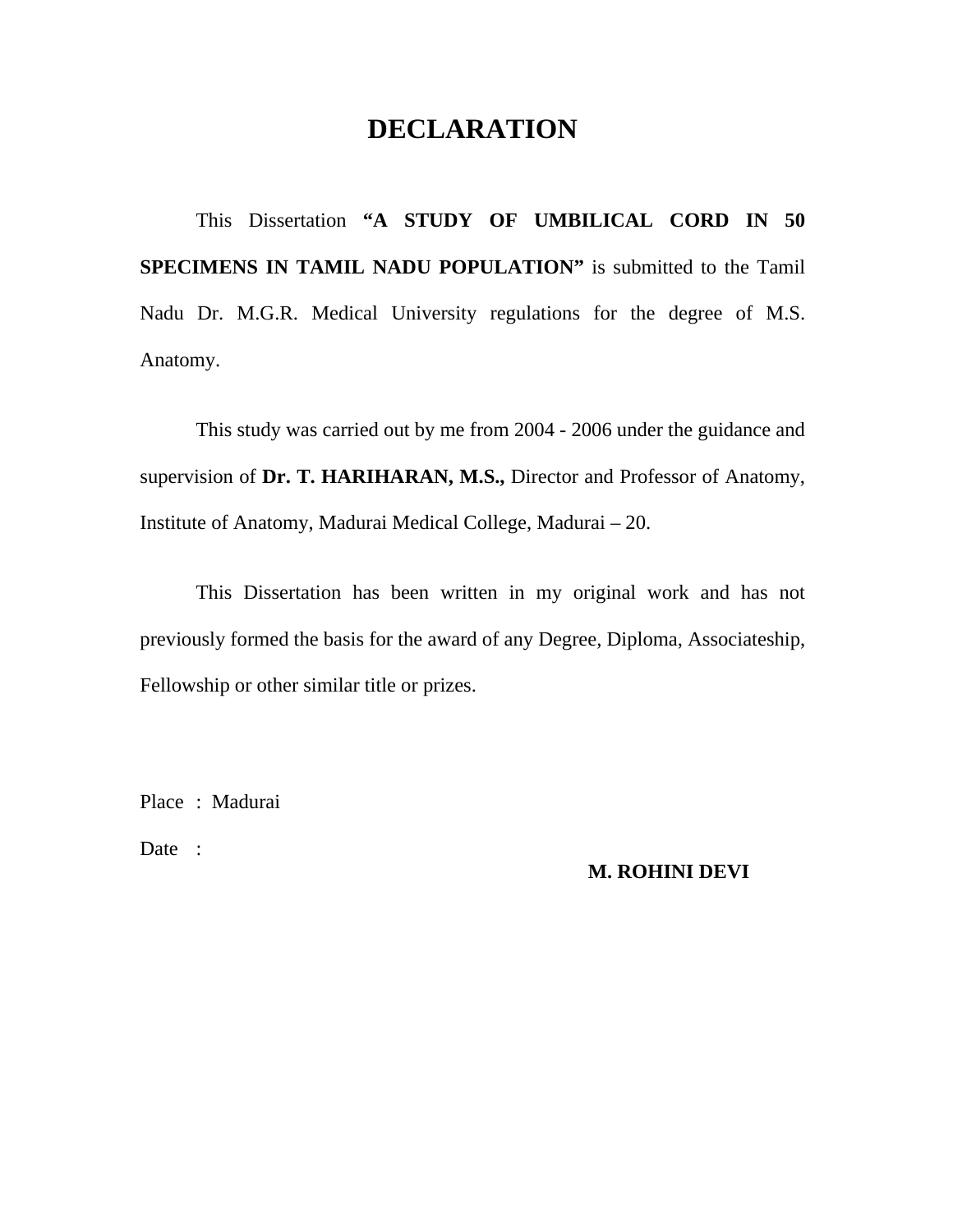## **ACKNOWLEDGEMENT**

 First of all I thank **The Dean,** Madurai Medical College, Madurai for permitting me to carry out my dissertation work.

 I sincerely thank Prof. **Dr.T. HARIHARAN M.S.,** Director, Institute of Anatomy, Madurai Medical College, Madurai for his advice and guidance in choosing the topic and designing the project as well as collecting the specimens.

I thank Director, Institute of Obstetrics and Gynecology, Govt. Rajaji Hospital, Madurai for permitting me to utlise the specimens required for my study.

 I profoundly thank **Dr.(Mrs.) K. Maheswari M.S., D.O.,** Assistant Professor, Institute of Anatomy, Madurai Medical College, Madurai in enabling me to continue my dissertation work with creative suggestions to improve the quality of the work.

 I also thank, **Dr.V.Rajaram M.S., D.L.O.,** Assistant Professor, Madurai Medical College, Madurai for his frequent suggestions and guidance for the perfection of my work.

 I also thank **Mr. Ramakrishnan and Herberet** to help me in preparing histology sections required for my study.

I profoundly thank my husband **Dr. T. Jeyasingh MD.,** Asst. Surgcon and Children for the patience and co-operation without which my work would not have seen the light of the day.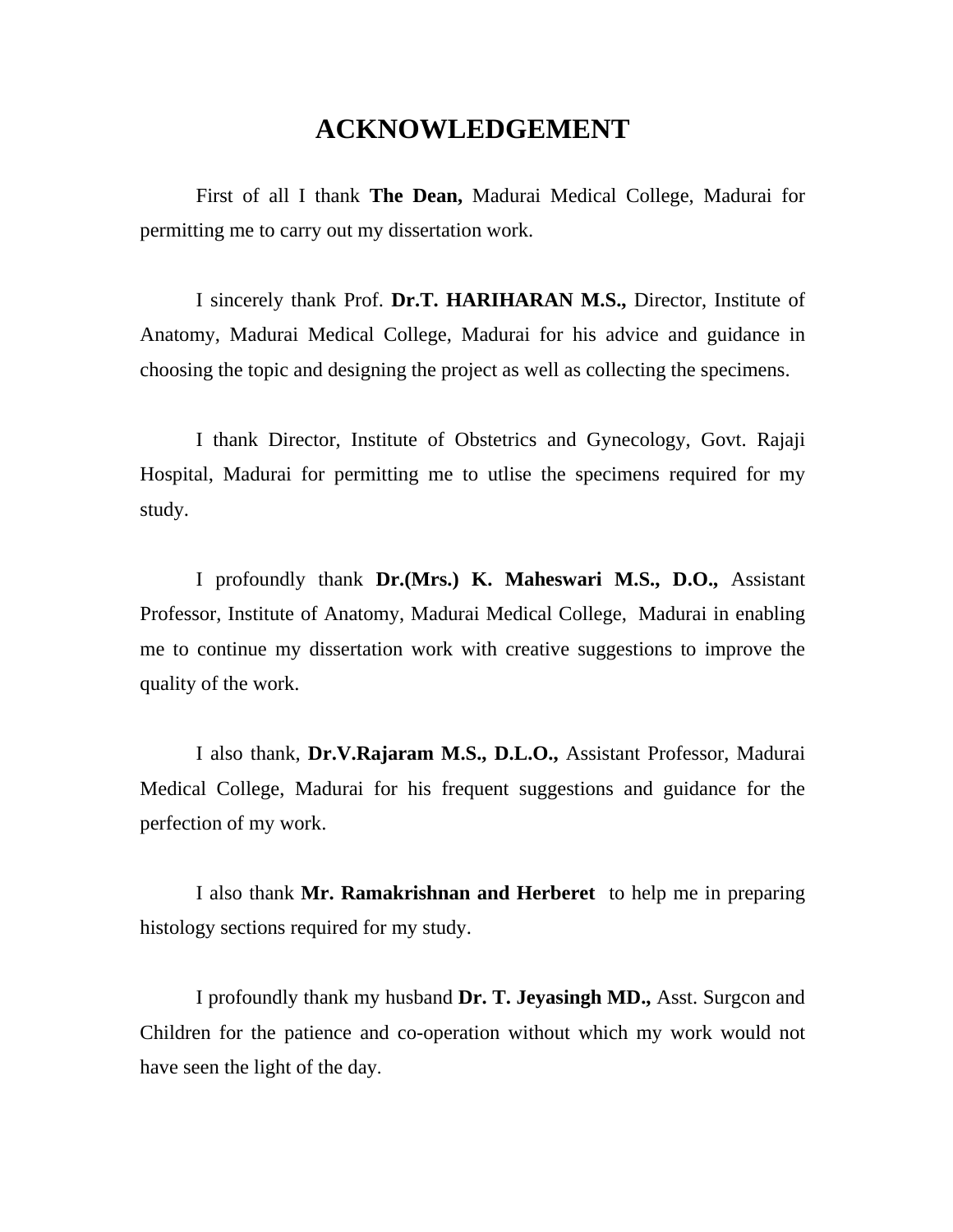Last but least I acknowledge my gratitude to the members of teaching and non teaching staffs for their valuable help in the completion of my dissertation work.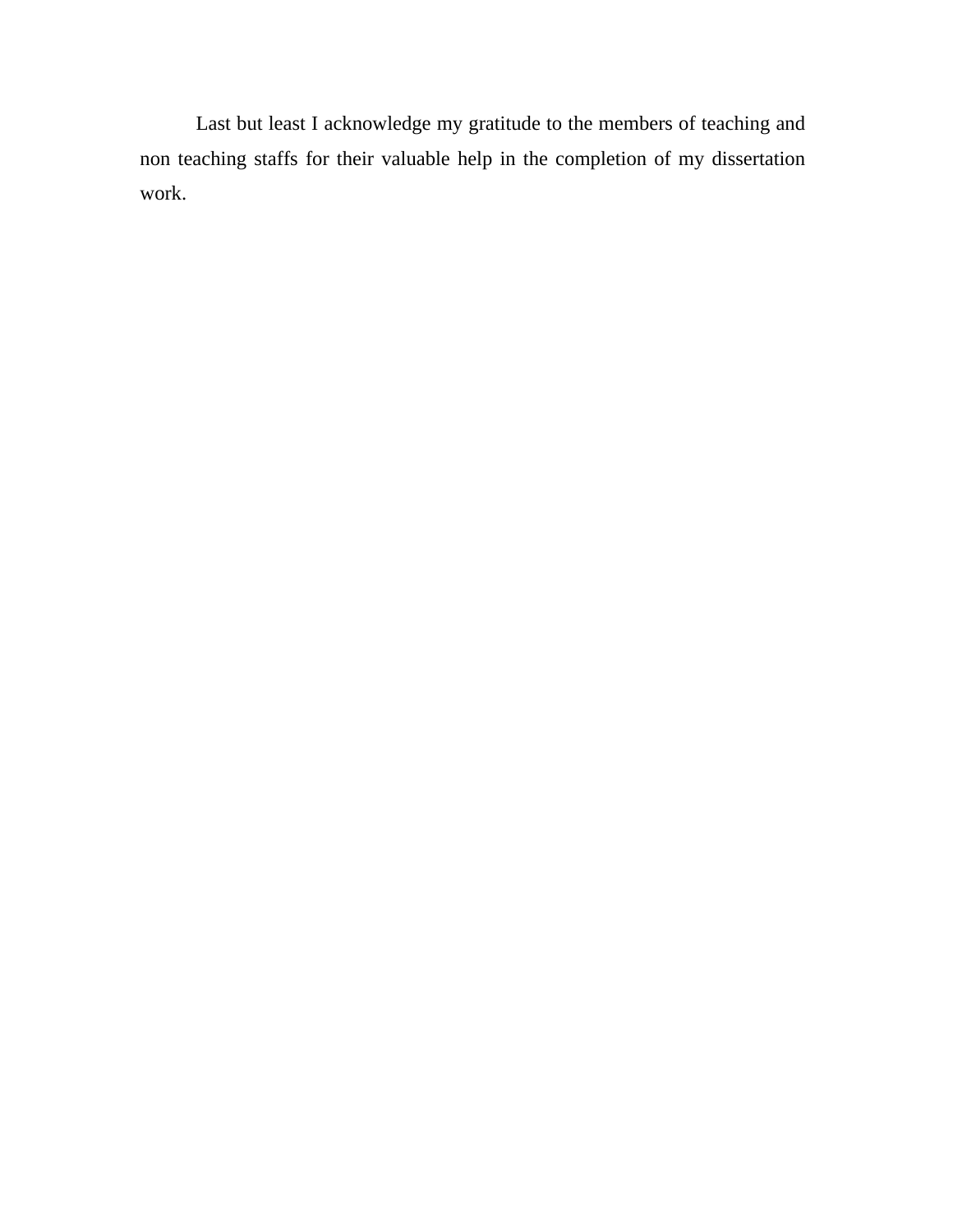## **CONTENTS**

| <b>CHAPTER</b> | <b>TITLE</b>                 | PAGE NO |
|----------------|------------------------------|---------|
| 1.             | <b>INTRODUCTION</b>          | 1       |
| 2.             | <b>REVIEW OF LITERATURE</b>  | 3       |
| 3.             | <b>MATERIALS AND METHODS</b> | 29      |
| 4.             | <b>OBSERVATIONS</b>          | 37      |
| 5.             | <b>DISCUSSION</b>            | 43      |
| 6.             | <b>CONCLUSIONS</b>           | 57      |
| 7.             | <b>BIBLIOGRAPHY</b>          |         |
| 8.             | <b>ANNEXURES</b>             |         |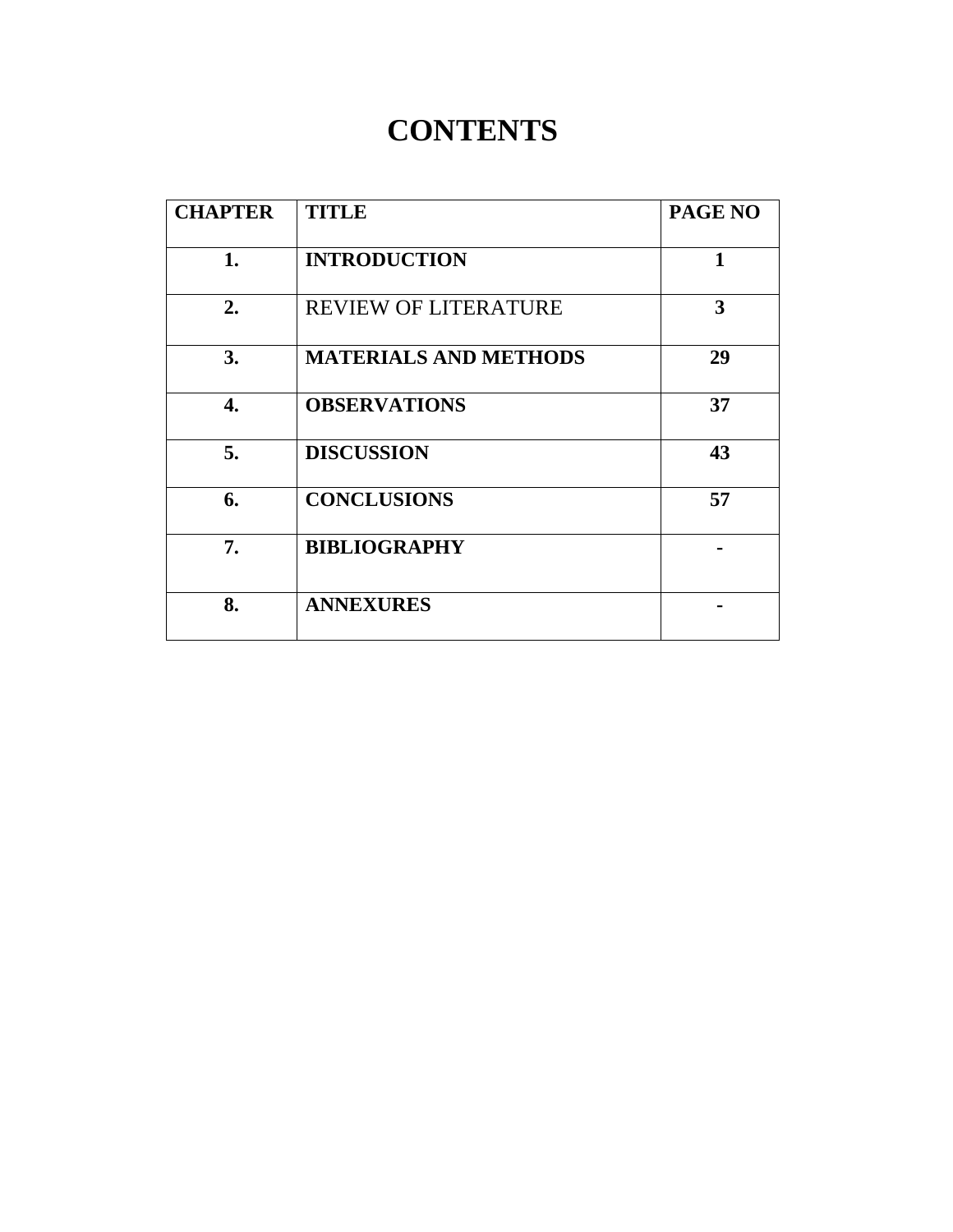## **INTRODUCTION**

 The umbilical cord is the linkage between the fetus and the mother. It initially presents as the connective stalk at the caudal end of the embryo before folding and later shifted to the ventral surface of embryo to the umbilical ring after the folding of the embryo.

 It is lined by fetal membranes the main constituent being the extra embryonic mesoderm containing the extra embryonic coelom, it contains the left umbilical vein with right and left umbilical arteries with differentiation of nerves in the extra embryonic mesoderm. The allantois and the vitello intestinal duct are incorporated in the cord at its fetal end.

 The study on umbilical cord has been taken as my dissertation work since umbilical cord is one and only communication between the mother and the fetus and is the only structure through which nutrients and all other metabolic exchanges in the fetus occur. In day to day life it is noted that complications during delivery of the fetus, any malformations in the fetus, perinatal and postnatal complications in mother are attributed to the umbilical cord abnormalities and variations.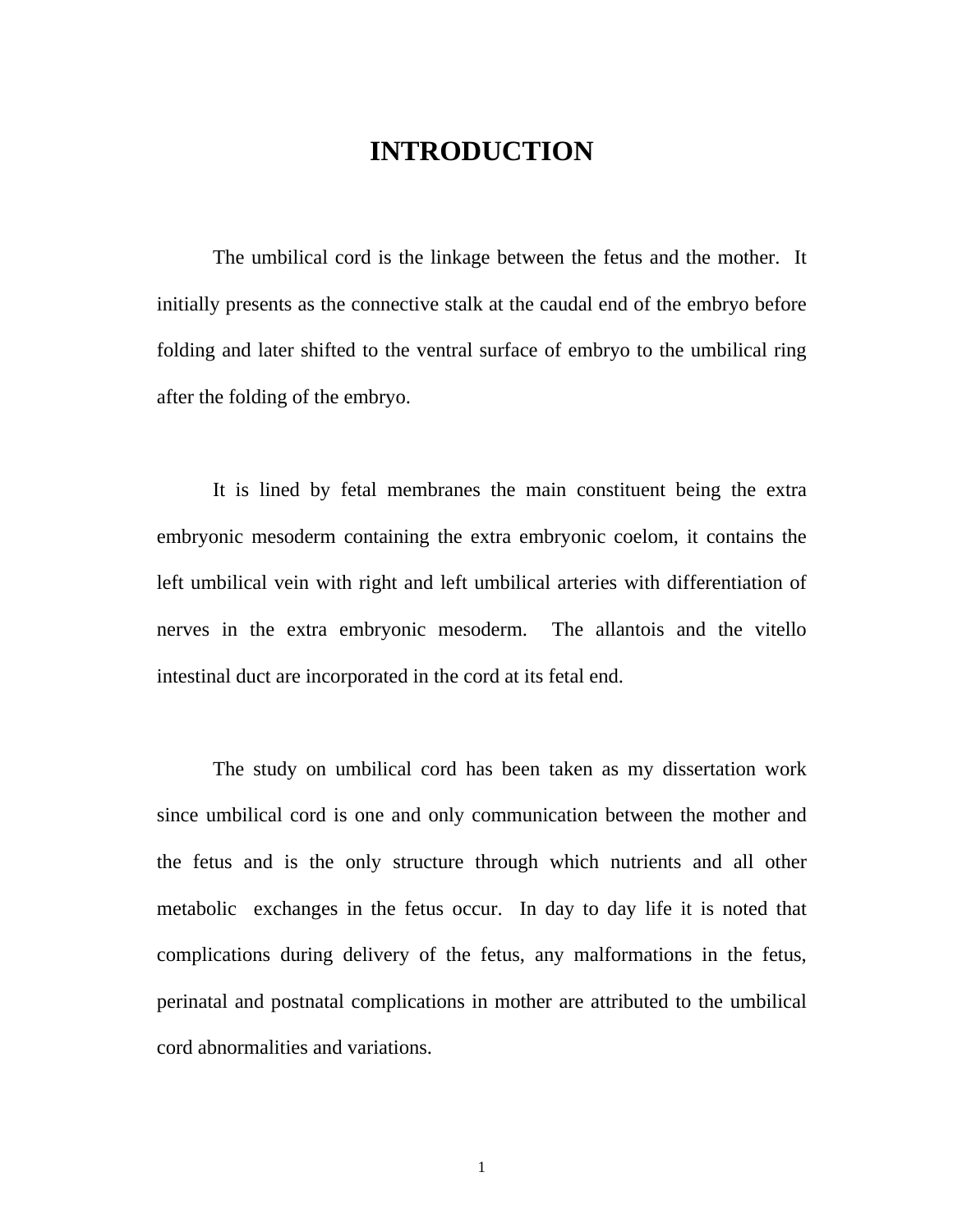Now a days it is said that any variation in the length, pattern of vessels may lead to intrauterine death and even other anomalies like renal aplasia, congenital tracheoesophageal fistualas, chromosomal abnormalities. It is also investigated that hollow organs anomalies may be associated with umbilical arteries variations.

In southern parts, more commonly in the dispensaries, we come across antenatal cases with anaemia and nutritional disorders. Mostly in rural places the women used to do heavy physical work for their living. Since they are not aware of family welfare procedures and the hazards of repeated pregnancies they give more child birth . Even if they are having nutritional disorders, anaemia and hypertension complicating pregnancy with cardio vascular disorders they have a strong belief in having more children. So this work has been undertaken with a view to collect more data's about umbilical cord in cases having the above mentioned lesions.

So, as an, addition to the present data's available, this work has been chosen as my study of the umbilical cord.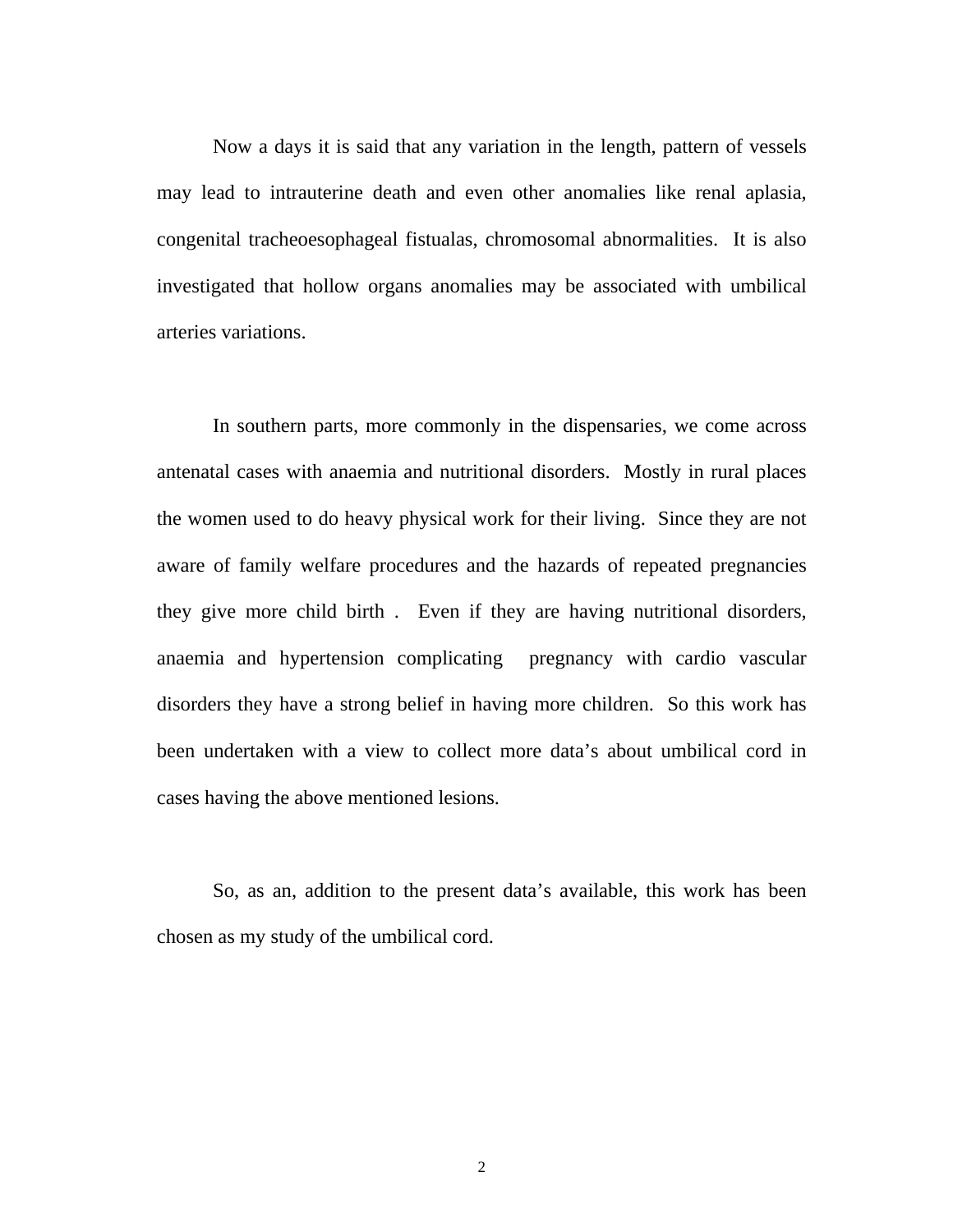### **REVIEW OF LITERATURE**

Berengarius (1521) described the presence of three blood vessels along the whole length of cord.

 Hoering (1838) presented a case report of a twenty five year old primi who gave birth to a female child with a double placenta divided in the middle into two fairly equal parts which were connected only by chorion and amnion. There was a split in the umbilical cord, at a distance of 3 inches from the placenta into two branches, each provided with two arteries and one vein and reaching each placenta.

 Zollickoffer (1840) published a case report of spontaneous abortion of a three months old fetus and sac, associated with considerable haemorrage. On examination there were two distinct placentae. The umbilical cord, about 2 inches from the umbilicus, bifurcated with each ramification entering to each placenta. This was the only instance of two placentae with a single fetus in 651 deliveries, of Zollickoffer over a period of 23 years.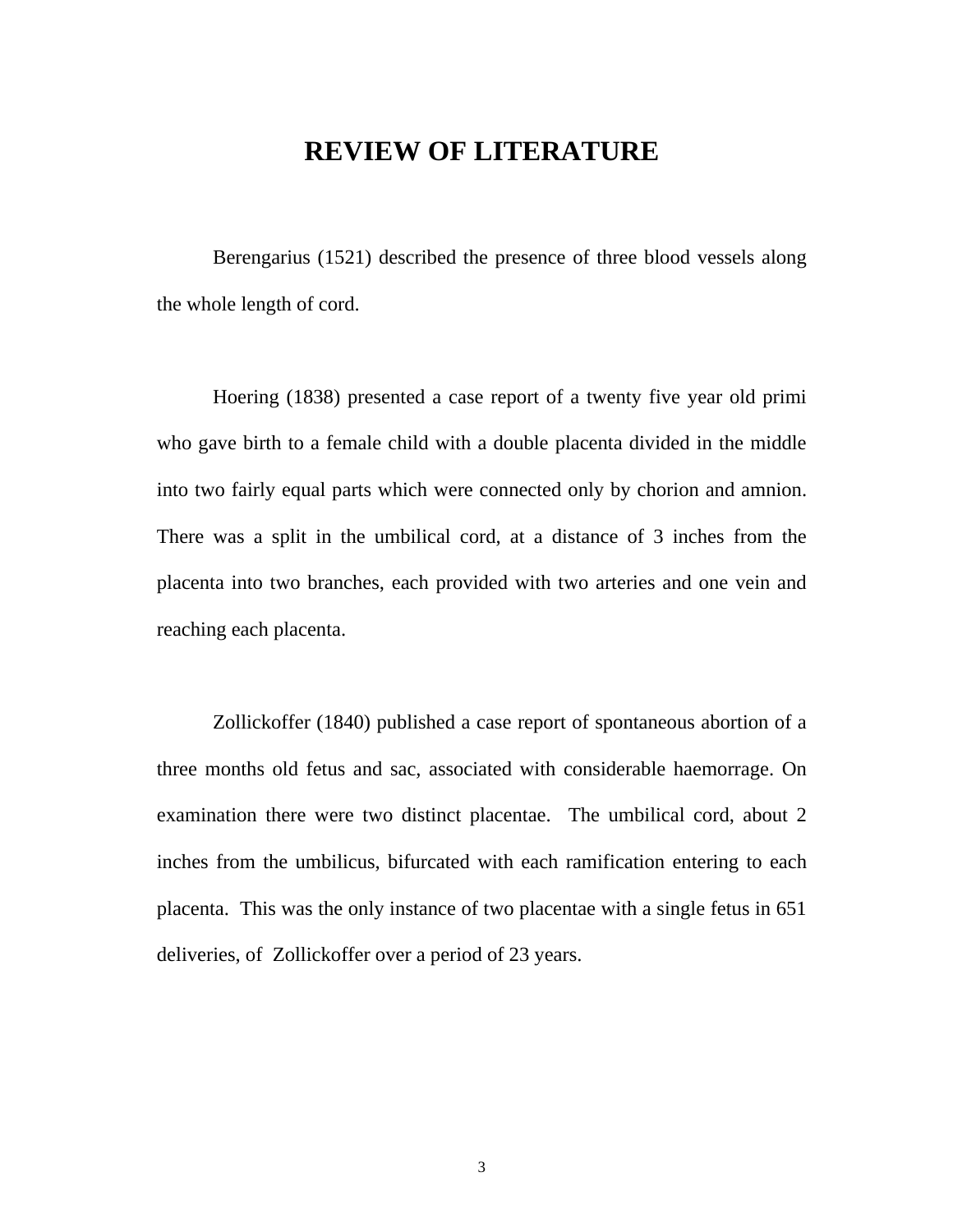Hohl (1851) presented a case of placenta duplex, in which the umbilical cord was 29 inches in length, was inserted on the membranes separating the two discs.

 Prottesser Vallette (1858) reported a double placenta with a single fetus. Which were separated by a membranes intervening 3 cm between them. 71 cm long umbilical cord bifurcated near the insertion in to the placenta. There were two arteries and one vein with umbilical cord.

Dr.Joseph B. Delee. Dr.Delee (1910) stated minimal length of the umbilical cord necessary for a term fetus to deliver was 32 cms.

 Gude Will (1927) presented a case of placenta duplex and another case of placenta biloba. In the placenta biloba the umbilical cord was inserted at the margin of the larger lobe near its junction with smaller one with vessels proceeding to supply each lobe.

Itzkin (1929) reported a case of placenta biloba in which the umbilical cord was inserted in to the larger lobe and the fetal vessels, ran from one lobe to the other across the membranes.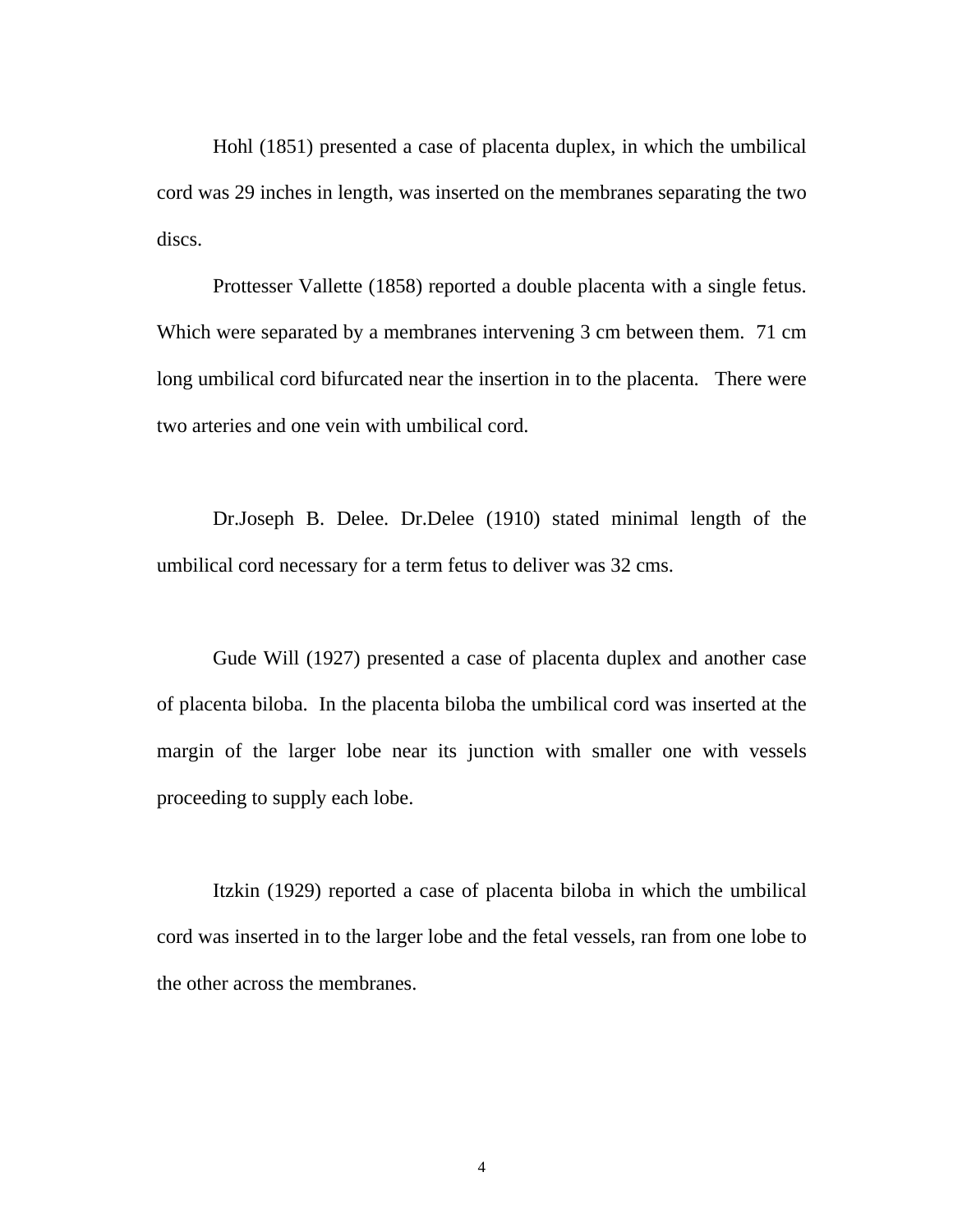In American Journel (1941) a paper was published on typical bilobate placenta of equal size. The umbilical cord insertion was at region of the division.

Carlisle (1949) reported a case delivery of a female infant with bilobed placenta with intervening membranes, in a 33 years old primi. The umbilical cord was velamentously inserted in the center of the intervening membrane.

 Edmonds (1954) stated the coiling index, in which he divided the total number of coils by the length of the umbilical cord in centimeters, and he called the result as "The Index of Twist". He also noted that the clockwise coiling of umbilical cord produced positive score and anticlockwise coiling produced negative score. Abnormal umbilical coiling index is associated with adverse fetal outcomes.

Zawisch (1955) observed whartons jelly and stated its salient function as mechanical cushioning effect which protects the umbilical vessels from trauma. The tissue was metabolically very active. He also described the umbilical arteries having well formed media and unusual lack on internal elastic lamina and adventia.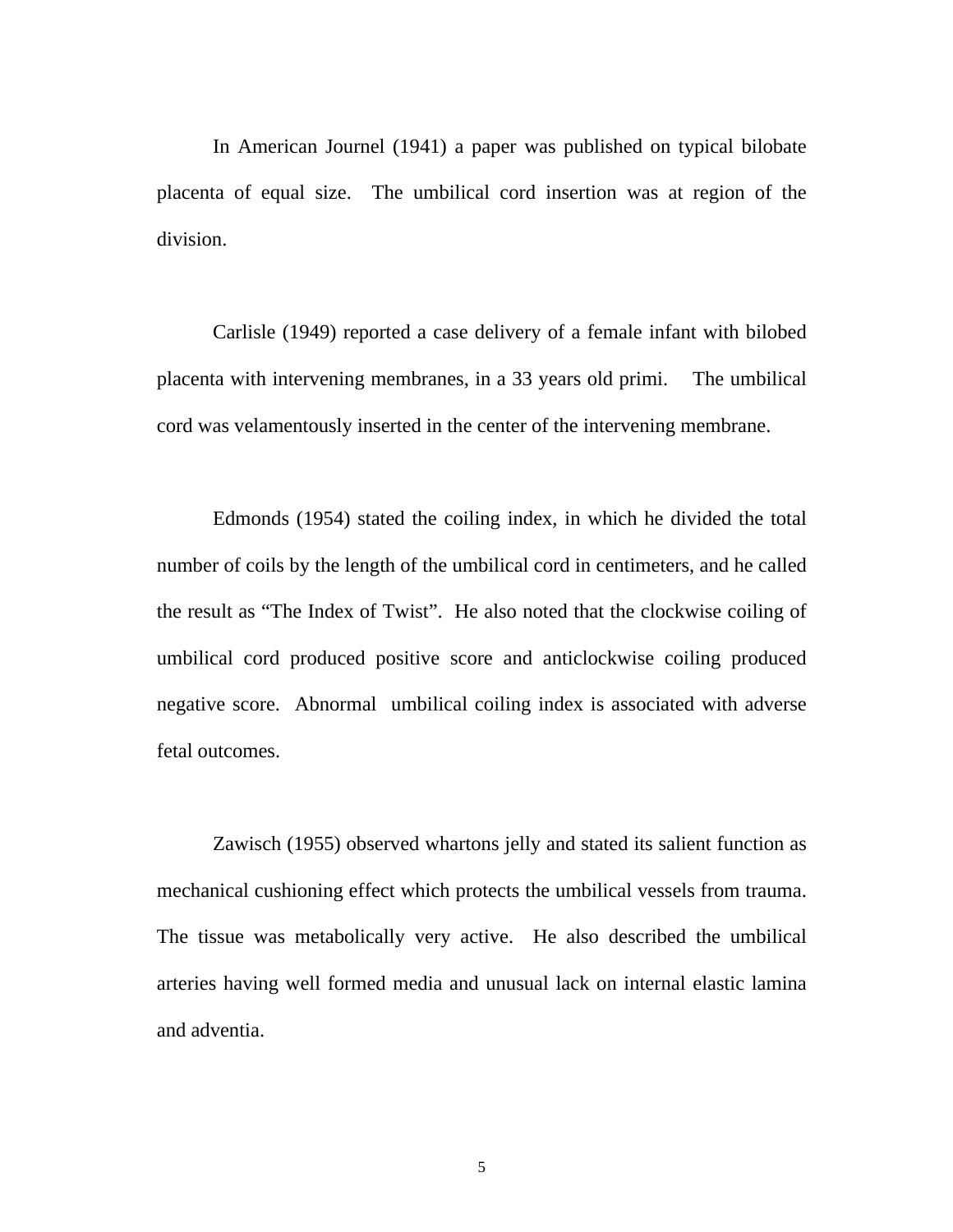Kan and Eastman (1957) stated that there was coiling of the cord in the fetus around the neck more commonly longer cords. They had also reported one loop nuchal cord in 20-34%, two loops in 2.5 to 5% and three loops in 0.2 to 0.5%.

Percy Malpas M.D (1960) measured the length of 10 umbilical cords and found out that the. average length was 61 cm .

Hath Out in (1964) by Monie in (1965) described that either velamentous or marginal insertion of umbilical cord might lead to miscarriage.

S Pellacy and Co. Workors (1966) found an incidence of true knots 1.1 percent. among 17,000 deliveries in the collaborative study on cerebral palsy. There was coiling of the cord usually around the neck associated with longer cords. Several studies have reported one loop in 20 to 34% of deliveries, two loops in 2.5 to 5 percent and three loops in 0.2 to 0.5 percent.

Strong and Corney (1967) noted high incidence of single umbilical artery in twins.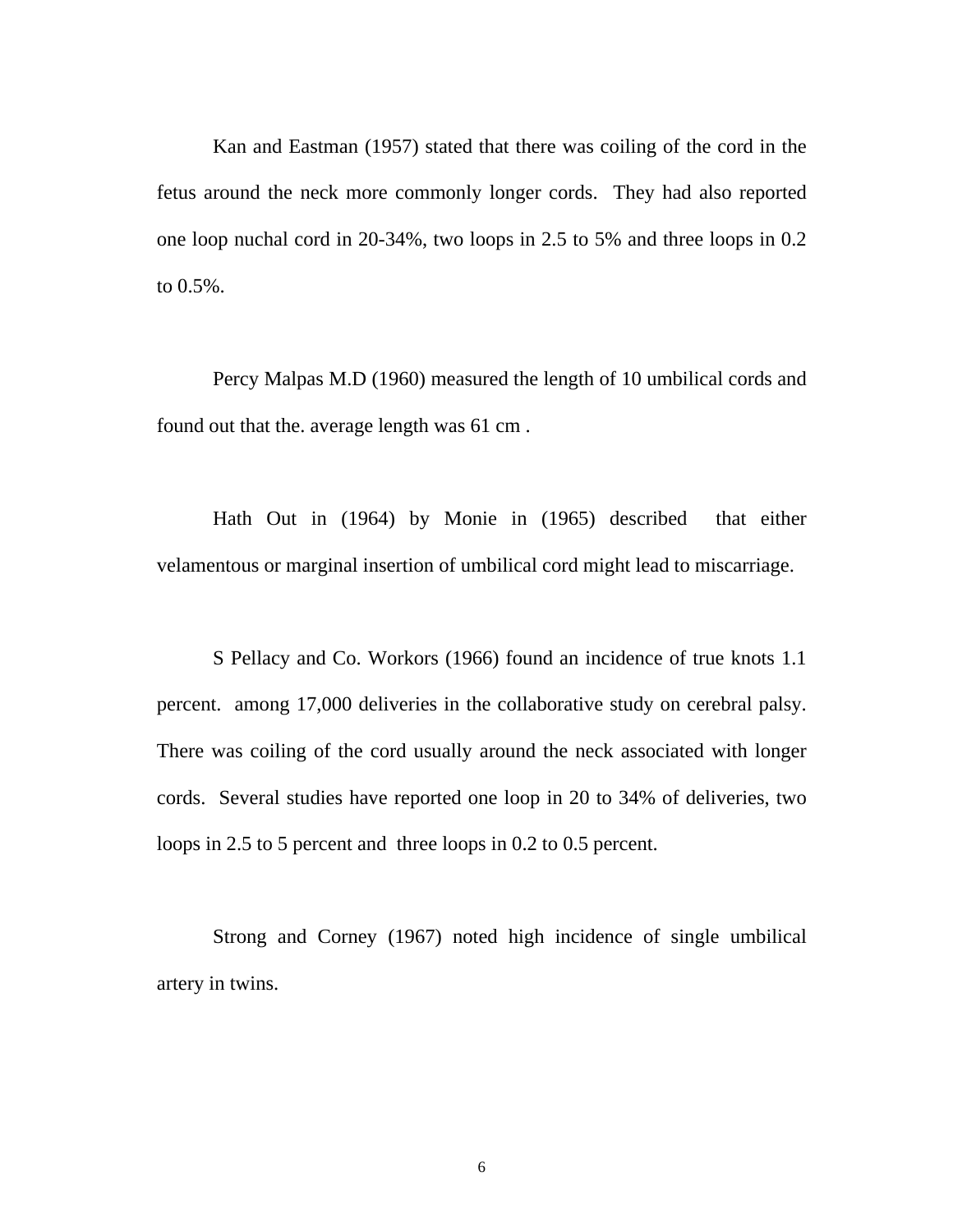Philippe et al (1968) specifically denied the association between miscarriage and velamentous cord insertion.

Richard Torpin (1969) observed that among 412 discoid placentae in a group of 500 consecutive deliveries, the umbilical cord was attached centrally in 120(29%), eccentrically in 260(63%) and marginally in 32(8%) placenta.

In his study of placenta biloba Richard Torpin had described that the umbilical cord was centrally inserted into the major lobe in about 50 percent of cases, eccentrically in about 18 percent and in the remaining near the dividing line between the lobes.

Boyd and Hamilton (1969) observed that at term the umbilical cord was normally about the same length of the fetus of about 50 cm. It can vary from 10-150 cm. A markedly short cord may cause difficulty during parturition and a long cord may either encircle the child's neck or gets prolapsed. The cord shows a marked spiral torsion due to fetal movement or due to unequal growth of the umbilical vessels.

Meyer WW et al (1969) observed a remnant of either allantois (2/3) or omphalomesenteric  $(1/3)$  duct as one of the components in 4 vessel cord. They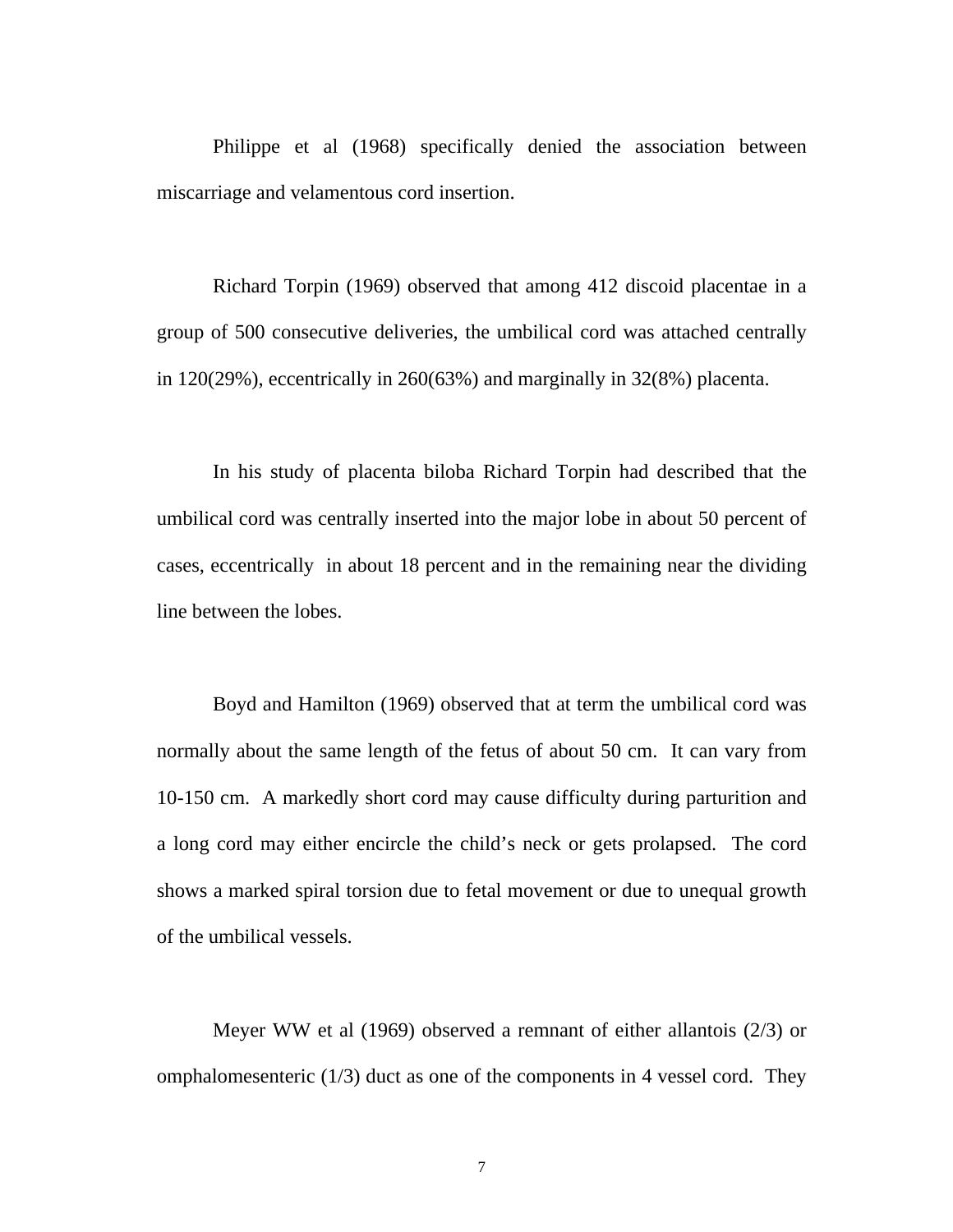also stated the persistance of small vitelline arteries as fourth vessel in 5% of cases

Shanklin (1970) in 5000 placenta noticed velamentous or marginal type of insertion of cord in infants weizhing less than 2500 grams.

Quek and Tan (1972) estimated that the complication in velamentous insertion of umbilical cord occur only in 2 percent of his cases.

Bryan and Kohler (1974) stated, Infants with single umbilical artery often had a low birth weight and a high perinatal mortality even in the absence of malformations.

Vyanwah – AK Pom and Fox (1977) observed that marginal or velamentous insertion of the cord was associated with high perinatal mortality. Modern studies had shown that the site of insertion of the cord do not alter the function of the placenta.

Painter D et al (1977) observed increased incidence of congenital anomalies in 4 vessel cord.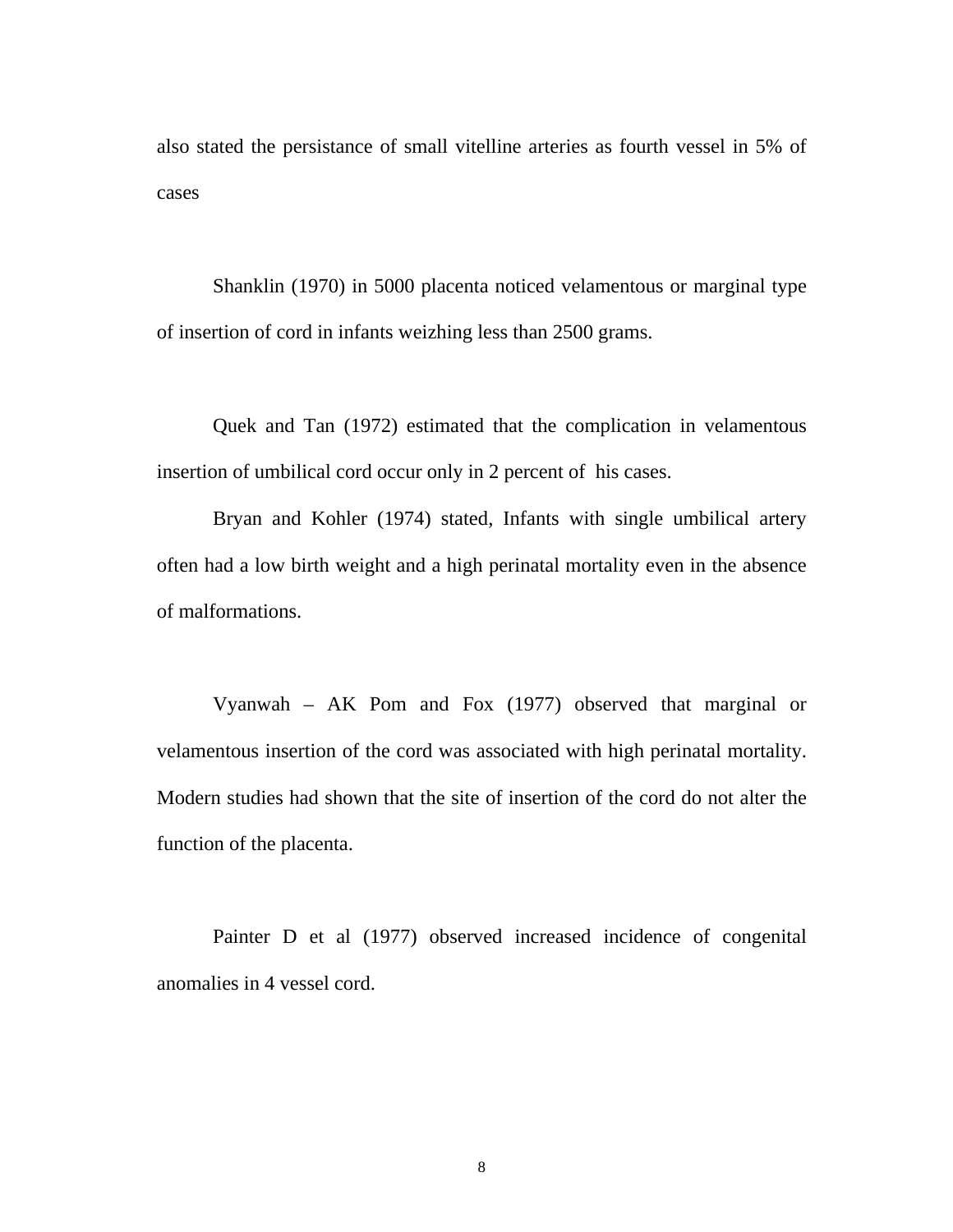Woods and Malan (1978) subsequently concluded the above statement. He also studied 940 placentae and found no correlation between the birth weight and the site of cord insertion in normal term infants.

Bettzieche (1978) stated that the umbilical vessels lack vasa vasorum and the long standing controversy over existence of its innervation is yet to be solved.

Fox (1978) observed the following is his studies.

#### **1. LENGTH OF THE CORD:**

He had stated that the average length of the cord was between 54 and 61 cms. The minimum length of the cord for a normal cephalic delivery at term was 32 cms and the maximum length cord as 100 cms.

#### **2. VENOUS REMNANT :**

He has reported a venous remnant in 5 percent of cases.

#### **3. ATTACHMENT OF CORD :**

He has stated that the insertion of the cord to the placenta was clinically not significant.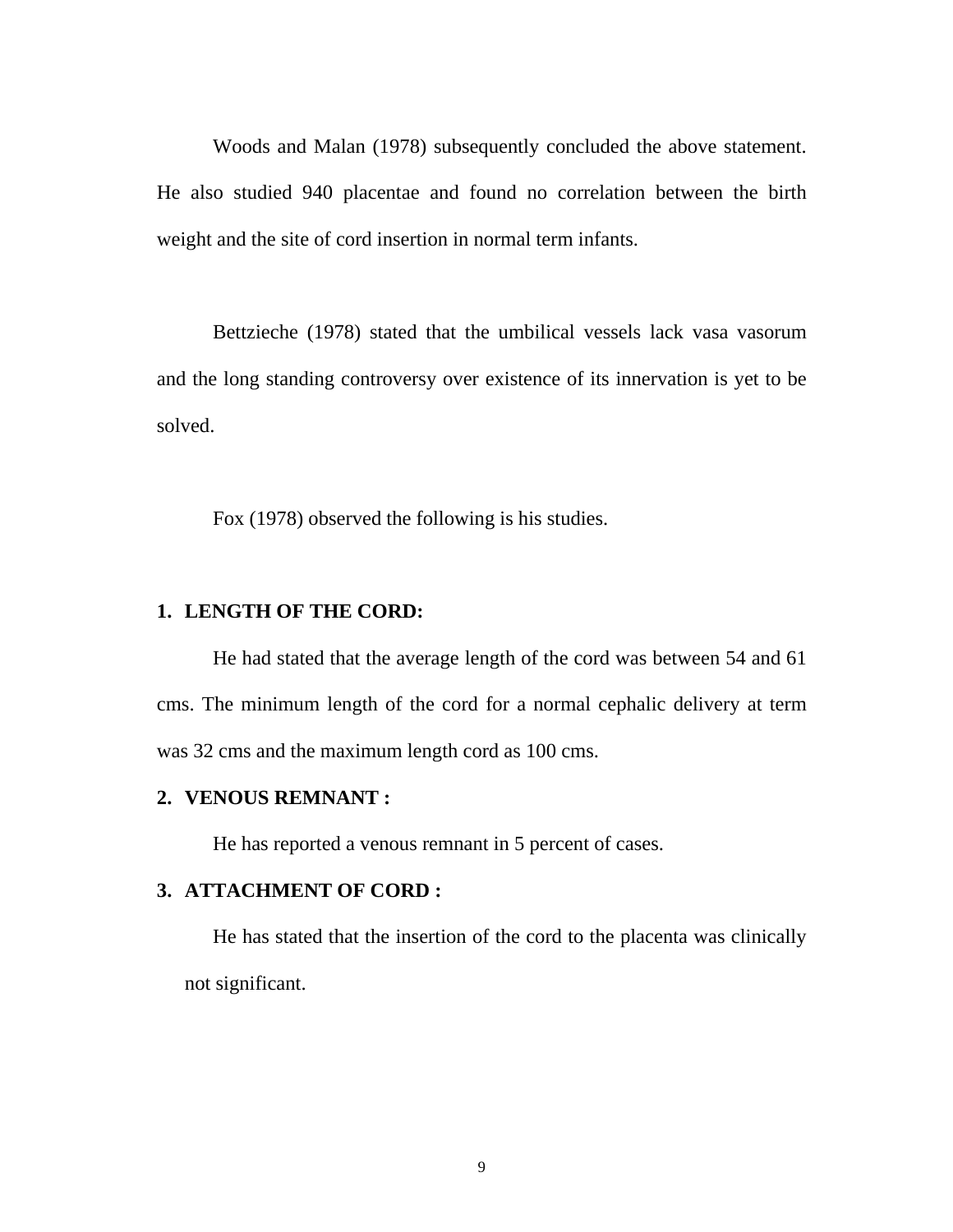Perceival (1980) reported the site of insertion of umbilical cord to be eccentric in 73% of cases and this attachment of umbilical cord was most common in normal placentae.

Miller and Associates (1981) identified shortening of the cord appreciably in chronic fetal constraint from oligohydramnios or decreased fetal movement with down's syndrome or limb dysfunction.

Moessinger et al (1982) had stated that the fetal movement appeared to have a stimulatory effect on the longitudinal growth of the cord.

Mills et al (1983) have formulated standard tables for cord length based on measurements of over 18,000 cords from fetuses ranging in gestational age from 34 weeks. The tables in dictated that the cord continued to grow in length up to and beyond term. He had observed that greater intrauterine movements of fetuses associated with longer cords in male than females and restriction of fetal activity from a short cord.

Heifetz (1984) has reported infants with single umbilical artery in 1% of his cases.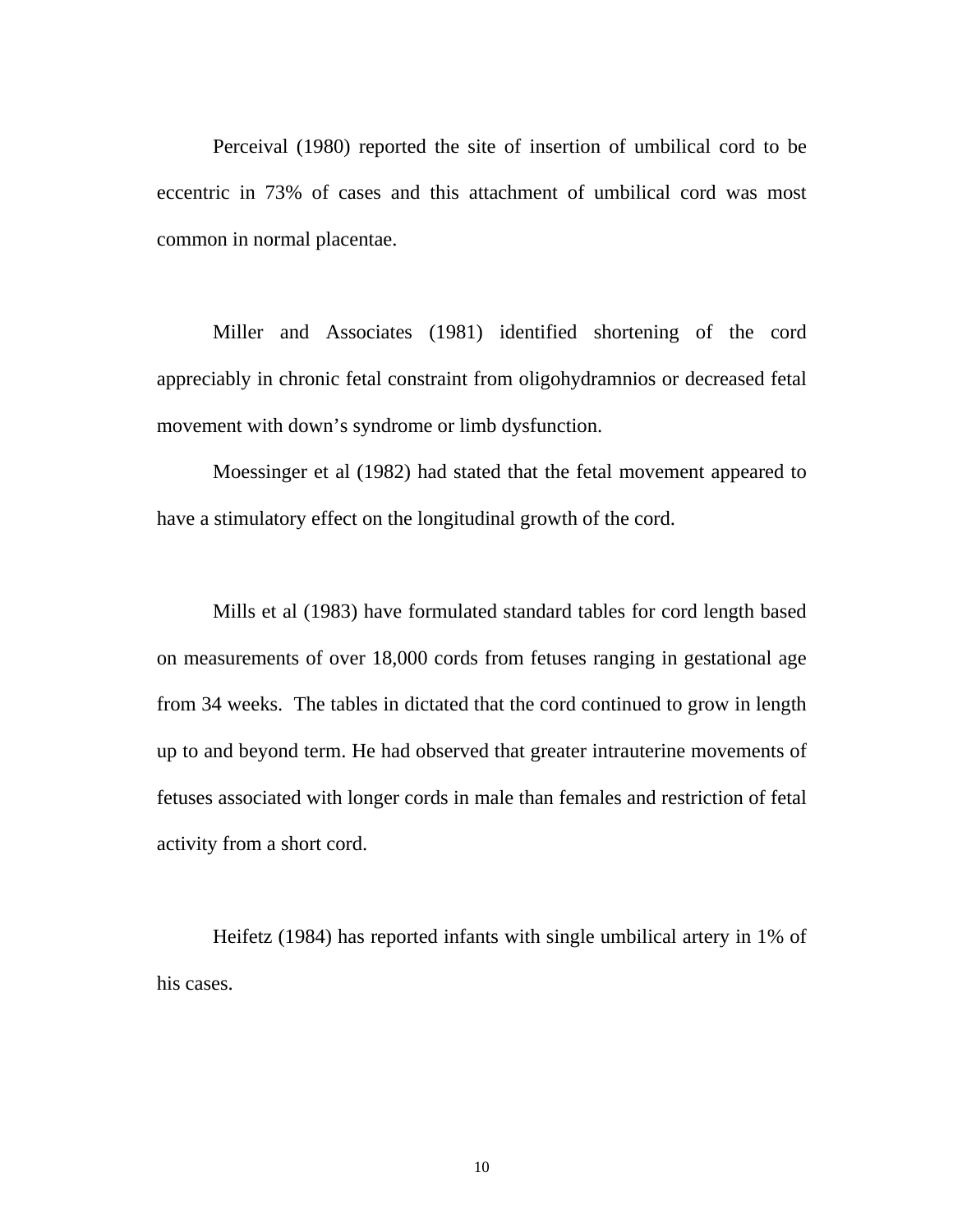Naeye (1985) had correlated unduly short cord with increased frequency of subsequent childhood mental and motor impairment, with diminished fetal movement.

Hibbard (1986) observed that the umbilical cord in placenta praevia was marginally inserted.

Hankins and Collegues (1987) reported 20 percent of fetuses with a nuchal cord associated moderate or severe heart rate decelerations, with low umbilical artery PH.

Smith (1987) stated that complete cord compression would result in the development of respiratory and metabolic acidosis within 10 or 20 minutes.

Kochler (1987) stated that in velamentous insertion of the cord, the unprotected umbilical vessels were exposed to the risk of mechanical injury before reaching the placenta and the risk is greater when the vessels overlie the internal os of cervix during delivery.

Lacro RV et al (1987) observed the incidence of cords without coil in 5%.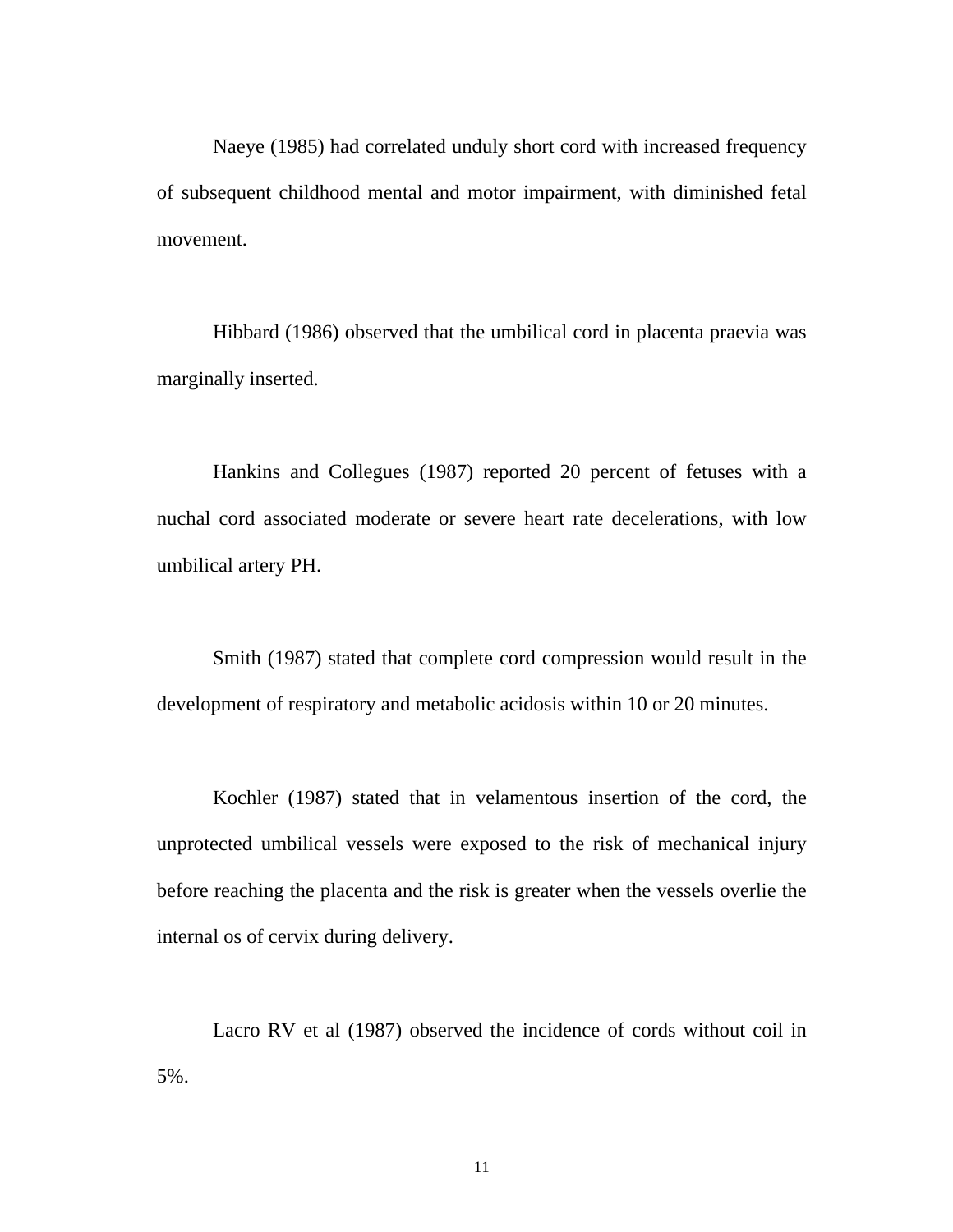Giacomello.F (1988) Am.J.obstet Gynaecol classified the nuchal cord into 2 types.

Type A- nuchal loop that encircles the neck in a freely sliding pattern.

Type B – nuchal loop that encircles the neck in a locked pattern.

Jauniaux et al (1989) observed the presence of allontoic remnants in 14.5% among 1000 umbilical cord and omphalomesenteric duct in 1.4 percent. The remnants situated along the margin of the cord.

 He also stated that allontoic remnant was present between the two umbilical arteries and appeared either as a solid cord or duct lined by transitional epithelium.

Leung and Robson (1989) stated that the single umbilical artery was associated with fetalmalformations.

Lurie et al (1990) studied that the rupture of the cord could occur either during early stages of labor or before labor for which no cause could be attributed .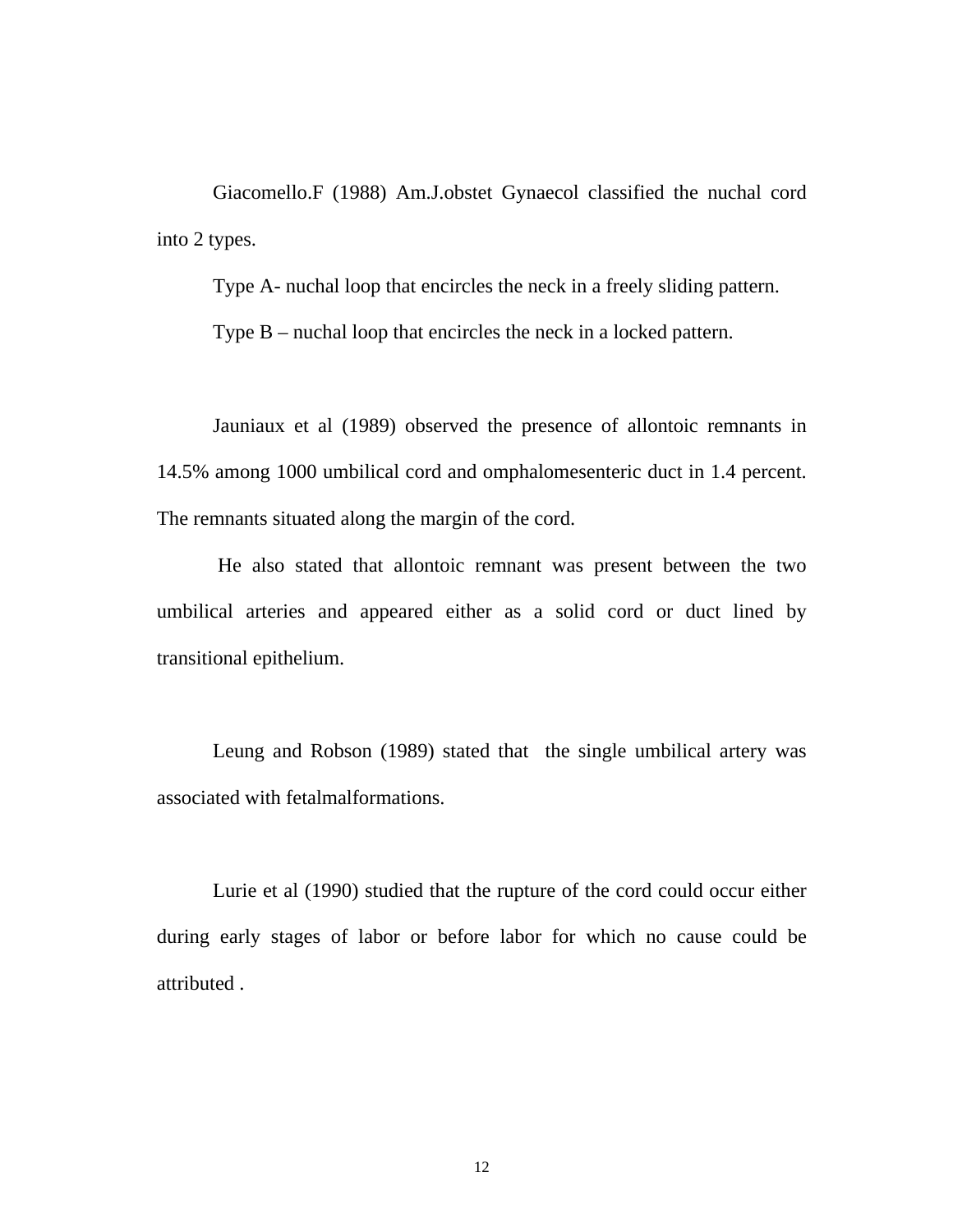Benirischke K (1990) reported that in velamentous insertion the cord was not connected to placental plate, but its vessels traveled between the membranes before attaching eccentrically to the placenta. It happened in 1.1% singleton pregnancies and 8.7% of twins. Associated anomalies were found in 5.9 – 8.5% of cases.

Adinma JI (1990) Journel of Gynaecol obstet stated nuchal cord loops slightly more common in male fetuses.

Hart and Draw (1991) revealed that entanglement of the umbilical cords could occur in 70% of the cases in monoamniotic twins. In such cases the umbilical cords might become twisted around each other to form multiple true knots and the cord of the second twin might become entangled around the neck or trunk or limbs of the first twin.

Skibo LK et al (1992) stated that the cysts in the cord were mostly located at the fetal end.

Strong TH Jr et al (1993) stated an incidence of non coiled cords in 4 to 5%.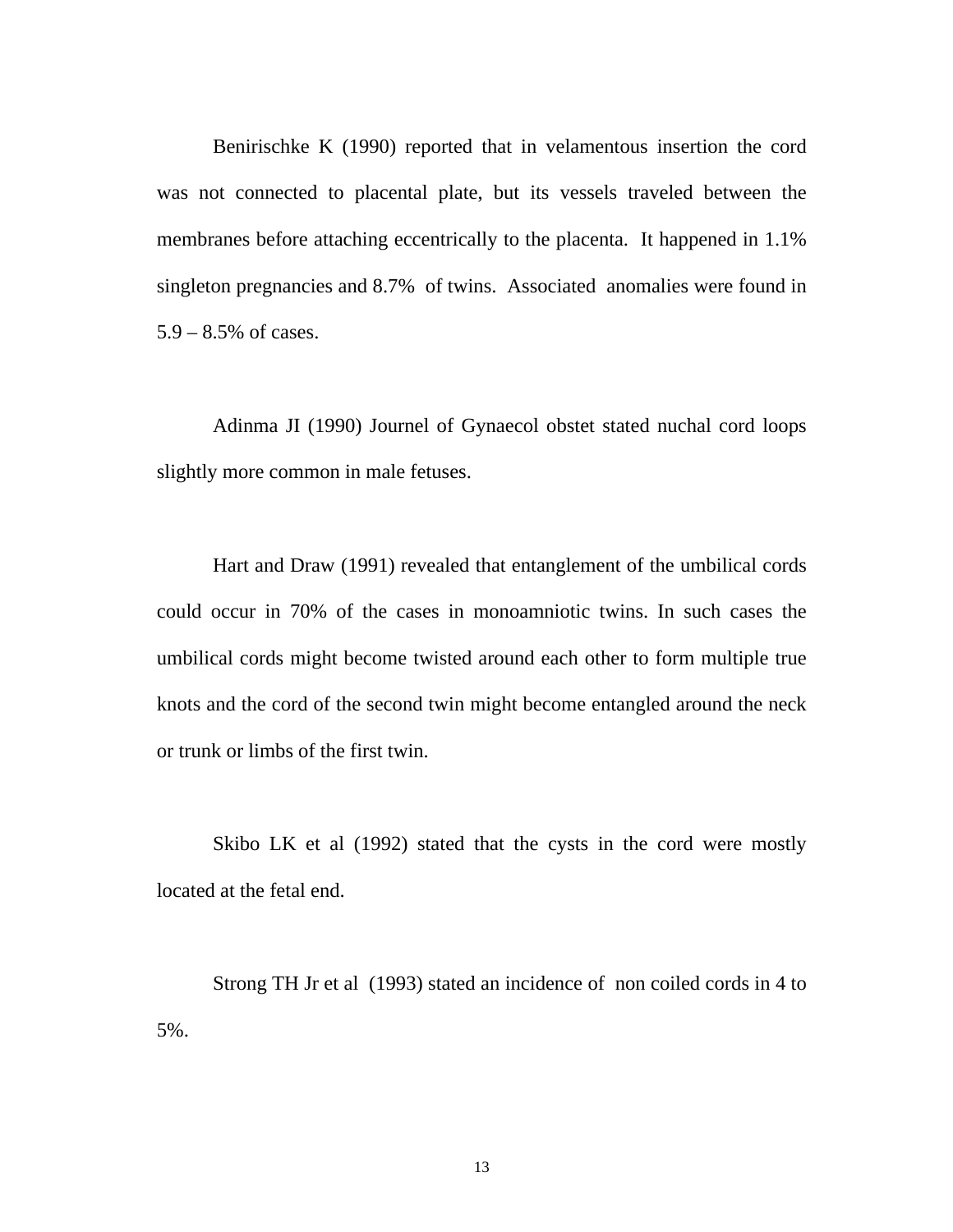Strong and Colleagues (1993) observed a significant increase in various outcomes of fetuses with meconium staining, perterm birth and fetal distress with hypocoiled cords.

Gupta et al (1993) found more than three vascular profiles, on cut section, in 6% of the umbilical cord among 644 specimens. The sections were taken at fetal end mid portion and placental end of the umbilical cord.

Bertnard et al (1993) studied morphometric characteristics of umbilical cord and chorionic plate vessels in preeclamptic and normal pregnancies and found no clinical significance.

Strong et al (1994) simplified the clockwise and anticlockwise coiling scores as "The umbilical coiling Index".

Ertan A.K. Schmidt W. (1994) stated single umbilical cord loops in 20- 33% of normal term pregnancies.

Rana et al (1995) observed an incidence of 4.9% cords with out coil also noted and they have stated that hyper coiled cords were associated with premature delivery and low birth weight.

14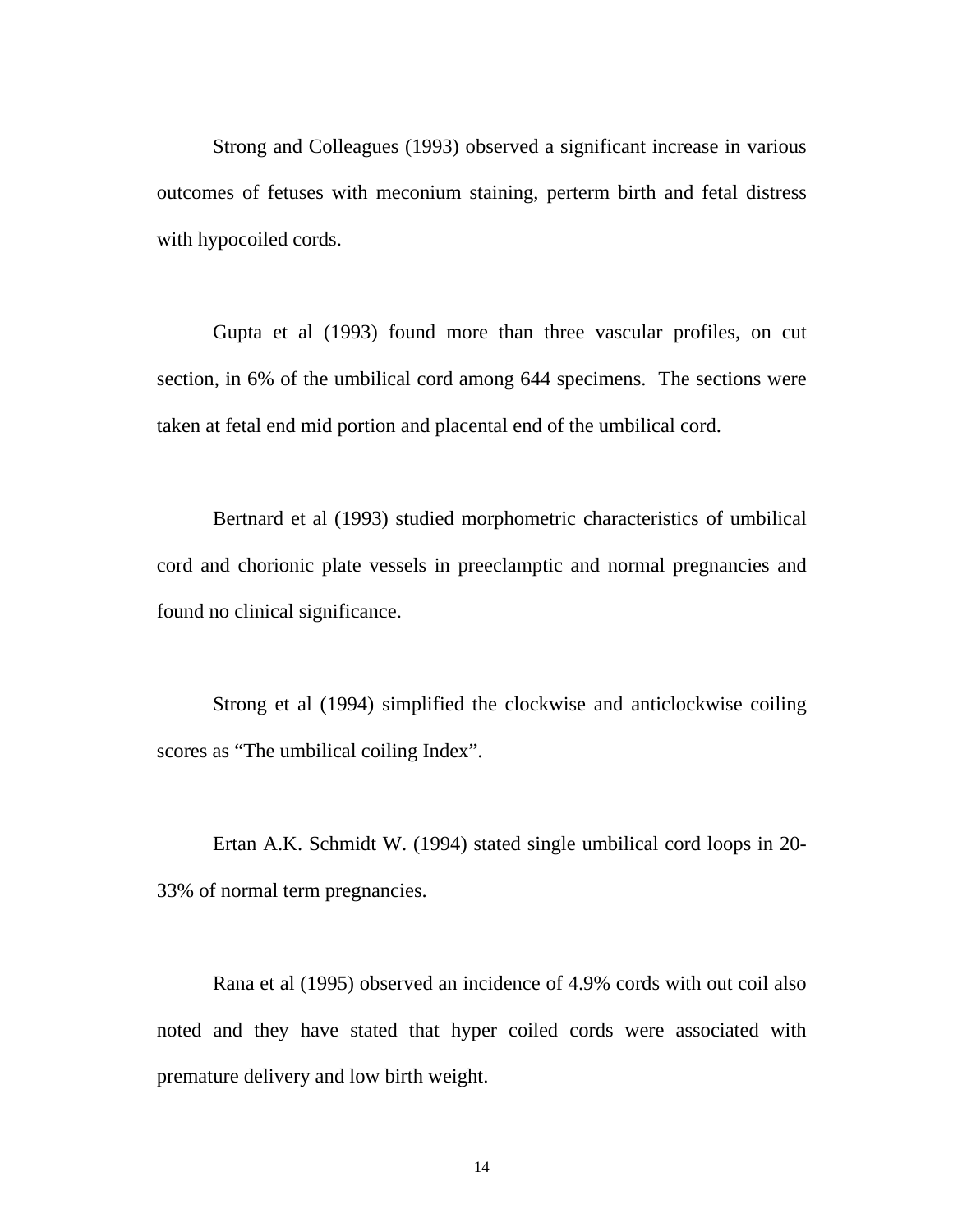Rana and Associates (1995) found a higher incidence of preterm delivery in a cocaine abuse with hypercoiled cords.

Catanzarite (1995) described two vessel cord, in 46 fetuses during ultra sonography. He found that Chromosomal abnormalities and tracheo esophageal fistula were common in 2 vessel pattern.

Int. J. Gynaecol Obstet. Ship TD et al (1995) published clear cysts in 4 cases complex masses in 8 cases and complete cystic encasement in one case of his prenatal sonographic study in 13 cases in 46 months.

The first postpartum screening program (1995) for single umbilical artery stated that the pathogenesis secondary to vessel atrophy of a previously normal cord in the mid trimester was equal in both male and female fetuses . The overall incidence for isolated single umbilical artery was 0.26% to 0.32 %of Live births.

The incidence of single umbilical artery associated with malformations or fetal loss was 0.63-1.0%. A single umbilical artery was 3 to 4 times more common in twins.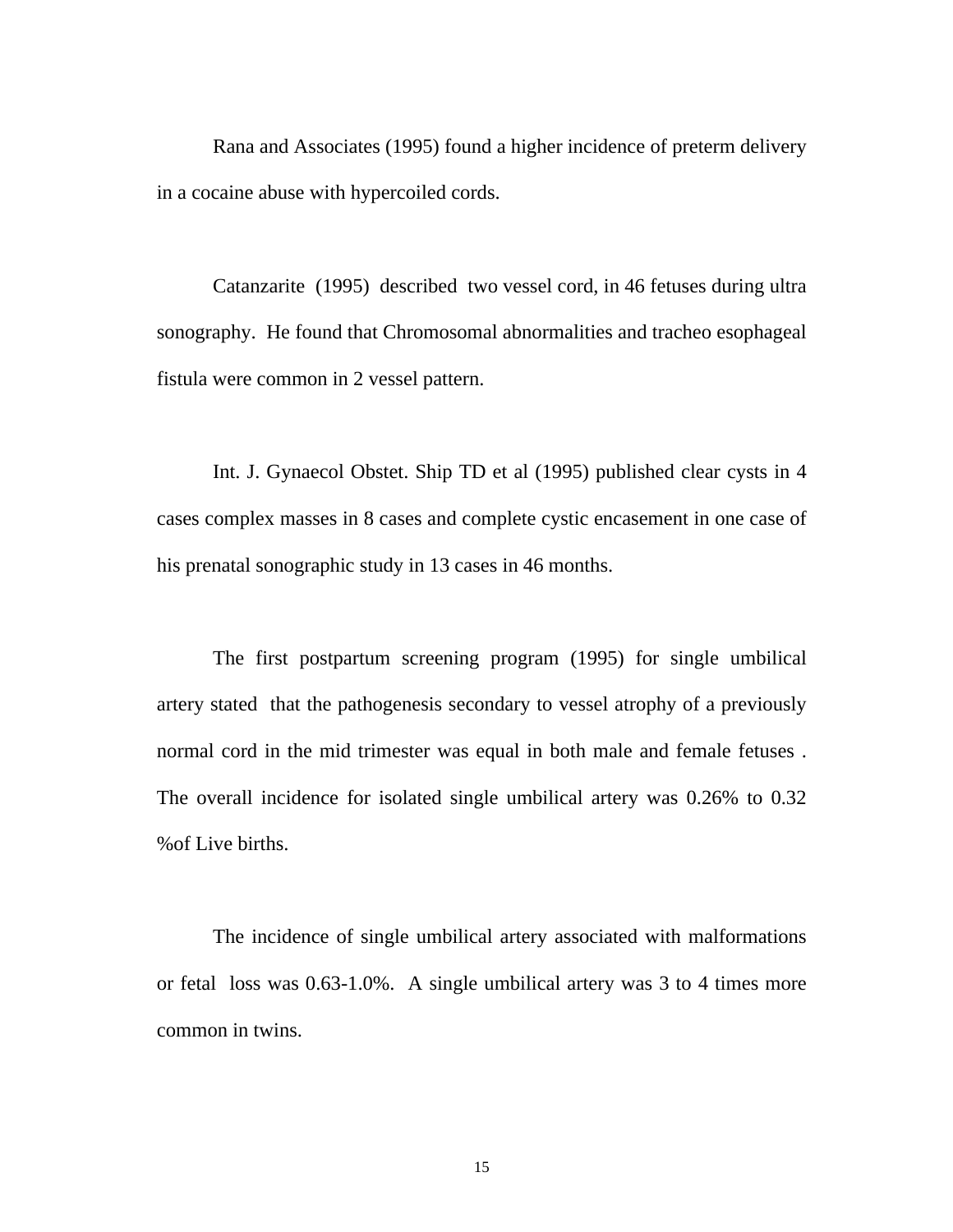Berg and Rayburn (1995) observed an unusually long cord with 80 cm length.

Shen-Schwarz and Associates (1996) reported an association between absent cord twisting with marginal and velamentous cord insertion.

Turnbulls obstetrics (1996) stated umbilical cord prolapse occur about one in every 300 deliveries.

Fox (1997) stated the average length of the normal umbilical cord between 54 and 61 cm and cord length of 32 cm or less considered as abnormally short.

Fox (1997) also observed that a single umbilical artery was accompanied very often by fetal malformations, in 25-50%. He also stated that marginal insertion was less common than an eccentrically placed cord.

The vessels of the velamentously inserted cord were only susceptible to damage during labor and there were reports of bleeding from such vessel during the antepartam period.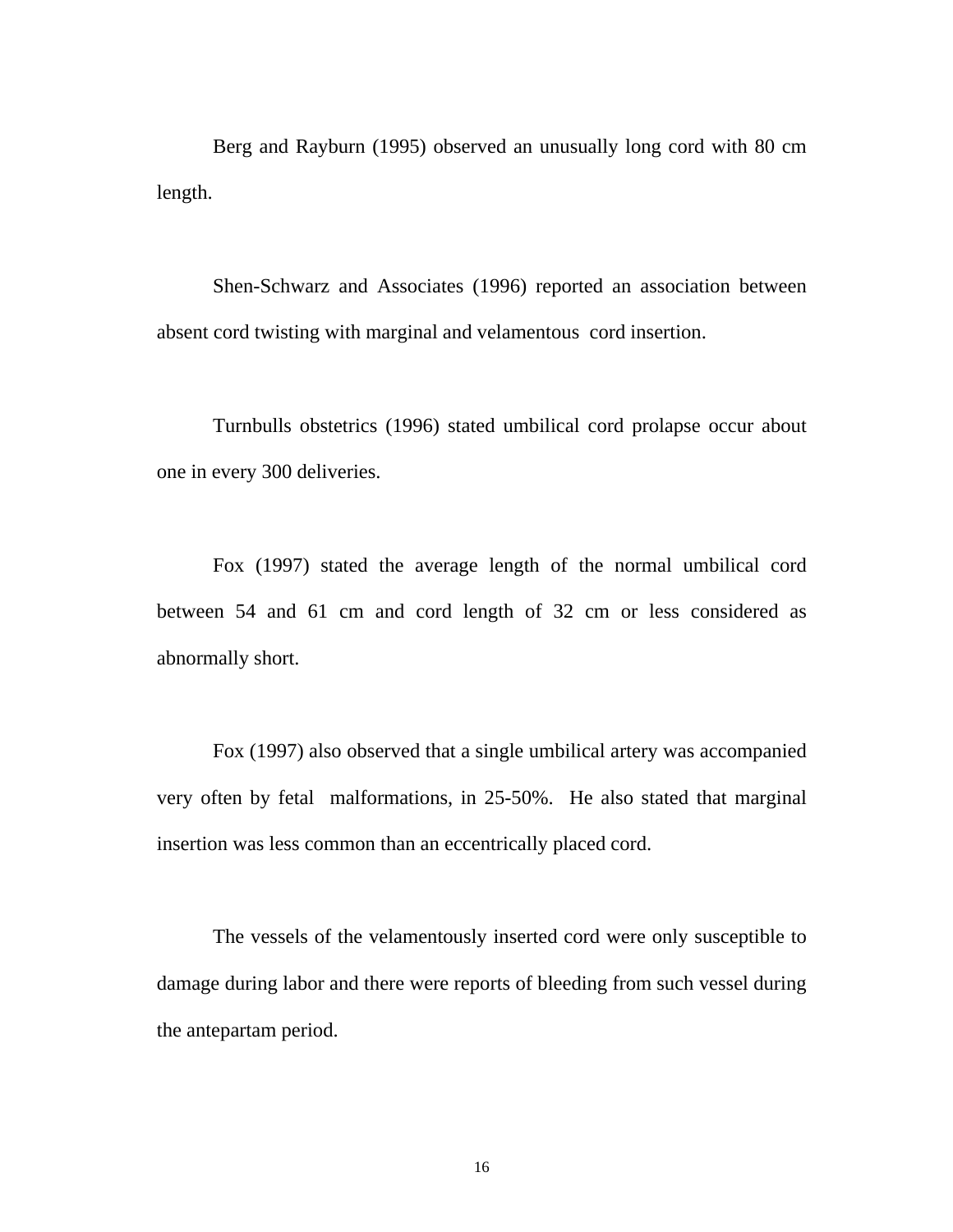Nelson and Grether (1998) stated coiling of the cord around the neck was an uncommon cause of antepartam fetal death or neurological damage.

Pavlopoulos and Collegues (1998) observed that a two vessel cord was associated with anomalies like renal aplasia, limb reduction defects and atresia of hollow organs, attributing a vascular etiology to those anomalies.

Selvakumar Vettivel et al (1998) Anatomical Adjuncts Vol.2 no.4. pp1- 12 study on "Human umbilical cord structures in pregnancy included hyper tension and normotensive pregnancy" stated that except for birth weight and umbilical vein outer diameter, the umbilical cord parameters do not significantly differ between the hypotonsive and normotensive possibly due to compensatory mechanisms.

Jones I (1998) reported four true cord knots.

Henry Gray (1999)  $38<sup>th</sup>$  Edition the standard text book of Anatomy stated that the average length of fully developed, umbilical cord was 50 cms and diameter was 1-2 cms, the length varying 20-120 cms with false or true knots.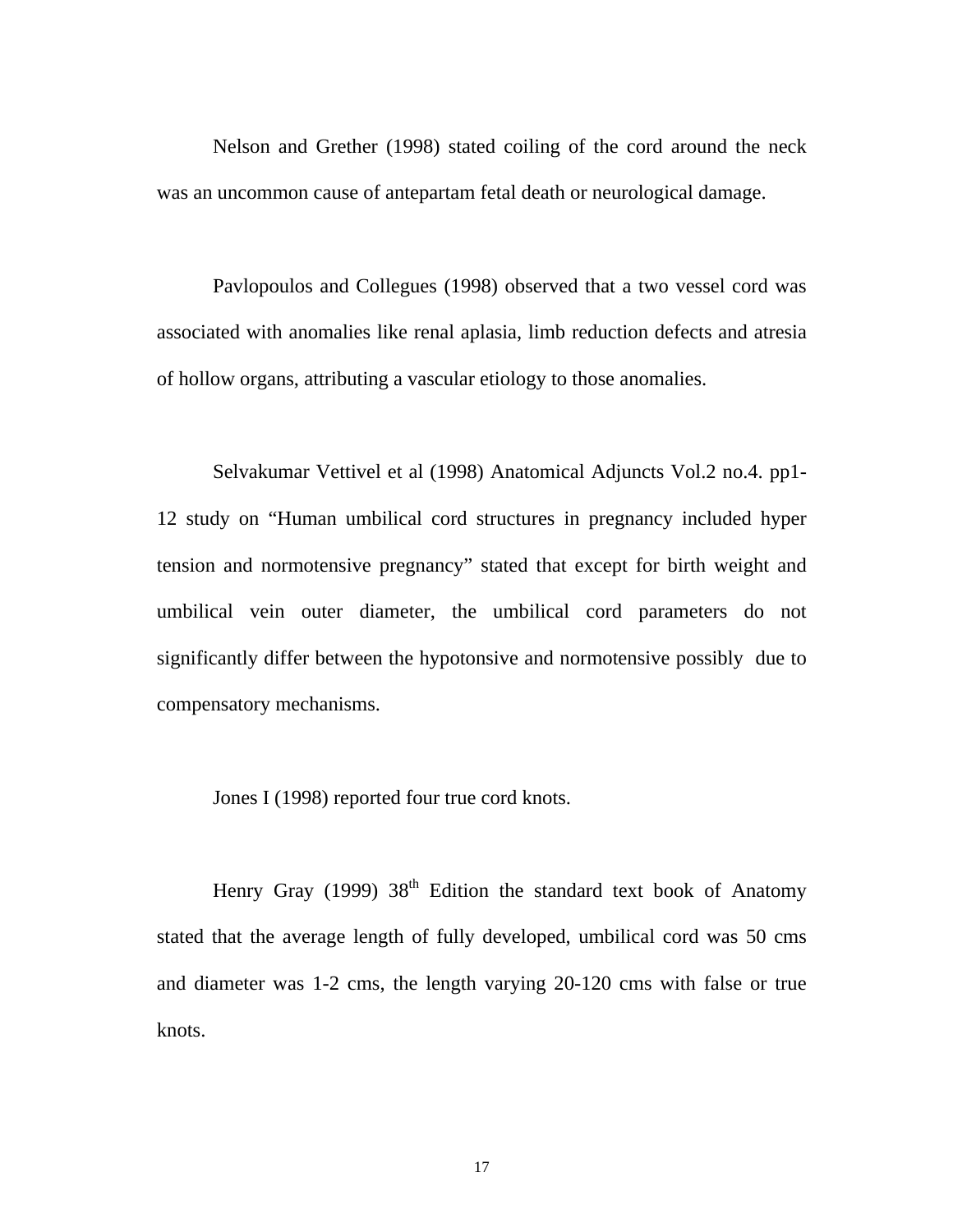False Knots were sharp variation which might accompany abnormally pronounced looping of one of the umbilical vessels or might be due to total accumulation of whartons jelly.

True Knots might embarrass the circulatory flow in the umbilical cord.

Raio and Colleagues (1999) reported an association between a single umbilical artery and a reduction of whartons jelly.

'Forty Ninth Annual Conference of the Anatomical Society of India" (1999) A study of placental morphology in the normal and hypertensive pregnancies and its correlation with fetal outcome showed that length of the cord was not significantly different in two groups.

Heifetz (1999) found spontaneous haematoma of the cord in 1-2 percent deliveries.

Raio L et al (1999) found thin cords associated with oligohydrammis and fetal distress

Benirschke and Kufman (2000) observed the following in their study.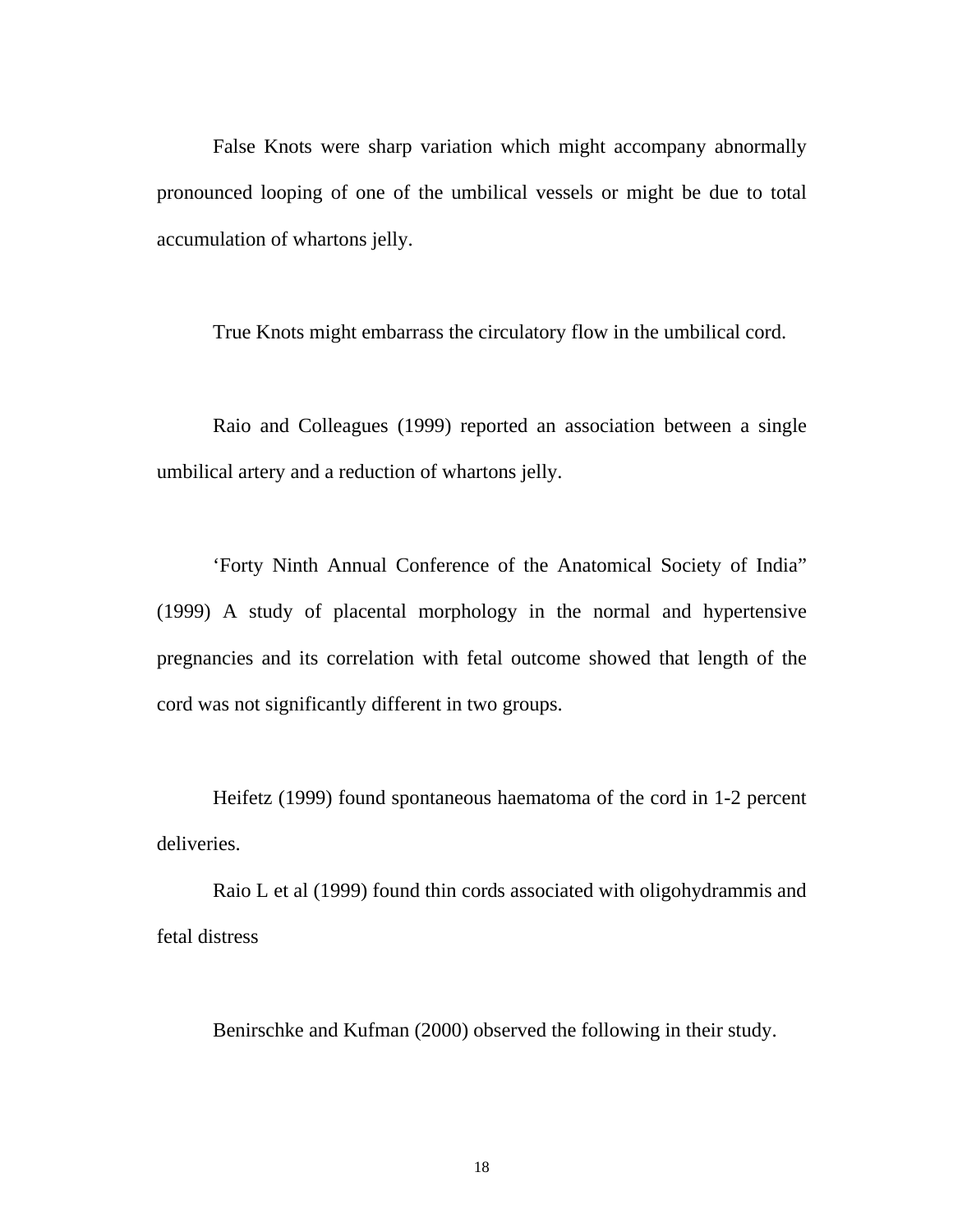- 1. Incidence of single umbilical artery was about 1 percent in twins.
- 2. Velamentous insertion in about one percent of singleton but is significantly more common in multiple pregnancies. Reviewed almost 1,95,000 deliveries and found an average incidence of 1.1 percent velamentous insertion. The umbilical vessels separate in the membranes at a distance from the placental margin, which they reach surrounded only by a fold of amnion.
- 3. Haematoma associated with short cords, trauma and entanglement.

Lee and Co Workers (2000) attempted to view the internal cervical os with sonography in nearly 94,000 women, in second trimester and observed vasa praevia in 18, an incidence of 1 in about 5200 pregnancies. About half were associated with velamentous insertion and the rest between marginal cord insertions and bilobed placenta or succenturiata.

Rath G et al (2000), Journal of the Anatomical Society of India Vol. 49 study was done in 218 placentae and revealed an increase in birth weight with the ascending surface area of the placenta. The feto placental ratio was found to be almost constant in normal and hypertensive disorders. In severe hypertensive cases the marginal attachment of the umbilical cord percentage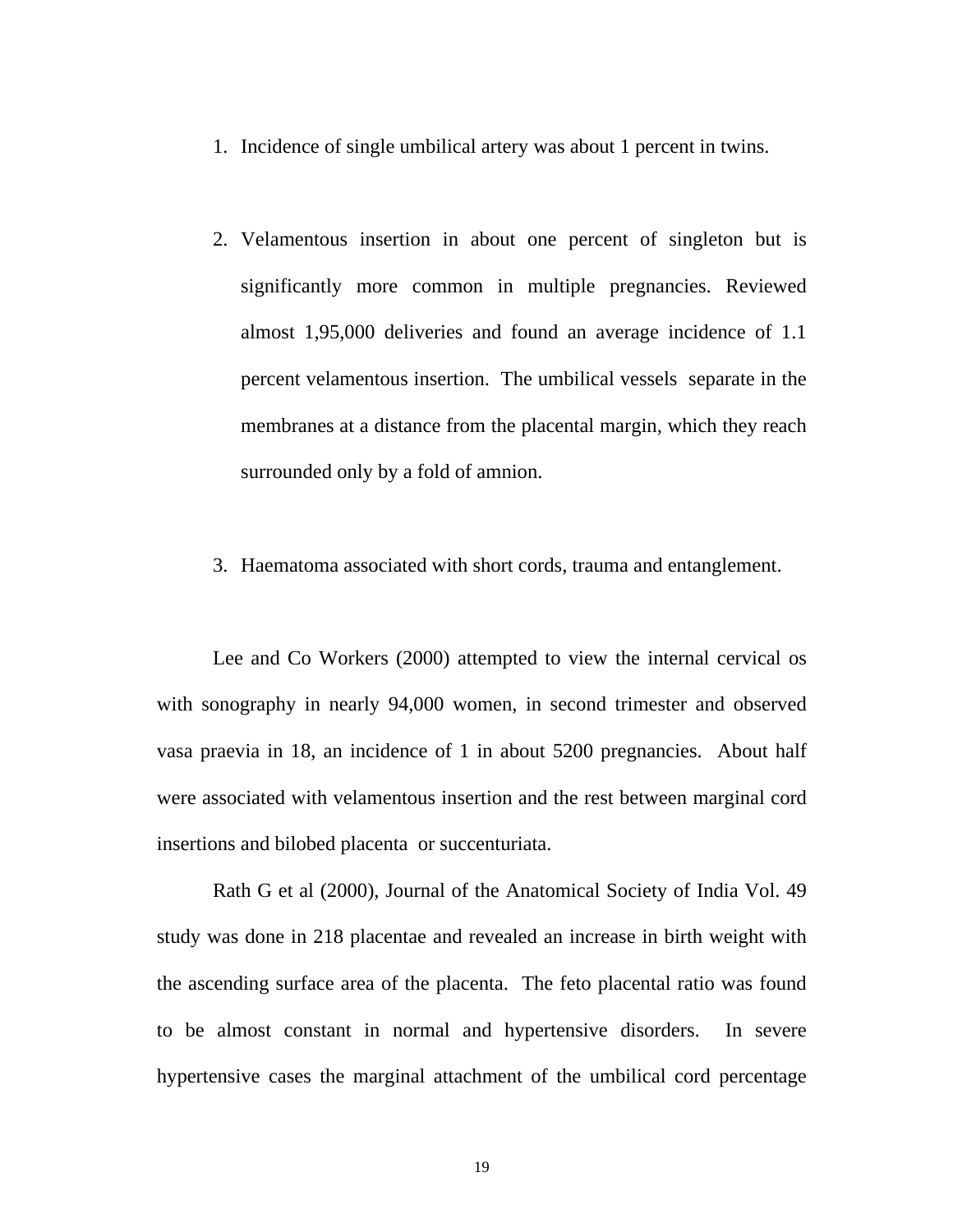was the highest with 42%. This high percentage may be responsible for the low birth weight.

Collins and Collins (2000) reported one percent incidence of potentially harmful cord complications.

In his another study, he has estimated 6 percent incidence of still births with true knots.

Machin GA et al (2000) reported hyper coiled cords in 21%.

Cunningham F.G. et al (2001) reported that 25% of babies were born with their umbilical cords wrapped one or more times around neck.

Baergen and Colleagues (2001) in their study described that in 9% of women the excessively long cord was a heredity factor. Reported a mean length of 37 cm. in a study of more than 20,000 placentas

Budorick and Co Workers (2001) found no abnormal karyotypes and only one echocardiographic abnormality in 31 fetuses with a two vessel cord as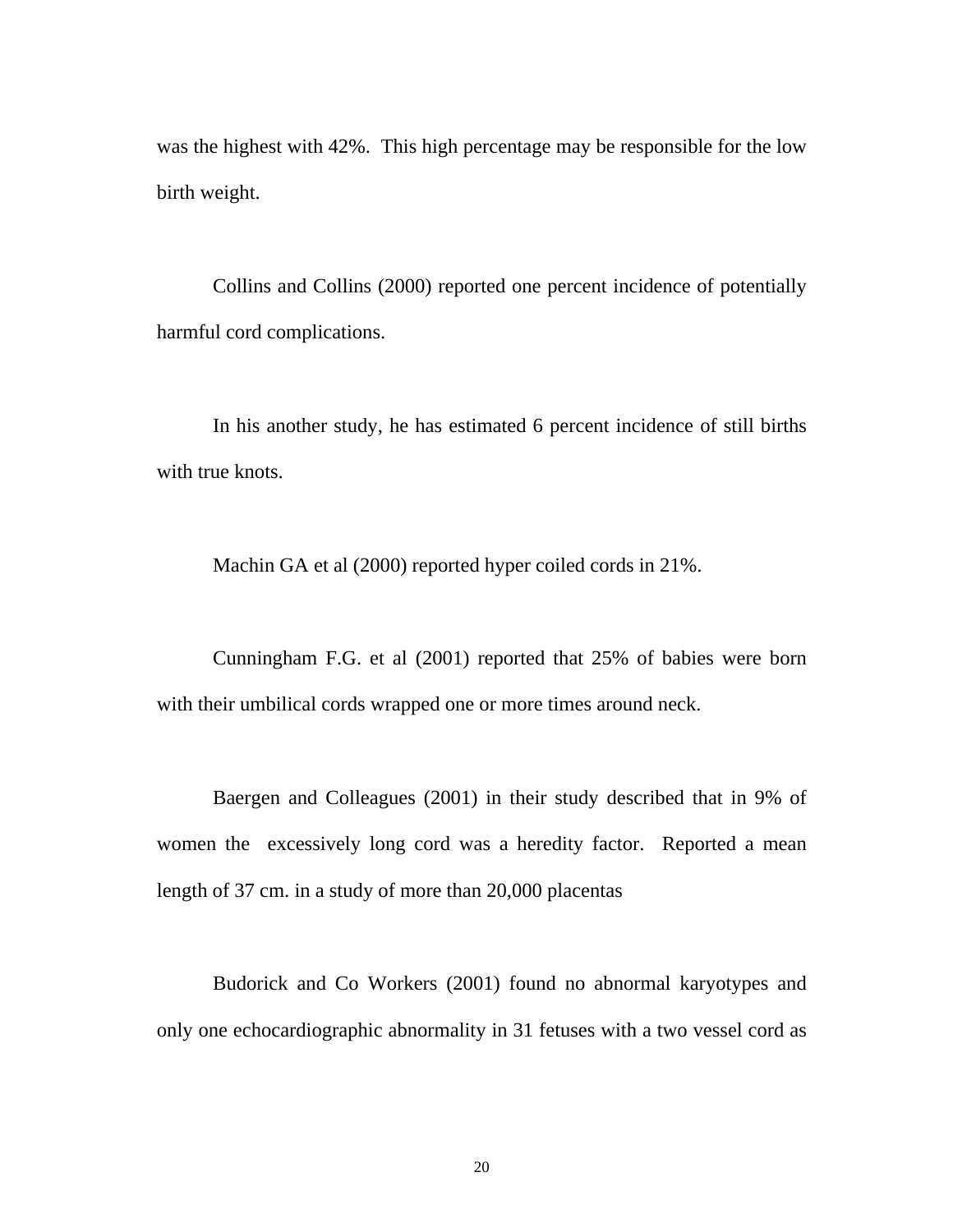an isolated finding. When a two vessel cord is a non isolated finding as many as half of fetuses are aneuploid.

Williams Obstetrics  $21<sup>st</sup>$  edition (2001) illustrated the following.

- 1. Cord length at term had appreciable variation and extreme range from no cord (achordia) to length up to 300 cm.
- 2. About one fourth of all infants with only one umbilical artery had associated congenital anomalies.
- 3. The umbilical cord usually was inserted at or near the center of the fetal surface of the placenta.

Blick Stein I et al (2001) observed that increase in coiling was found at the fetal end when compared with the placental and middle segment.

Hershkovitz R et al (2001) reported that true knots were associated with advanced maternal age, multiparity, obesity, long cord, maternal anaemia and hydramnios

Airas U(2002) observed true cord knots in 1.25% of the umbilical cords.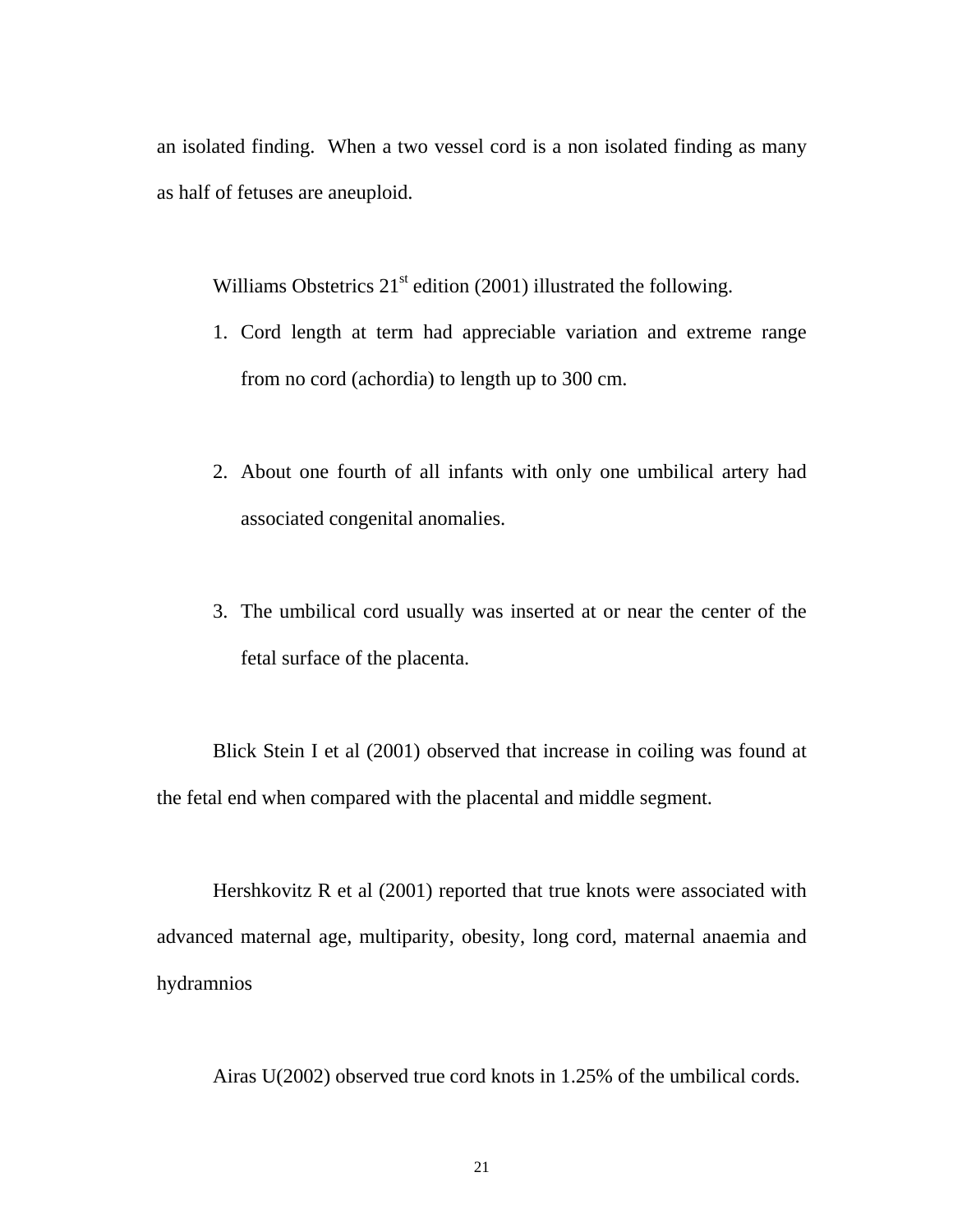Feldman and Associates (2002) Identified velamentous insertion more frequently with twins.

 Philippe Jeanty (2002) found single umbilical artery as the most common anatomical abnormality of the umbilical cord, in 0.2 – 1% of singleton pregnancies and in 6-11% of multiple pregnancies. It was frequently found in association with stillbirths, intra uterine growth retardation, fetal structural anomalies and aneuploides.

Van Dijk CC et al (2002) stated the total number of coils for any particular cord was believed to be established early in gestation. The pattern of coiling developed during the second and third trimesters is due to snarls in the cord, and there could be changes in coiling as the pregnancy advances.

Pregnancy Institute, Pre natal Umbilical cord Project (2002) observed the following.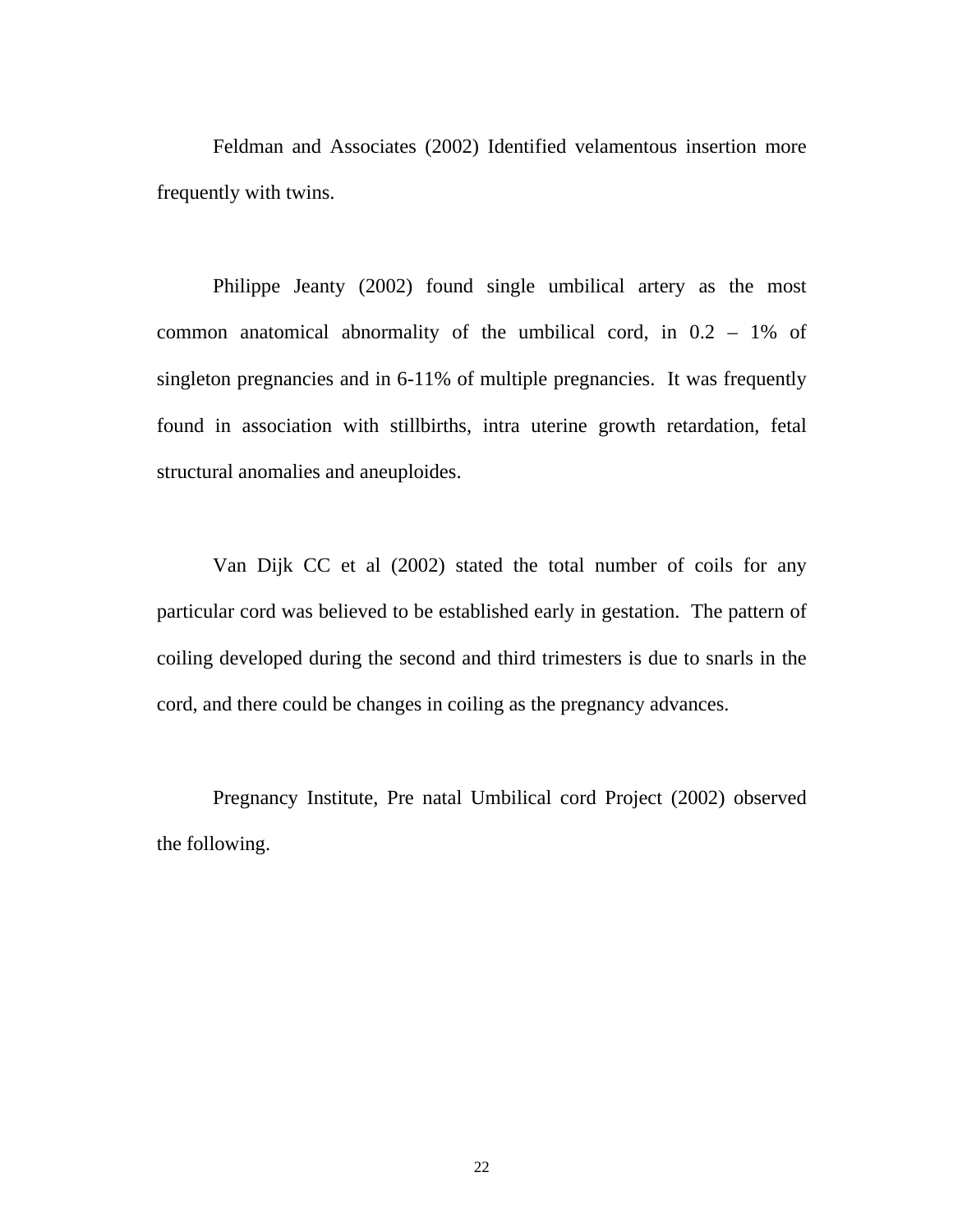#### **I LENGTH OF CORD :**

The umbilical cord stretch or elongate depending on the activity of fetus and have average length of 61cm. Active fetuses are believed to have longer cords on the whole than less active fetuses. Boys have longer cords than girls.

Rare instances exist in which no cord develops at all and the fetus being attached directly to the placenta of the umbilicus. Reports in Chinese and French Literature cite cords as long as 300cm in length.

Short cord has a length of less than 32cm and very short cords less than 20cm are and these are associated with genetic malformations.

Estimated that 30% of births had some type of umbilical cord finding and every third to fourth delivery had an identifiable umbilical abnormality or anomaly.

The umbilical cord is traditionally thought to stretch or elongate depending on the activity of the fetus.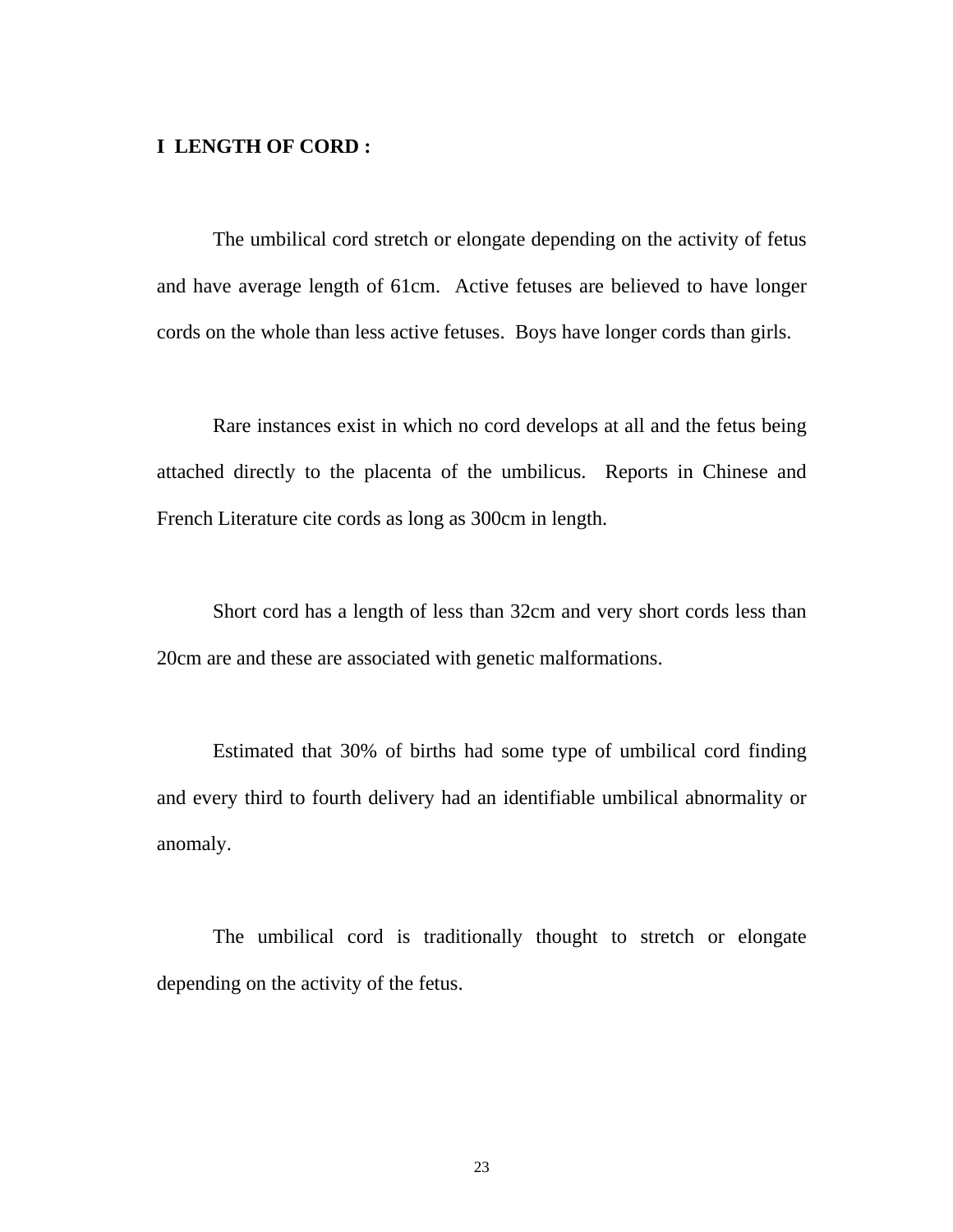Short umbilical cords less than 35cm are predisposed to rupture and they are responsible for prevention of fetal descent during labor. They are usually associated with genetic malformations.

Long umbilical cords longer than 70cm are associated with a number of circumstances which produce impact in the fetal life. Leonardo davinci studied cord length and believed that there was a proportional / natural relationship of 1:1 i.e. cord length = fetal age in weeks.

#### **II VESSEL PATTERN :**

One of the rare developmental changes which can occur to the embryonic umbilical cord is the persistance of right vitelline vein creating a four vessel cord with two arteries and two veins. There could be two vessel cord with one artery and one vein with the incidence of 1% of births.

Umbilical cord vessels may multiply and branch under stressful conditions. For example, heavy smoking is associated with "multiple channels" in the umbilical cord.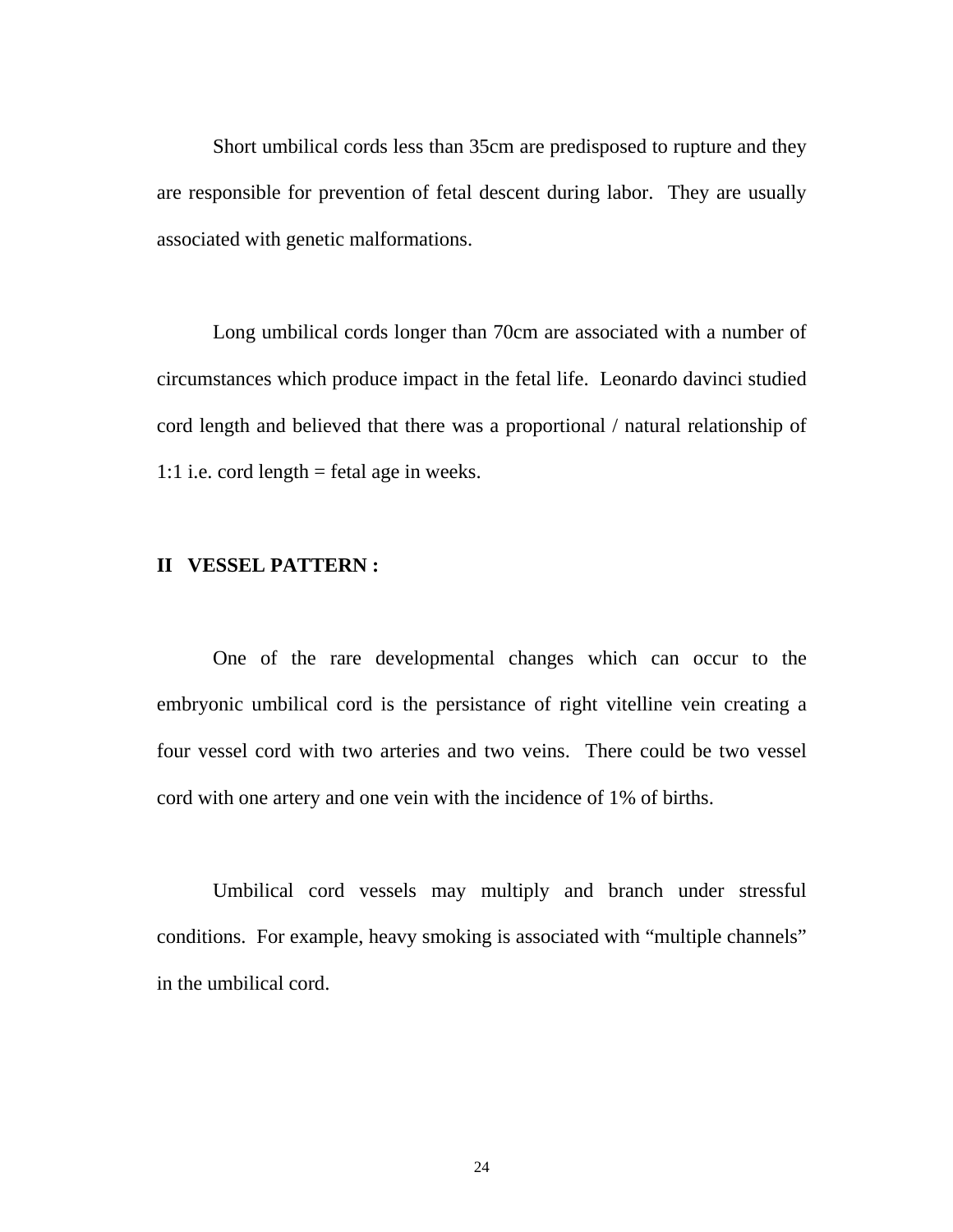There also exists a description of a double cord with duplication of vessels.

#### **III. ATTACHMENT OF UMBILICAL CORD :**

This may be either central or sub-central or marginal or in the membranes.

In furcate cord the cord is not connected to the placenta but its vessels ramify on the placenta in 0.5 to 1% of all births.

#### **IV. UMBILICAL CORD DESIGN :**

Umbilical cords may be helical with either spiral or coiled or curledtypes occurring in 95% and straight in 5%.

Helical pattern may predispose the fetus to blood flow changes and straight may be susceptible to compression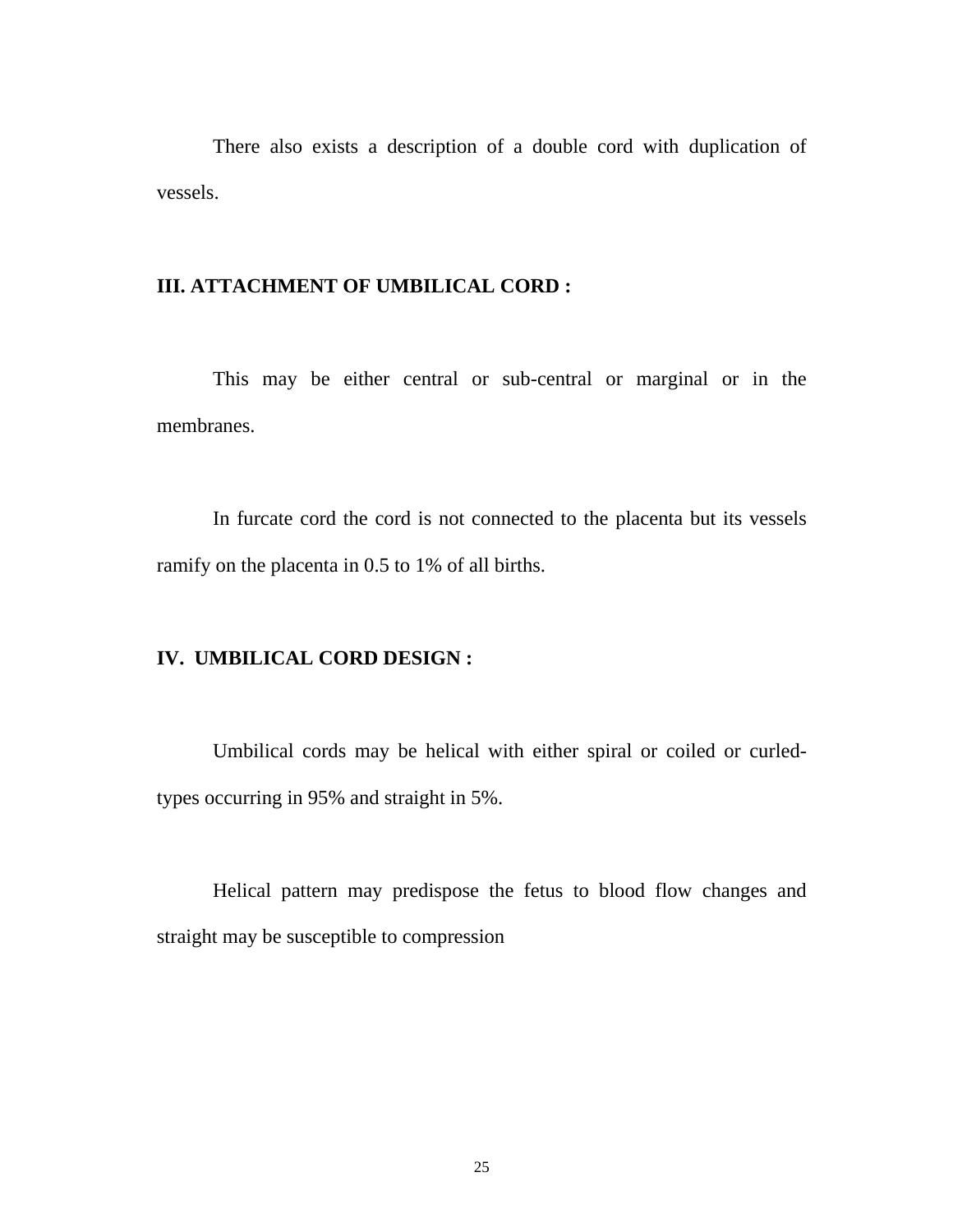A type of architectural defect called umbilical cord vessel segmental thinning, occur in 1% of the cases and this may be associated with fetal anomalies and perinatal problems.

Machin G.A et al (2003) pediatric dev pathol stated the coiled umbilical cord acted like a semierectile organ that is more resistant to snarling, torsion / stretch and compression than non coiled ones. This is referred to as spontaneous internal ballottement.

Haines and Taylor (2003) in obstetrical and gynecological pathology,  $5<sup>th</sup>$ edition have stated that an abnormally long cord predisposes to knotting, torsion and prolapse.

Torsion may affect the whole cord or it may be localised and the later was usually associated with multiple twists.

Clapp and Colleagus (2003) stated that coiling of the cord around the neck was an uncommon cause of antepartum fetal death or neurological damage.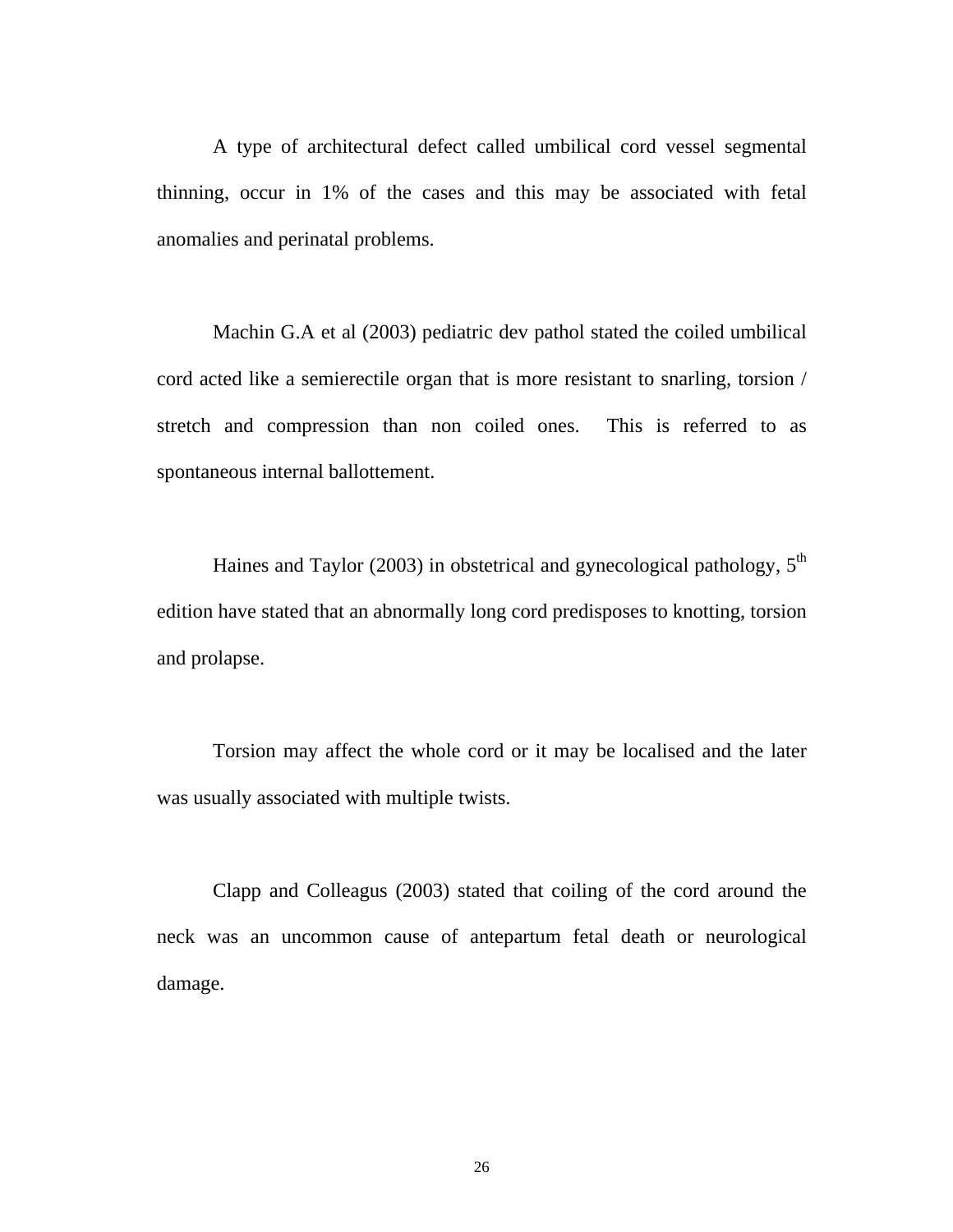Krakowiak and Associates (2004) observed that short umbilical cords may be associated with adverse perinatal out comes, such as, fetal growth restriction, congenital malformations, intrapartum distress and a two fold risk of death. Excessively long cords are more likely to cause complication such as prolapse.

 Predanic M et al J. ultrasound Med (2005) Assessed umbilical cord coiling during the routene fetal sonographic anatomic survey in the second trimester. They had stated that abnormal coiling index was an indication for the fetus at risk. The sensitivity values of antenatal sonography to predict hypocoiling was 78.9% and rest was hypercoiling.

Shalu Gupta et al (2006) J. obstet Gynecol India Vol.56 No.4. July / August studied umbilical coiling index in Indian babies and its relationship with antepartum and intrapartum out comes in 107 cords.

They have stated that a coil was defined as a complete 360 degree spiral course of the umbilical vessels around the whartons jelly. They have also found out that the vessels of the cord are prone to torsion, compression, tension, and subsequent interruption of blood flow. Which are minimised by the helical disposition of the cord in their study in 107 cords at birth they have formulated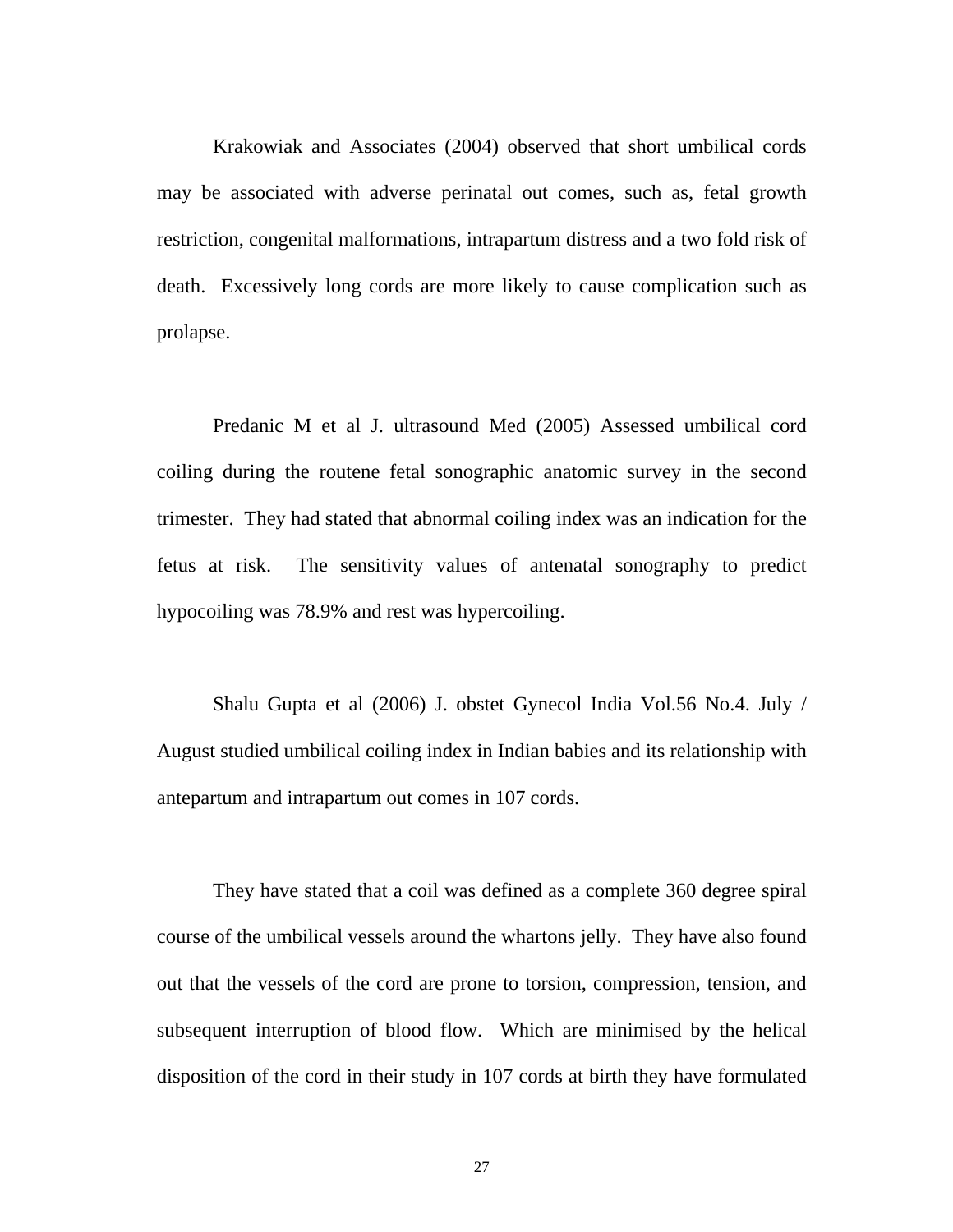that the mean umbilical cord length was  $44.3 \pm 9.2$  cm and the mean number of coils as  $5.8 \pm 3.8$ . No umbilical cord coiling was seen in  $5.6\%$  cases. anticlockwise coils in 76.6% and clockwise coils were seen in 17.8% all umbilical cords had three blood vessels.

They have concluded low umbilical coiling index as an indicator of adverse perinatal outcome associated with low apgar score, meconium staining and pregnancy induced hypertension.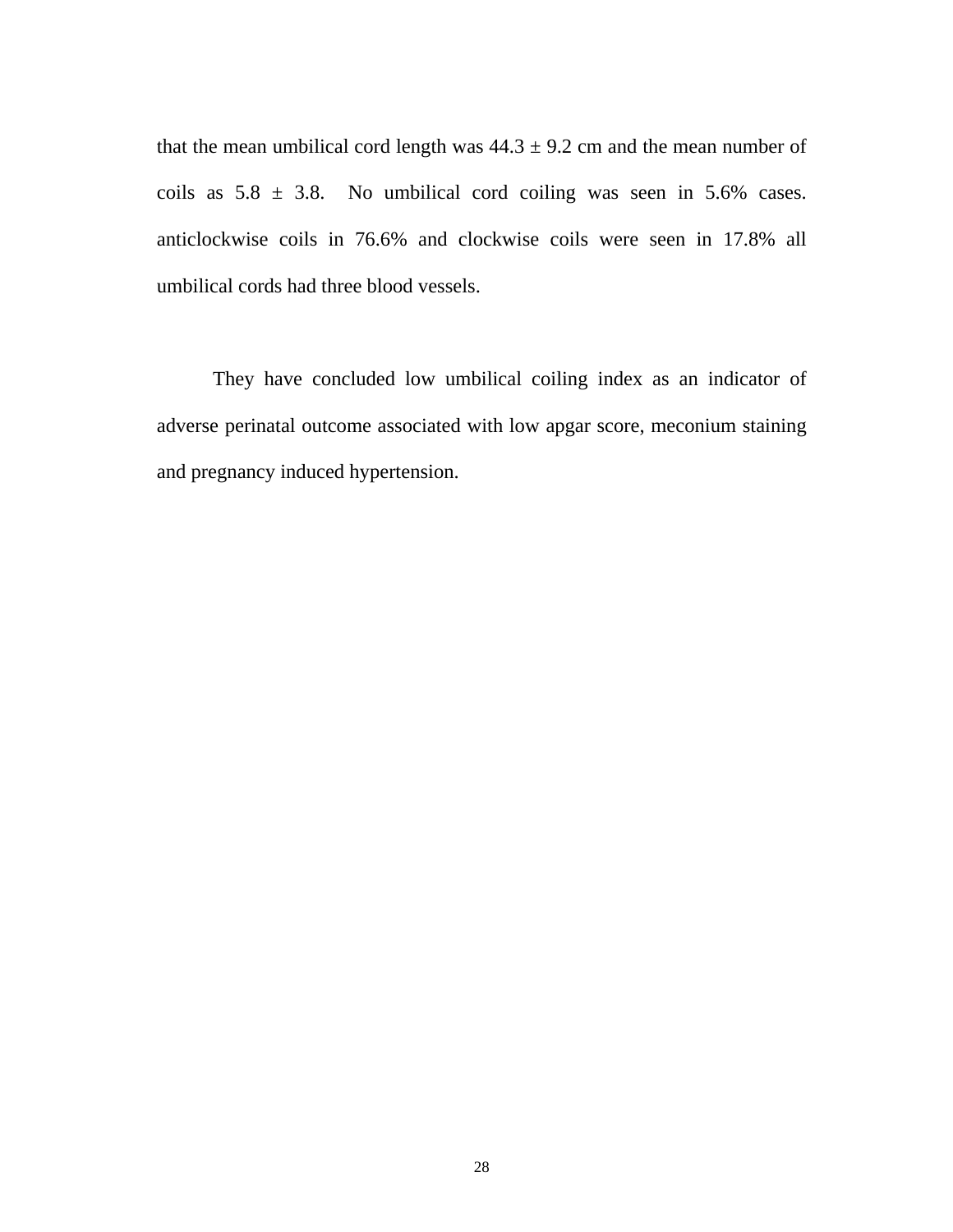## **MATERIALS AND METHODS**

The study was conducted at Madurai Medical College.

#### **VENUE OF STUDY**

1. Institute of Anatomy, Madurai Medical College, Madurai.

2. Institute of Obstetrics and Gynecology, Govt. Rajaji Hospital, Madurai.

#### **SAMPLE OF STUDY**

 50 Human placentae with umbilical cord without any damage were collected from the labor ward including operation theatre in obstetrics and Gynecology Department.

 The Specimens were collected without any socioeconomic status, religion, educational and pathological bias.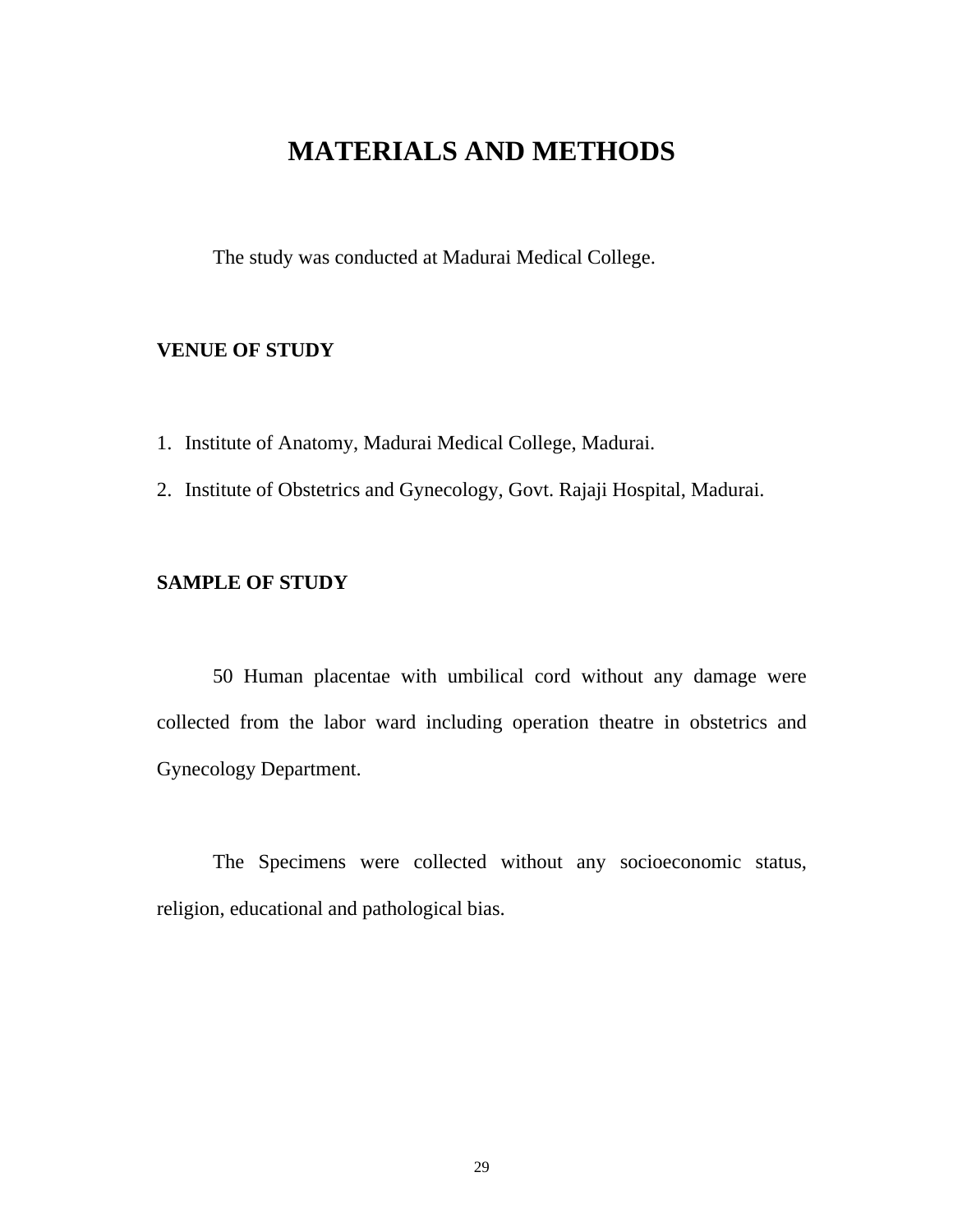#### **AGE DISTRIBUTION**

 Placenta with umbilical cord specimens were collected from the mother in the age group between 19 to 32 years as follows.

- 1. > 20 years old 2 specimens.
- 2. Between  $21 30$  years 47 specimens.
- 3. Above 30 years one specimen.

#### **PARITY DISTRIBUTION :**

Parity distribution of 50 specimens was as follows.

- 1. 30 Placentae with umbilical cord specimens were collected from primigravida.
- 2. 12 specimens from second gravida.
- 3. 8 specimens from third gravida.

In the present study soon after delivery uniformly 10 cm of umbilical cord was left at fetal end and then cord was clamped, cut and numbered serially.

The following observations were made from the specimens, by using forceps, scissors, scalpel, thread and measuring tape.

1. Nuchal cord.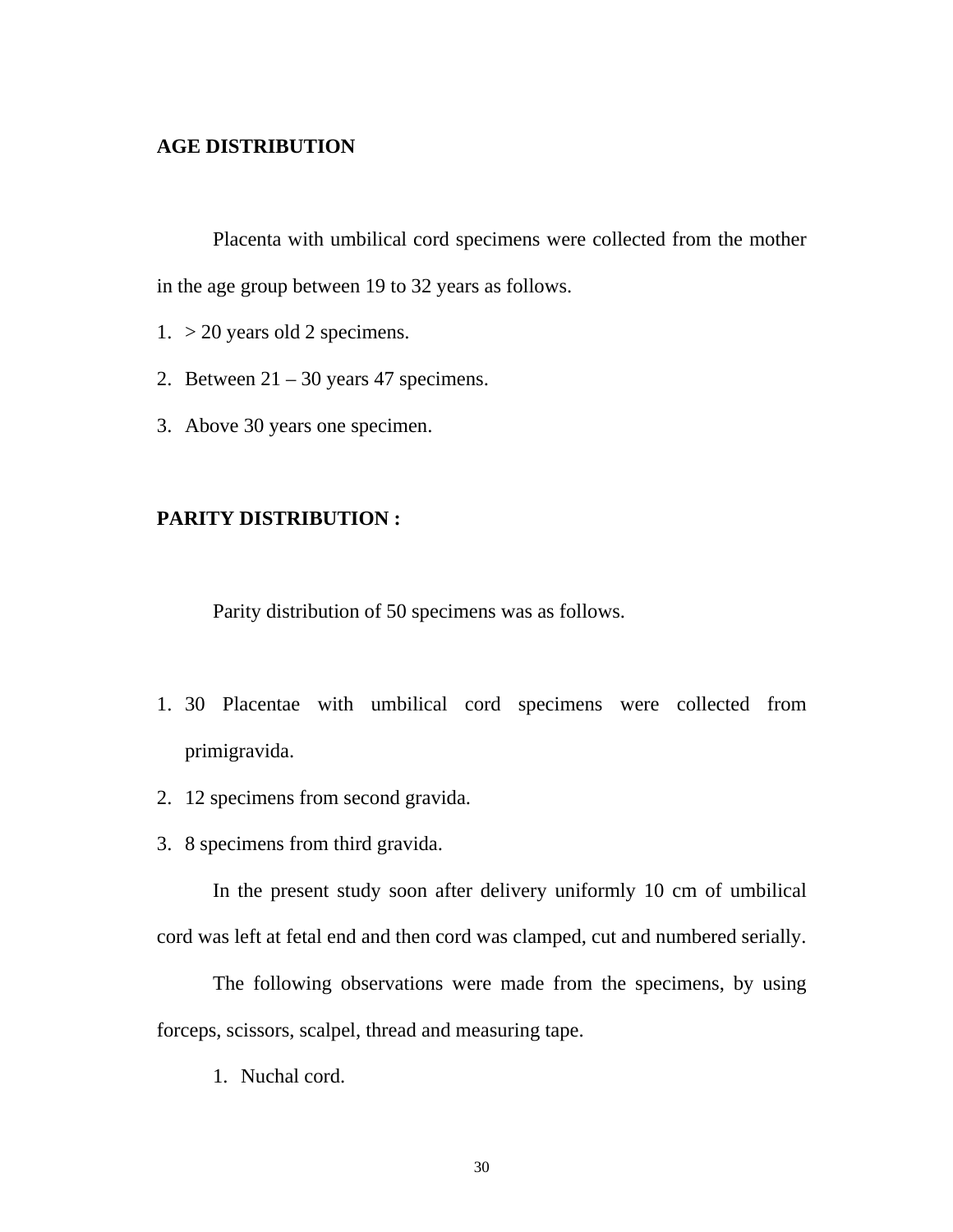- 2. Length of the cord.
- 3. Diameter of the cord.
- 4. Cord coiling.
- 5. Presence of knots
- 6. Presence of cysts and Haematoma.
- 7. Attachment of umbilical cord.

### **1. NUCHAL CORD :**

The babies born with their umbilical cords wrapped one or more times around the neck was observed and noted.

### **2. LENGTH OF THE UMBILICAL CORD :**

Length of the cord was measured from the cut end of the cord upto its placental attachment by using thread and then the Length of the thread was measured by using measuring tape in centimeters. With this reading 10 cm was added for the umbilical cord which was left towards fetal end.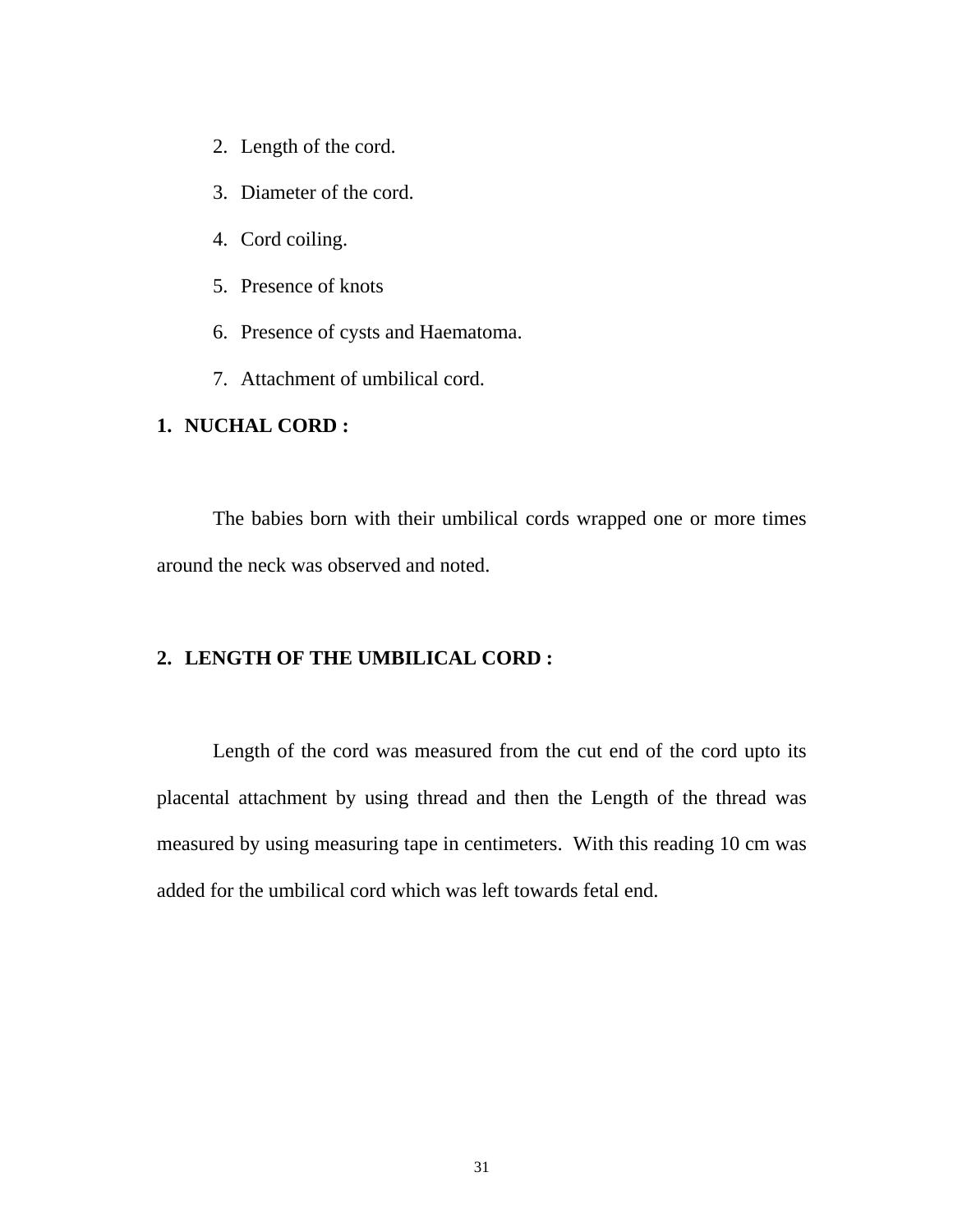## **3. DIAMETER OF THE UMBILICAL CORD :**

The transverse diameter of the cord was measured by taking one reading at fetal end and another reading at placental end.

## **4. CORD COILING :**

The presence of cord coiling was studied and following observations were made.

- 1. Hypo coiled cord.
- 2. Hyper coiled cord
- 3. Straight cord.

## **COILING INDEX**

The number of coils present in each umbilical cord were counted. The coiling index was calculated as

Total number of coils

Coiling Index  $=$ 

Length of Umbilical Cord

## **5. PRESENCE OF KNOTS IN UMBILICAL CORD :**

The cord were searched for the presence of true and false knots.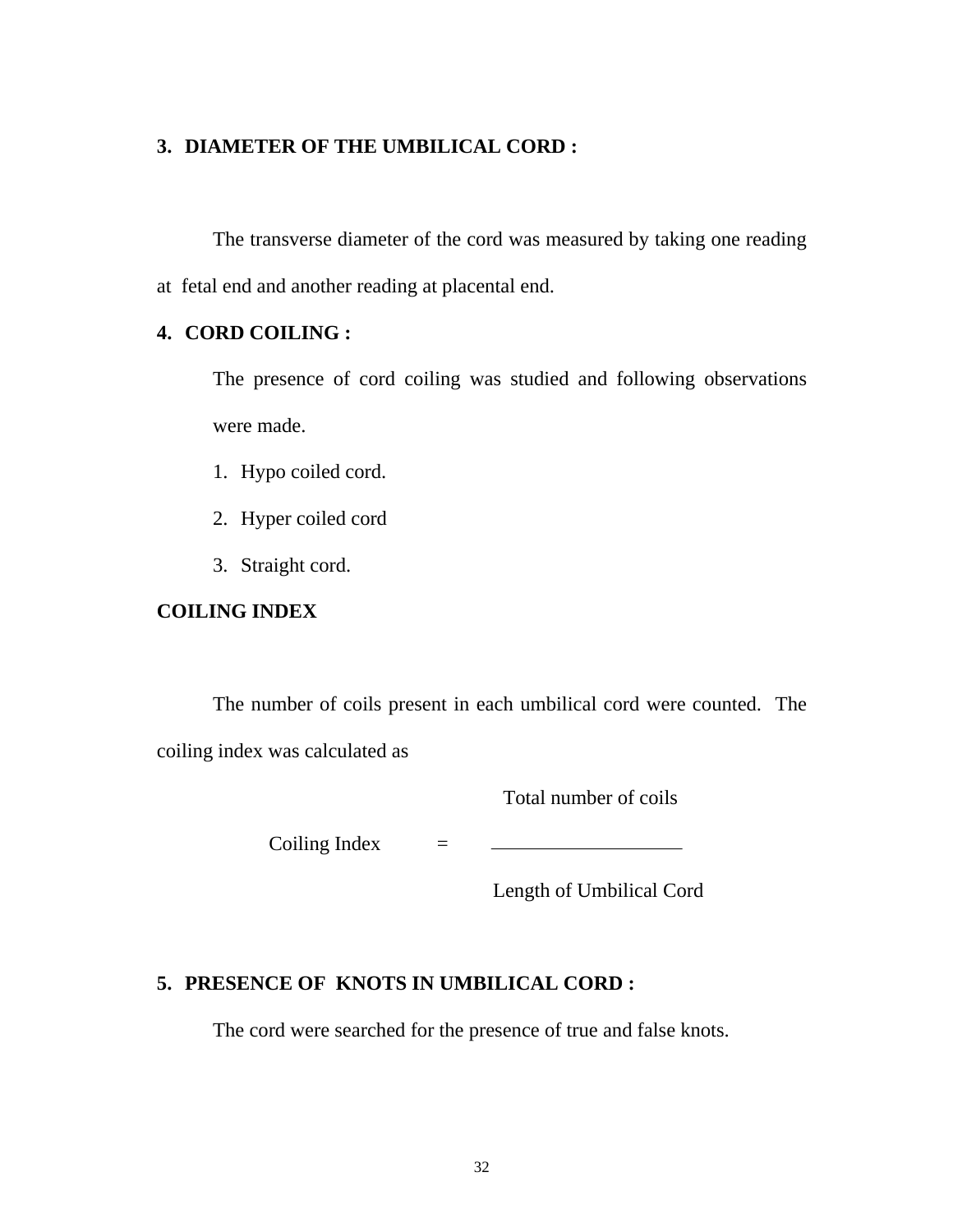### **6. PRESENCE OF CYSTS AND HAEMATOMA :**

Along the course of umbilical cord the presence of cysts and haematoma were observed.

## **7. ATTACHMENT OF UMBILICAL CORD :**

Placental attachment of umbilical cord was studied as follows.

- 1. Central attachment
- 2. Eccentric attachment.
- 3. Marginal attachment.

The above datas were taken from the fresh specimens. Then the placentae with umbilical cord were washed well in tap water and stored in 10% formalin solution for 15 days.

## **METHODS**

- 1. Manual dissection was done in 45 umbilical cord specimens.
- 2. Indian ink was injected in 5 umbilical cord specimens to study the vascular pattern.
- 3. Histological examination of the blood vessels was done in four among the 50 placentas.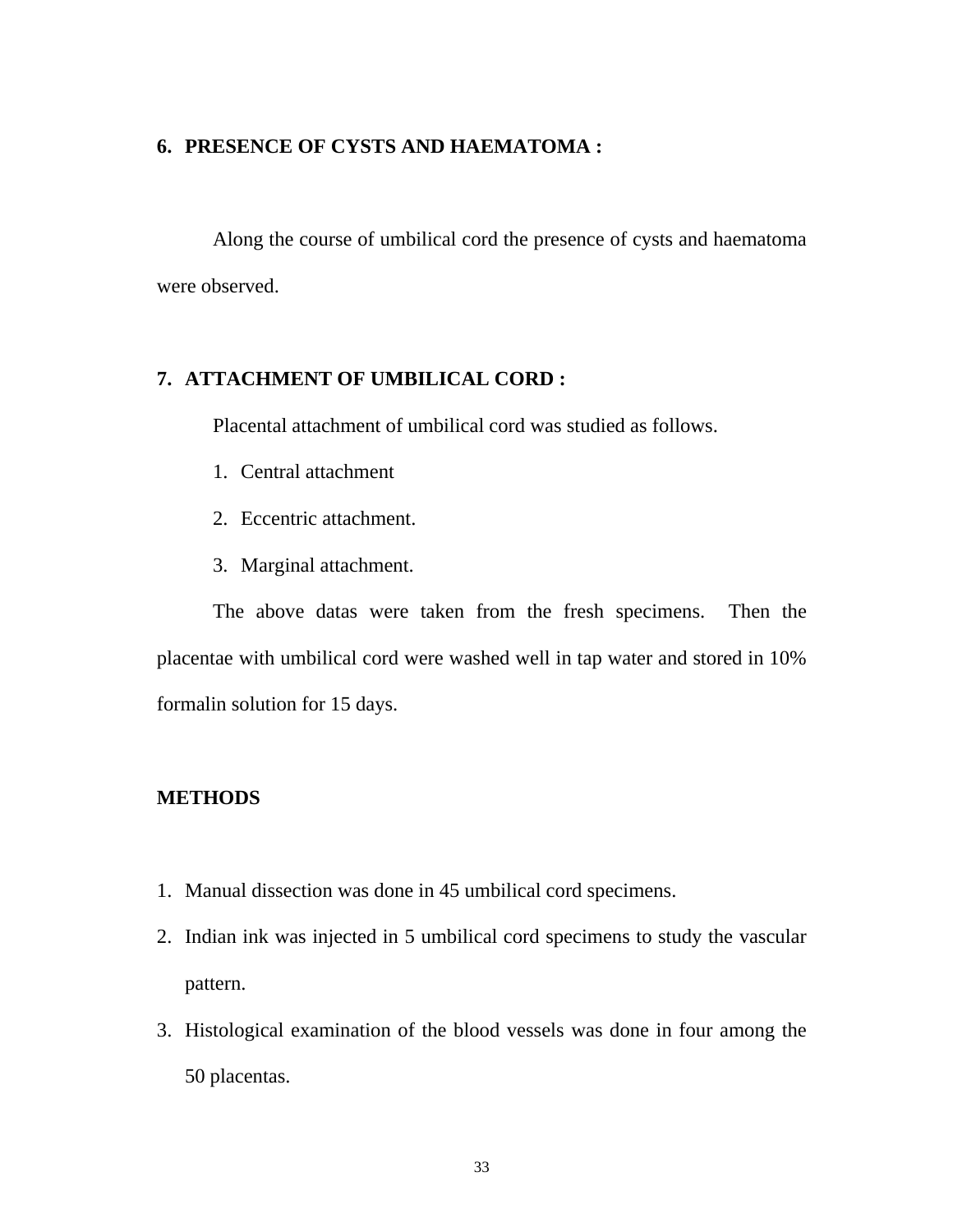#### **MANUAL DISSECTION :**

 The umbilical cord were dissected to find out the presence of number of vessels at its attachment with the placenta. The vessels were traced further to observe the vascular pattern in the placenta.

## **INDIAN INK INJECTION METHOD**

 Five specimens were washed well by using Heparin and then Indian ink was injected in the blood vessels of umbilical cord and stored in 10% formalin for 15 days. Then manual dissection was done to study the vascular pattern.

### **HISTOLOGY**

 Four specimens of umbilical cord with placentae were taken. Pieces of tissue about half to one cm length, one at the fetal end another at placental end were taken. After fixing and hardening, paraffin block was prepared. Section cutting was done, floated on warm water and smeared in a slide.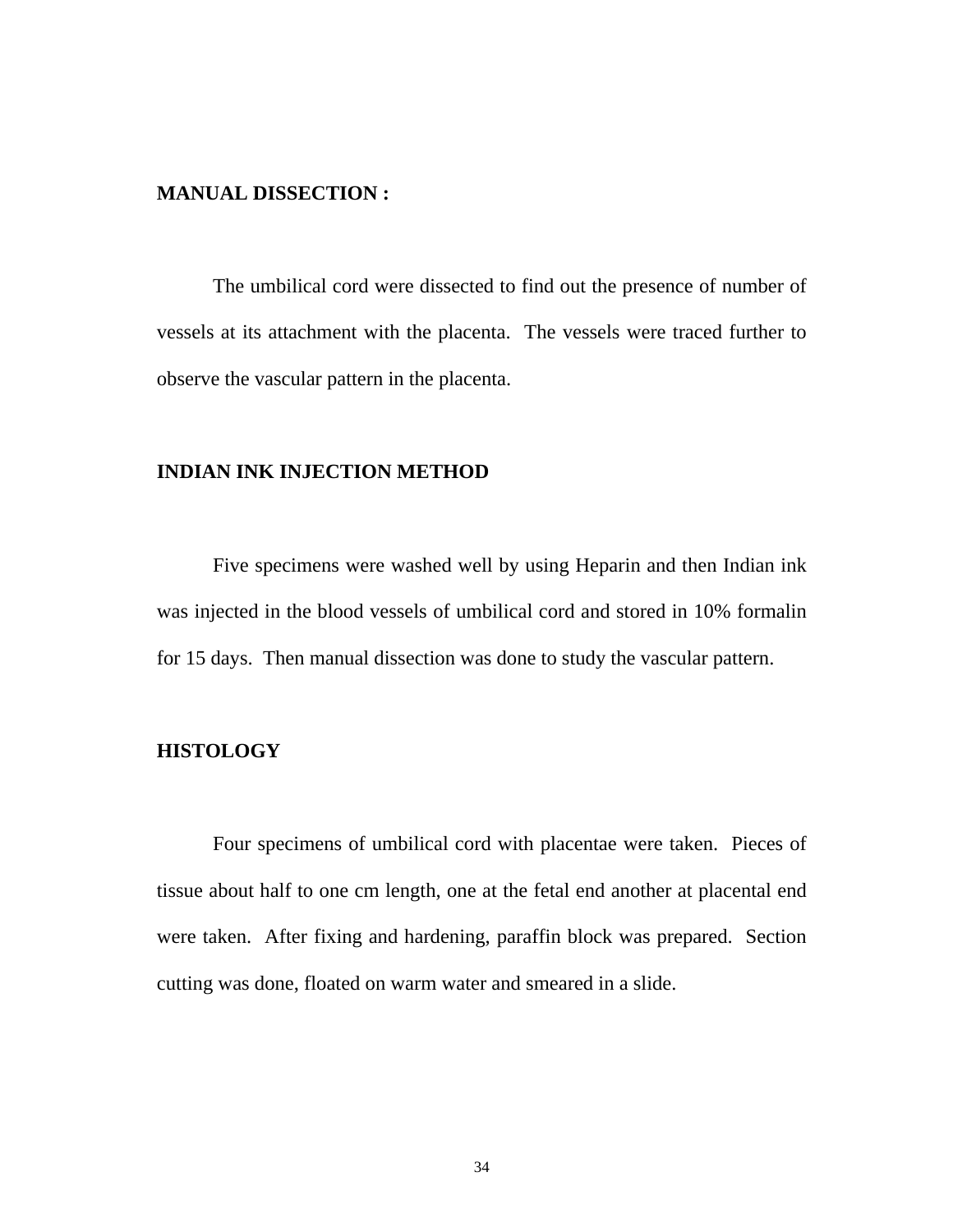### **REQUIREMENT FOR STAINNING**

 Ehrlich's haematoxylin stain tested for 5 to 7 minutes and water soluble eosin stain tested for  $\frac{1}{2}$  to 1 minute, coplin jars containing xylol, absolute alcohol, 100% alcohol, 90% alcohol, 70% alcohol, 1% acid alcohol, canada balsam, slide rack, burner, coverslip, tap water and blotting paper etc.

### **PROCEDURE**

 Before proceeding with staining, the side of the tissue on the slide was determined.

## **1. REMOVAL OF PARAFFIN**

- a) The slide was warmed on the reverse side of the tissue on a burner to dissolve the paraffin completely.
- b) The slide was dipped in xylol for 2-3 minutes to remove the paraffin.

#### **2. HYDRATION OF THE TISSUE**

The slide was dipped in descending series of alcohol i.e absolute alcohol, 100% alcohol, 90% alcohol, 70% alcohol and water for one minute each.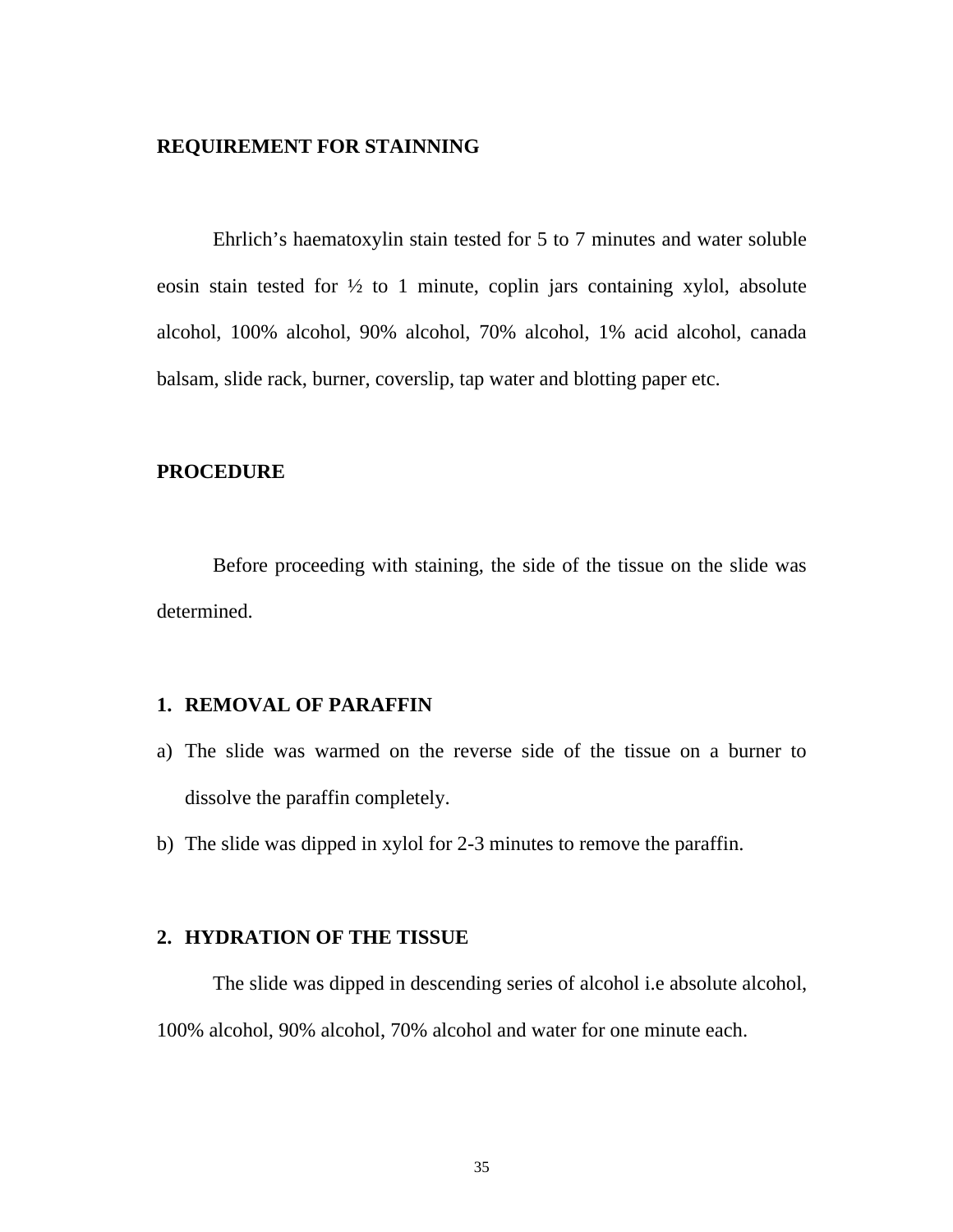### **3. STAINNING OF THE SLIDE**

- a) The slide was placed on the slide rack and covered with drops of haematoxylin stain for 5 to 7 minutes, to stain the nucleus and the cytoplasm of the tissue.
- b) Stained with few drops of water soluble eosin solution for  $\frac{1}{2}$  to 1 minute and washed.

## **4. DEHYDRATION OF TISSUE**

The slide was passed through the ascending grades of alcohol, i.e 70% alcohol, 90% alcohol, 100% alcohol and absolute alcohol for one minute each. Then the slide was dipped in xylol and blotted .

### **5. MOUNTING THE SLIDE**

One drop of Canada Balsam was put on the slide, a clean coverslip was placed and dried for microscopic examination.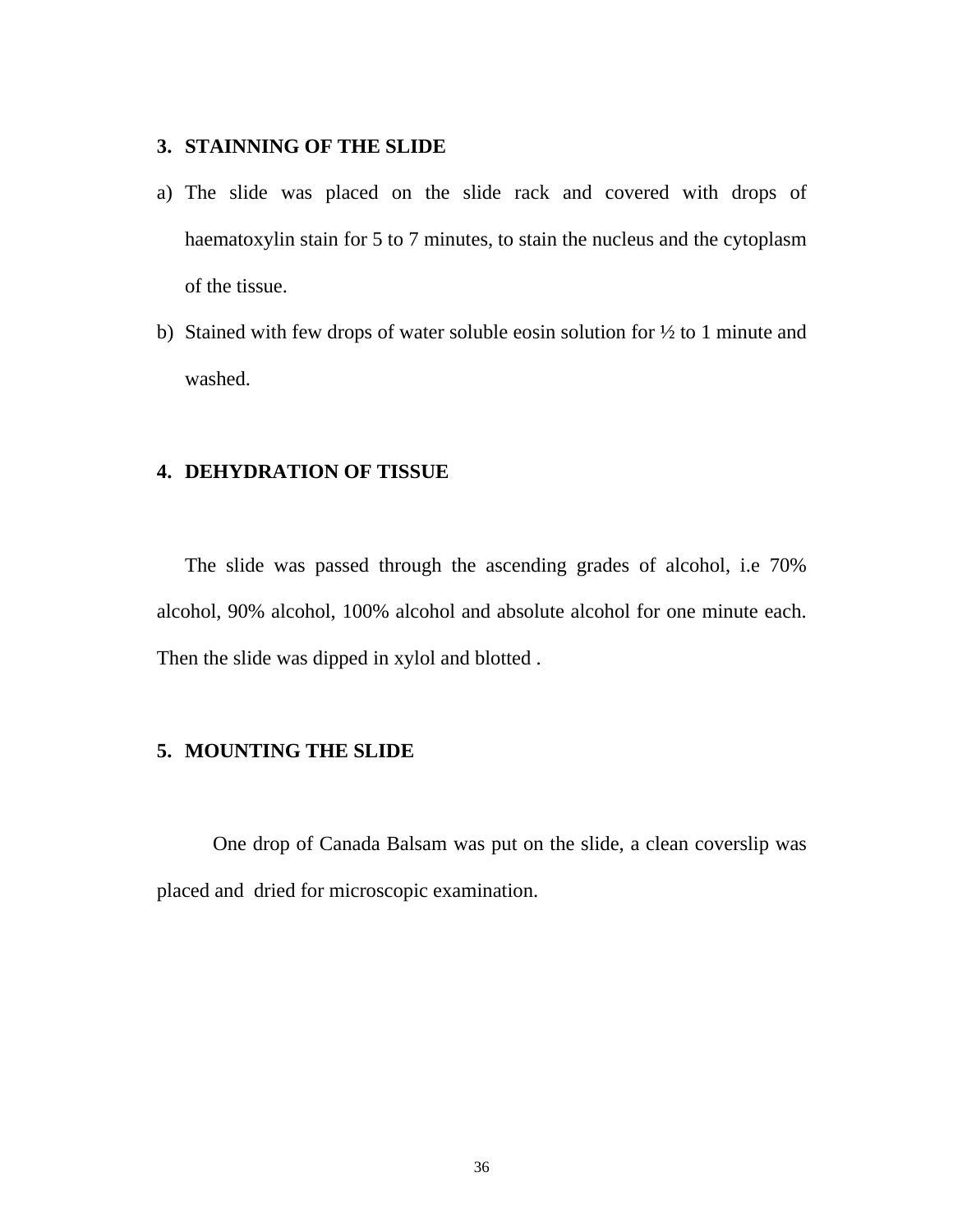# **OBSERVATIONS**

 The following observations were made from the present study of the fifty umbilical cord specimens under different methods.

## **I. NUCHAL CORD**

In the present study nuchal cord were present in 16% of cases.

| 5 in Primi                   | were the average length of cord was |
|------------------------------|-------------------------------------|
|                              | 63.7 cms.                           |
| 2 in Second Gravida          | with the average length as 60.7 cms |
| and one in Third Gravida $-$ | with the length of 60 cms.          |

## **II. LENGTH OF UMBILICAL CORD**

 In the present study the total length of the umbilical cord from the fetal end to the placental end was measured in centimeters of which Maximum length was 73.4 cms. (Fig. No.1) and the Minimum 43.4 cms. with an average length of 54.5 cms.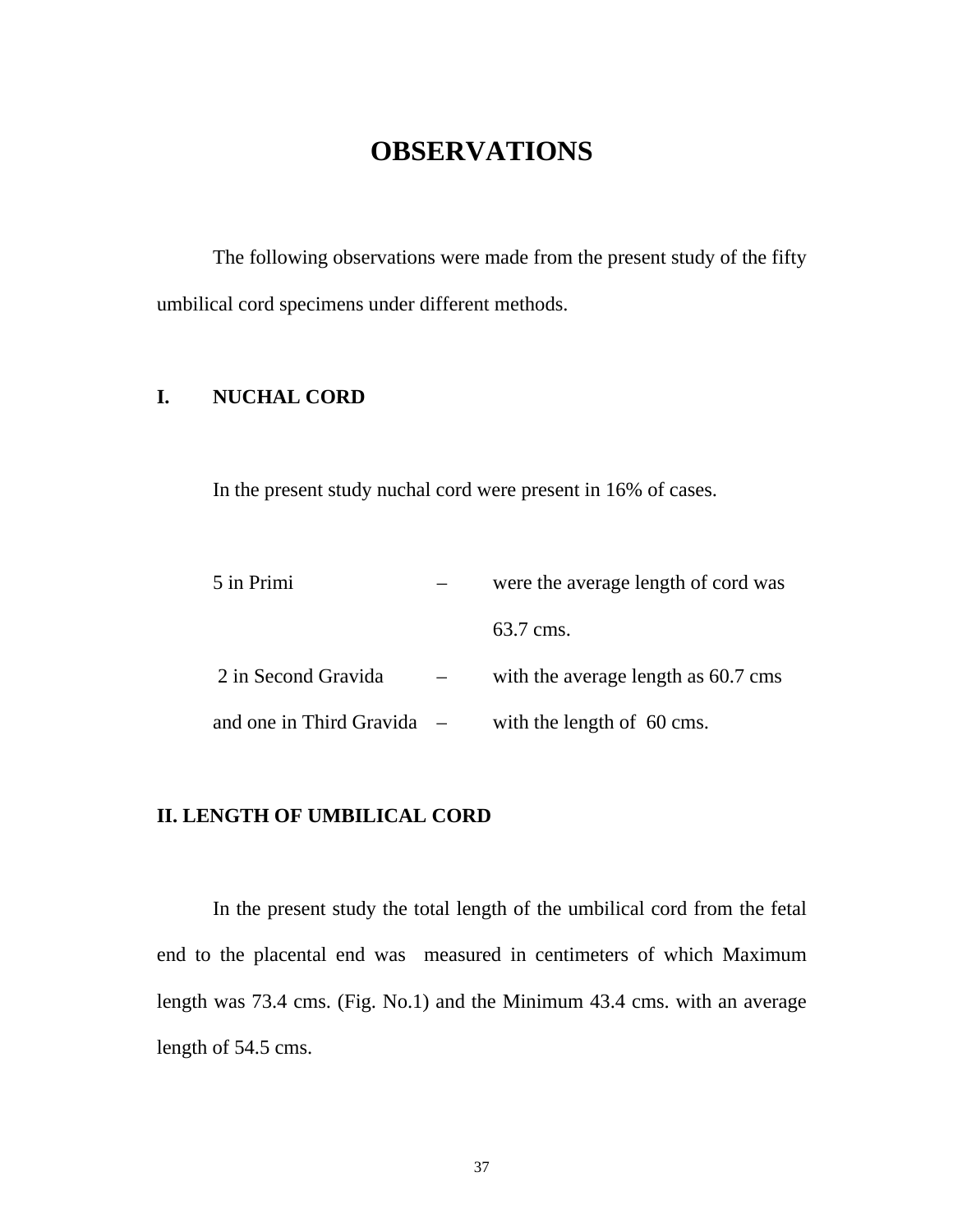### **III. DIAMETER OF THE UMBILICAL CORD**

 In the present work the diameter was calculated in centimeters at fetal and placental ends.

## **DIAMETER AT FETAL END.**

Maximum diameter of the cord was  $-1.4$  cms and Minimum  $-0.7$  cms with an average of  $-1.1$ cms.

## **THE DIAMETER AT PLACENTAL END**

Maximum Diameter of the cord 1.7 cms and Minimum was 1.2 cms. with an average of 1.5 cms.

## **IV. CORD COILING**

It was observed (Fig No.2) that there was hypocoiling in 70%, hyper coiling in 24% and the umbilical cord was straight in 6%.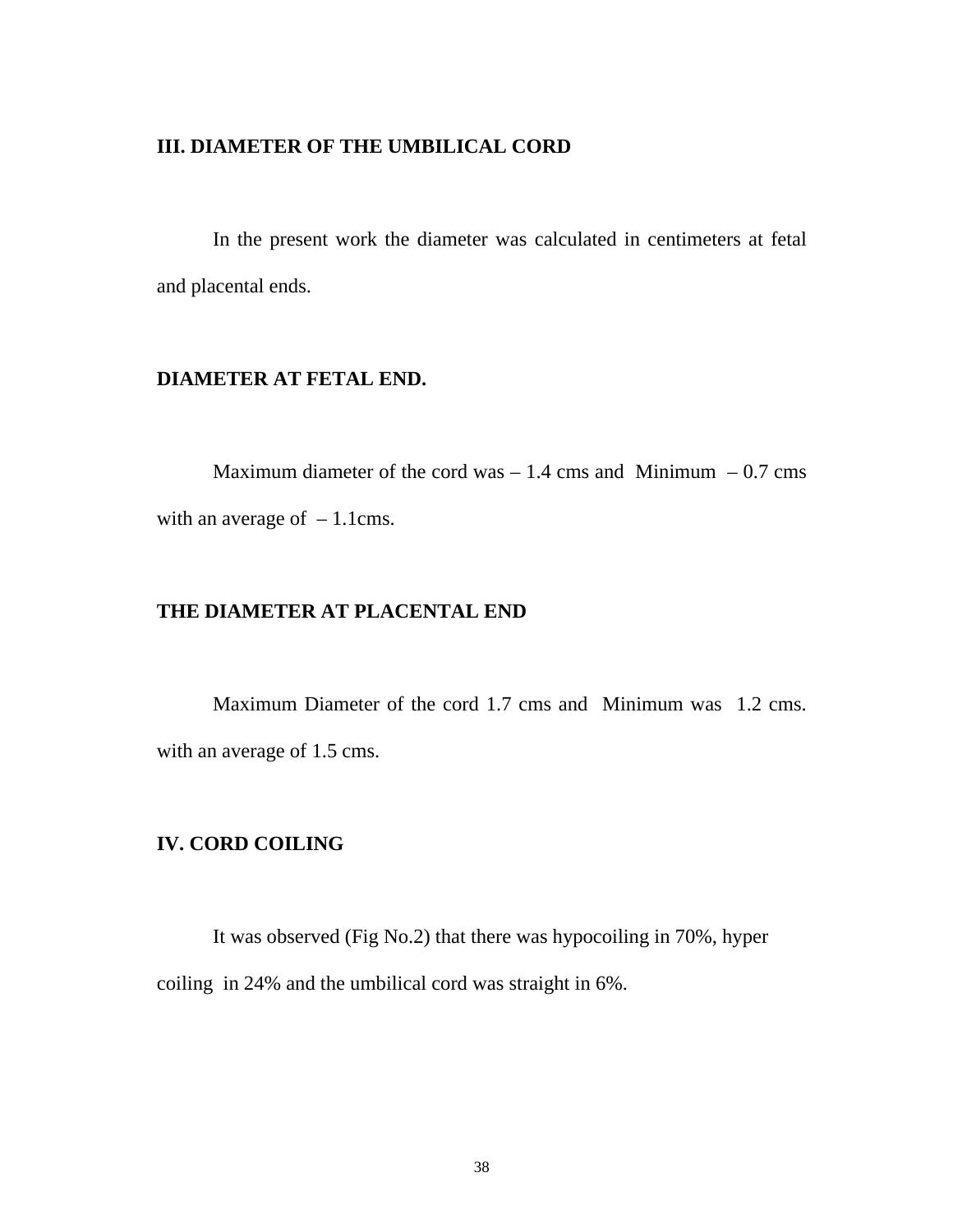### **COILING MANNER**

There was anticlockwise coiling in 78%, the clockwise coiling in 16% and the coiling was absent in 6%.

## **COILING INDEX**

In all fifty specimens the coiling index was calculated by, dividing number of coils by the length of umbilical cord and following observation were made.

## **IN HYPO COILING UMBILICAL CORD**

| Maximum Coiling Index was            | $0.12$ and    |
|--------------------------------------|---------------|
| Minimum Coiling Index was            | $0.08$ with a |
| Mean umbilical cord Coiling Index of | 0.01          |

## **IN HYPER COILING UMBILICAL CORD**

| Maximum Coiling Index was | $0.18$ and    |
|---------------------------|---------------|
| Minimum Coiling Index was | $0.14$ with a |
| Mean Coiling Index of     | 0.014         |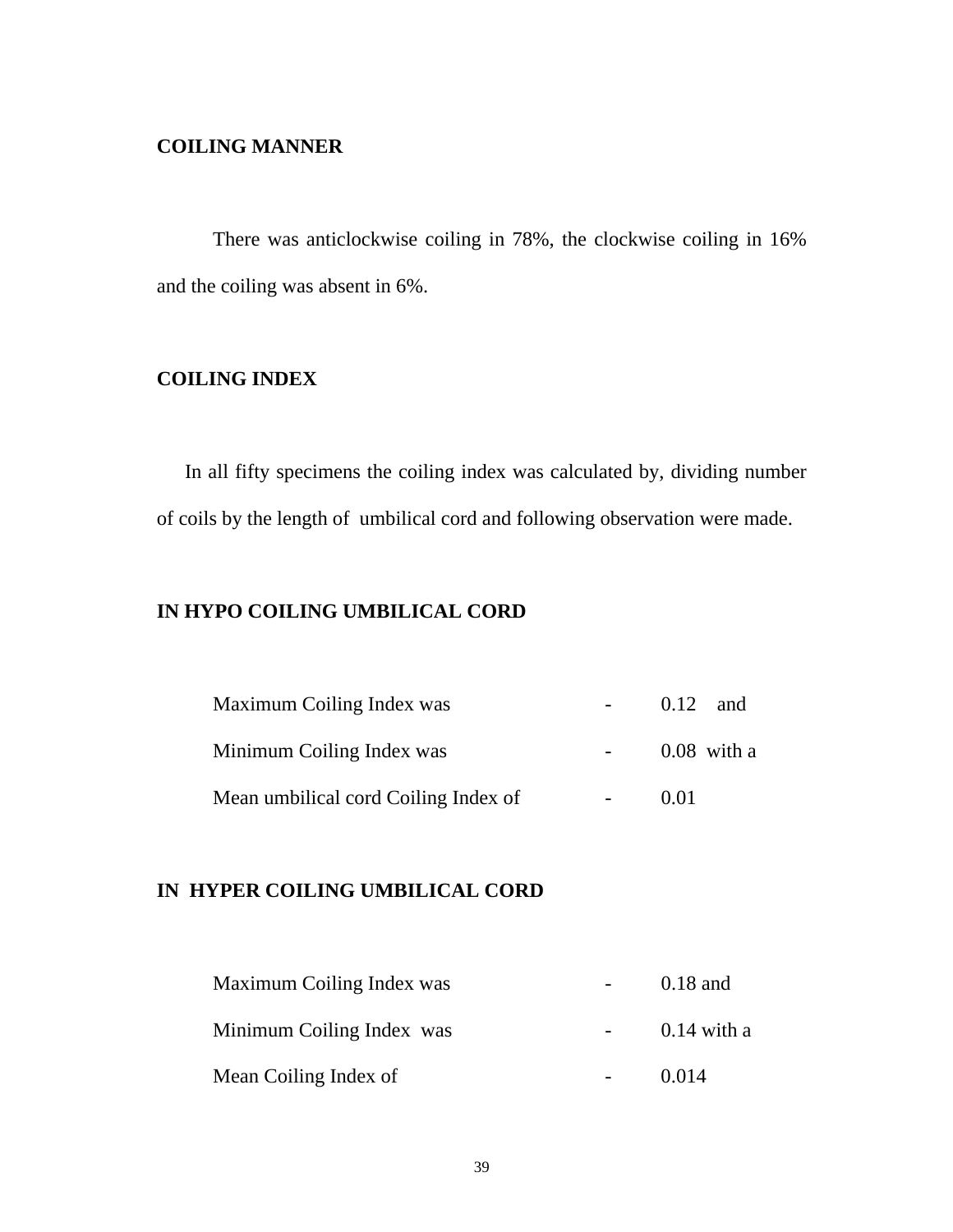### **V. KNOTS :**

 The presence of knots were studied in all fifty specimens (Fig. No.3) and observed that false knots were present in 32% with absence of knots in 68%. There were no true knots.

## **VI. CYSTS AND HAEMATOMA**

 It is observed that cyst and haematoma were not present in all the specimens.

## **VII. ATTACHMENT OF UMBILICAL CORD**

It was observed that there was eccentric attachment in 80% (Fig. No.4).

Among which

- (a) 48% were from Primigravida.
- (b) 20% from second gravida
- (c) 12% from third gravida.
- 1. Central attachment was observed in 12% (Fig. No.5).

Among which

- (a). 8% from primigravida
- (b) 2% from second gravida. and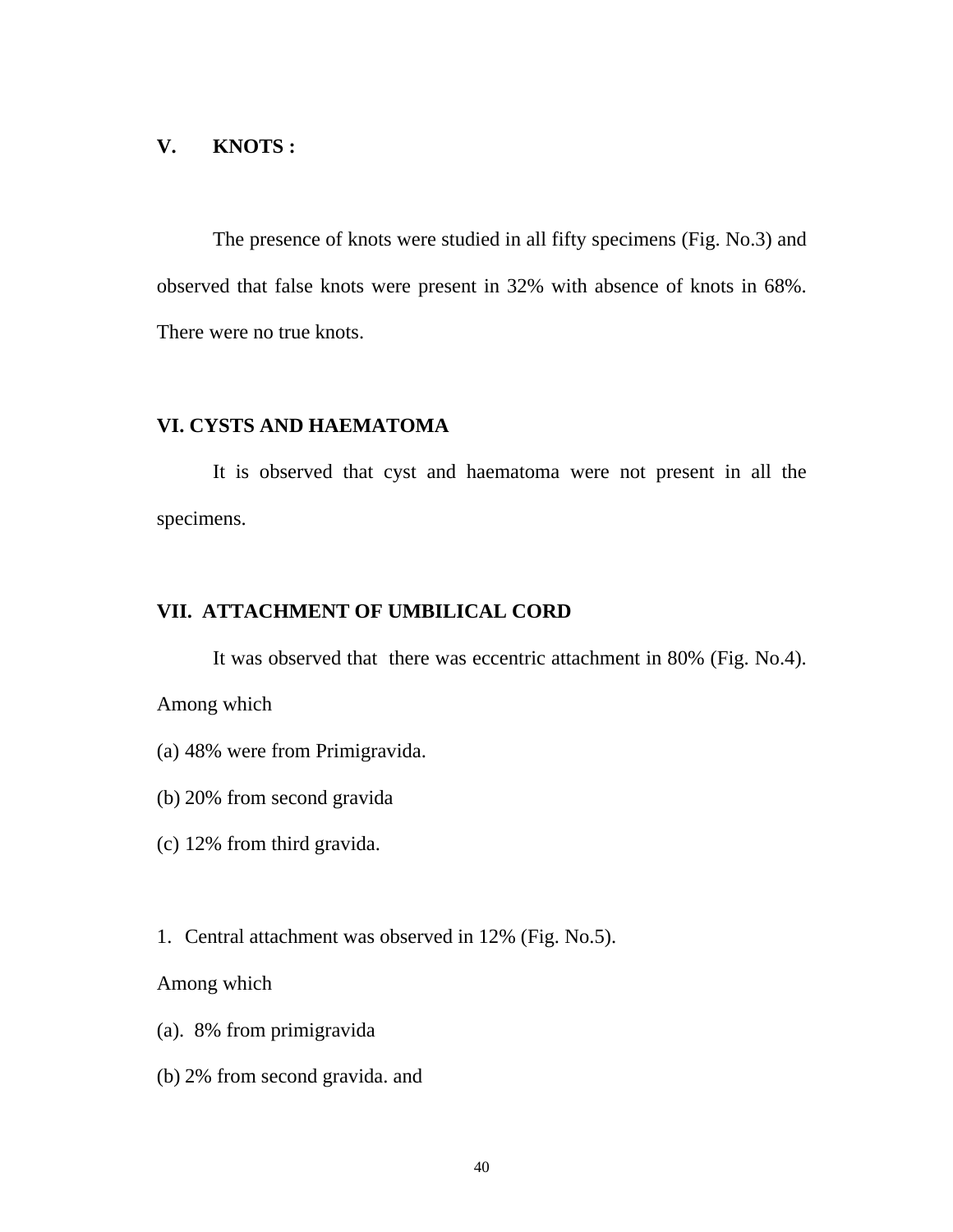- (c) 2% from third gravida.
- (3) Marginal attachment was noted in 8% (Fig. No.6).

Among which

- (a) 4% from primigravida.
- (b) 2% from second gravida.
- (c) And 2% (one case) from third gravida which was placenta biloba. (Fig. No.7) With the cord attached to the margin of the larger lobe.

#### **VIII. VASCULAR PATTERN**

 In the present study 3 vessel pattern was observed in all the fifty umbilical cord specimens. (Fig. No.8)

## **UMBILICAL VESSELS IN THE PLACENTAL SURFACE.**

Both magistral and dispersed type were observed.

- 1. Magistral Type in 62% and
- 2. Dispersed type in 38%.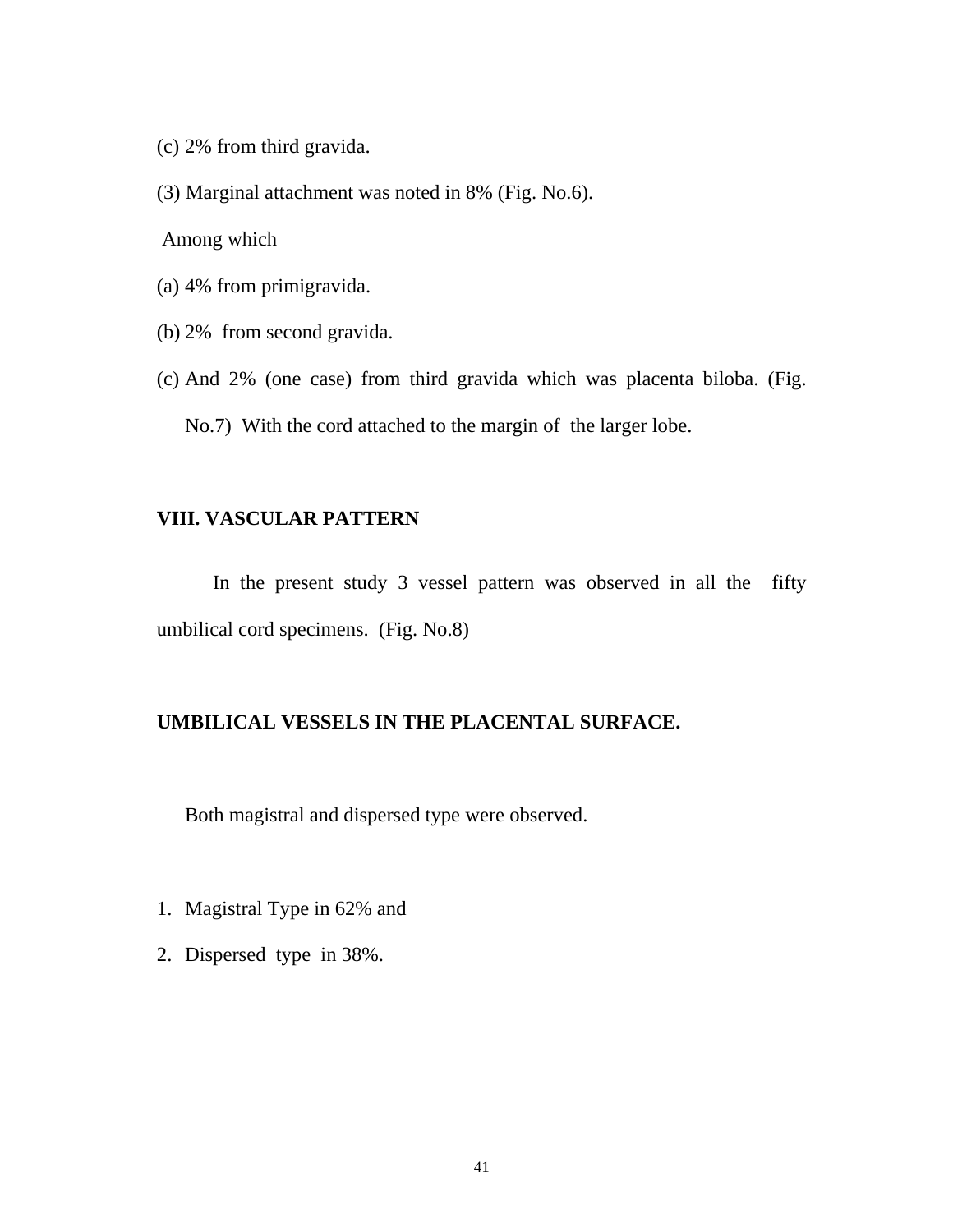## **HISTOLOGY**

 The histological study of the Cord both at the fetal and placental end was studied. The structure of the artery and veins coincide with the standard textbook descriptions. (Fig. No.9)

(Fig. No.10) Shows 50 specimens of umbilical cord study.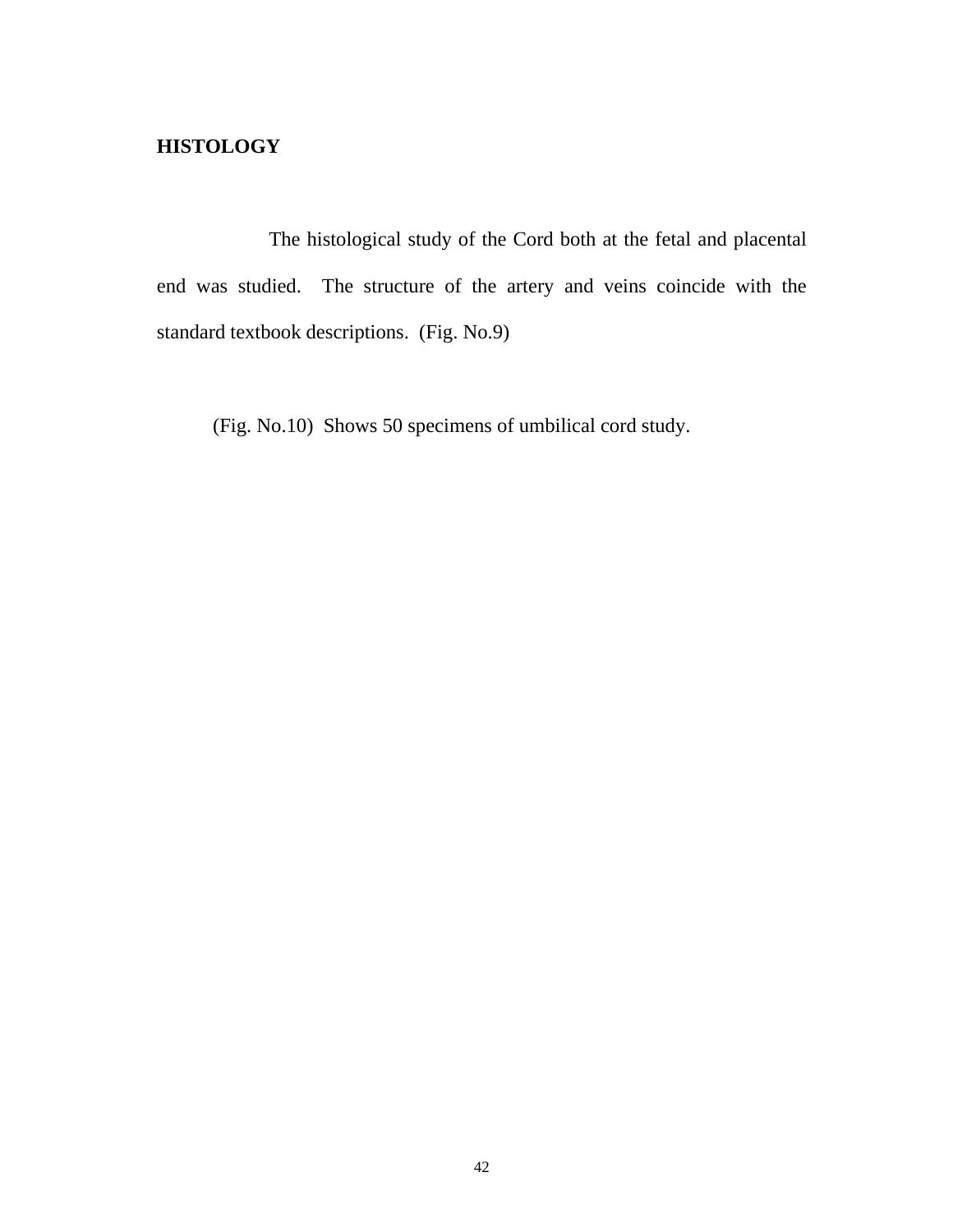# **DISCUSSION**

 Morphometric analysis of the present work is discussed under following headings.

## **I. NUCHAL CORD : (Chart No.1)**

- 1. Kan and Eastman (1957) stated presence of one loop 20-30%, two loops in 2.5-5% and three loops in 0.2 - 0.5% of his study.
- 2. Spellacy and Co Workers (1966) observed coiling of the cord usually around the neck associated with longer cords.
- 3. Hankins and Colleagues (1987) reported 20% of fetuses with a nuchal cord associated with moderate or severe heart rate decelerations with low umbilical artery PH.
- 4. Adinma JI(1990) Jr. of Gynecol obstet stated nuchal cord loops slightly more common in male fetuses.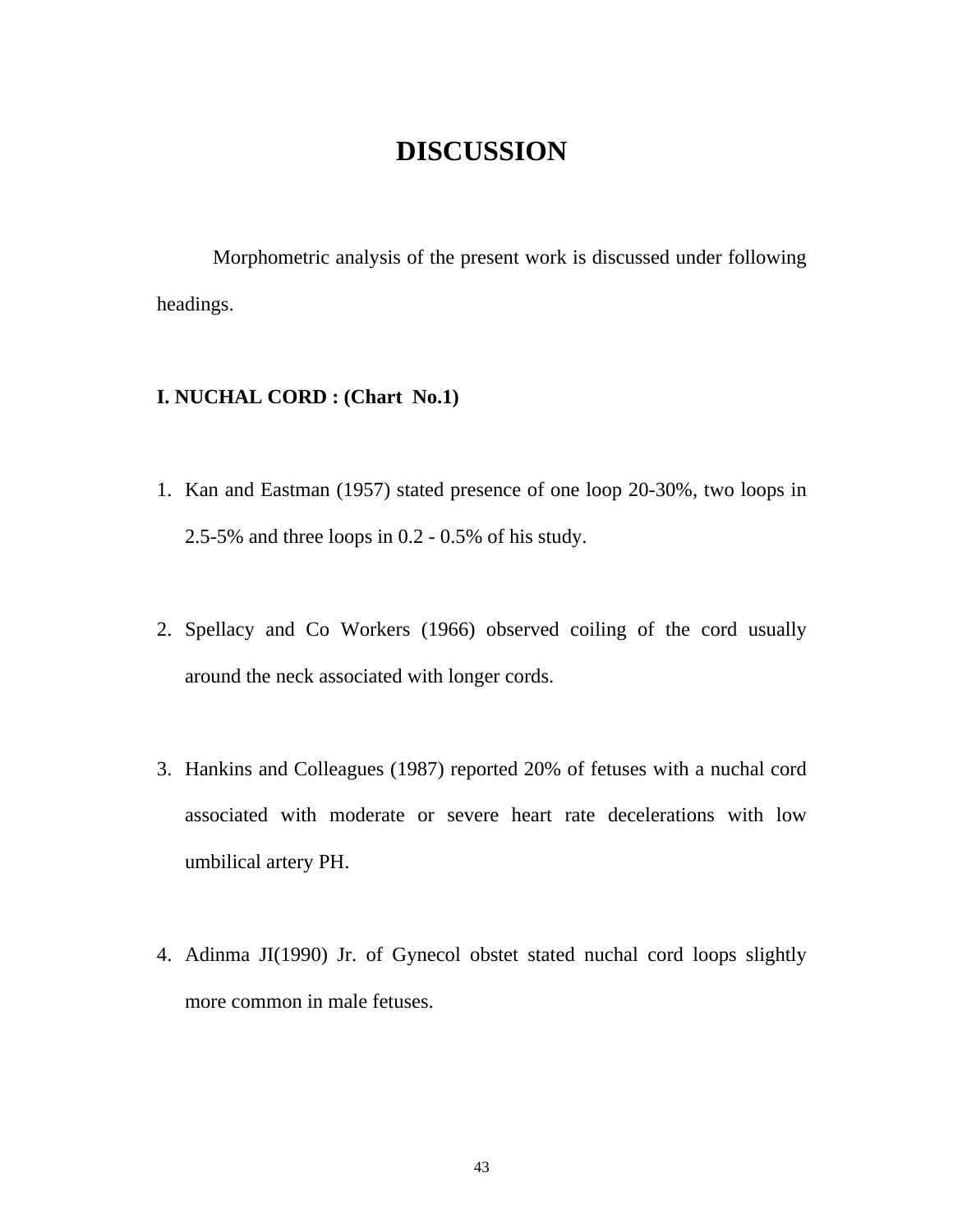- 5. Hart and Draw (1991) revealed that entanglement of umbilical cords could occur in 70% of the cases of monoammiotic twins.
- 6. Nelson and Grether (1998) stated coiling of the cord around the neck was an uncommon cause of antepartum fetal death or neurological damage.
- 7. Cunningham F.G. et al (2001) reported 25% of babies were born with nuchal cords.
- 8. Clapp and Colleagues (2003) stated coiling of the cord around the neck was an uncommon cause of antepartum fetal death or neurological damage.

In the present study nuchal cord was observed in 16% and this coincides with the study of Hankins and Colleagues.

 Among 8 cases the nuchal cord was observed in 7 male fetuses and in one female fetus and this coincides with the statement of Adinma JI (1990). **(Table No.1)**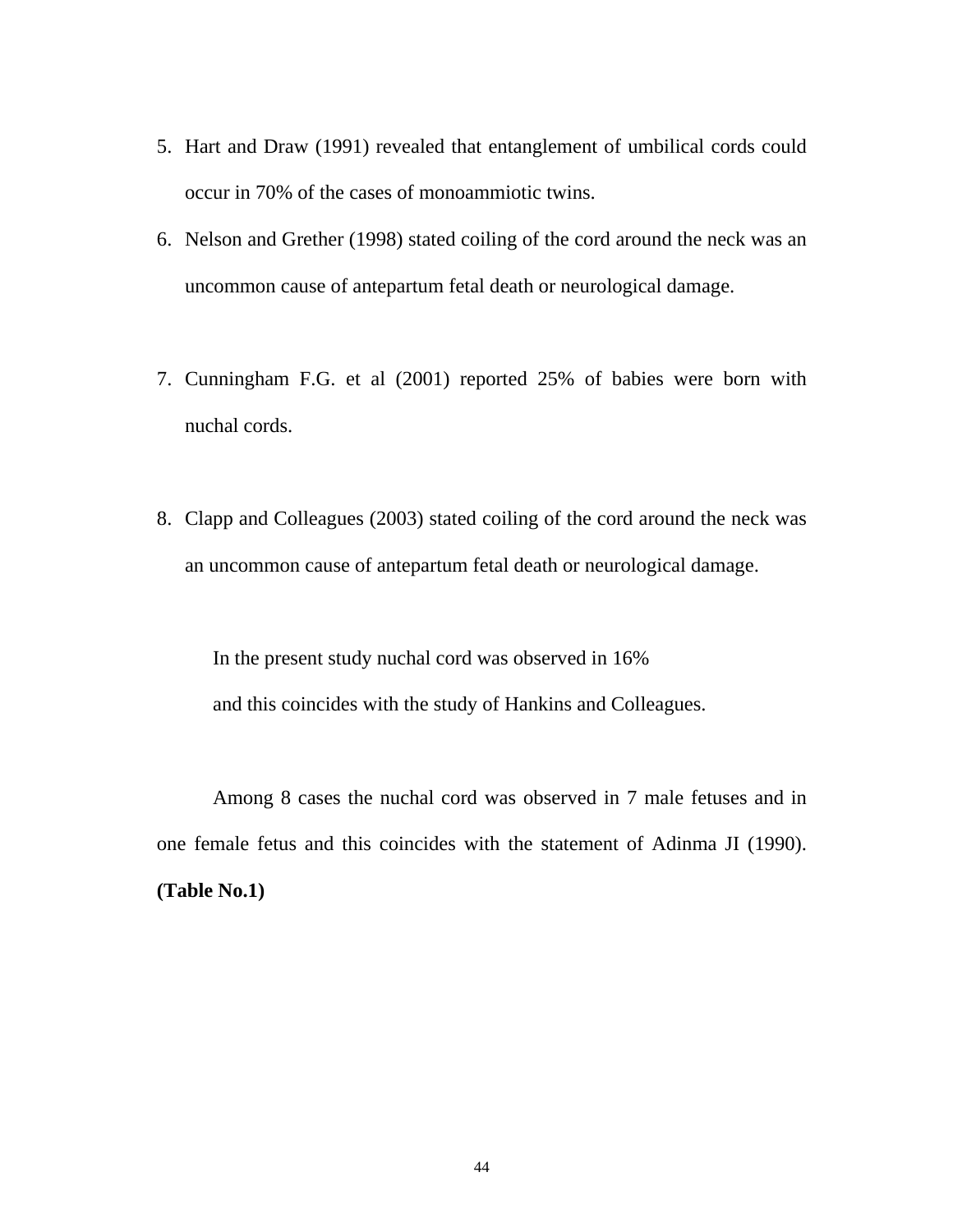## **II. LENGTH OF UMBILICAL CORD (Table No.2)**

- 1. As per Dr.Joseph B. Delee Dr.Delee the minimum length of umbilical cord was 32cms and 51cms as per Percy Malpas M.D.
- 2. The average length of the cord was 54 and 61cms with the maximum length of 100cms and minimum length of 32 cms as per Fox.
- 3. Henry Gray  $38^{th}$  Edition it was 50 cms and the length was varying from  $20 -$ 120 cms as reported by Henry Gray.
- 4. A mean length of 37cms has been reported by Baergen and Colleagues.
- 5. The average length was observed to be 61 cms. With short cord less than 32cms and shortest cord less than 20 cms by Pregnancy Institute.

In the present study the maximum length of the cord was 73.4.cm, minimum length was 43.4cm and average length was 54.5 cm which coincides with the study of Fox (1978) and Henry Gray (1999) 50cms.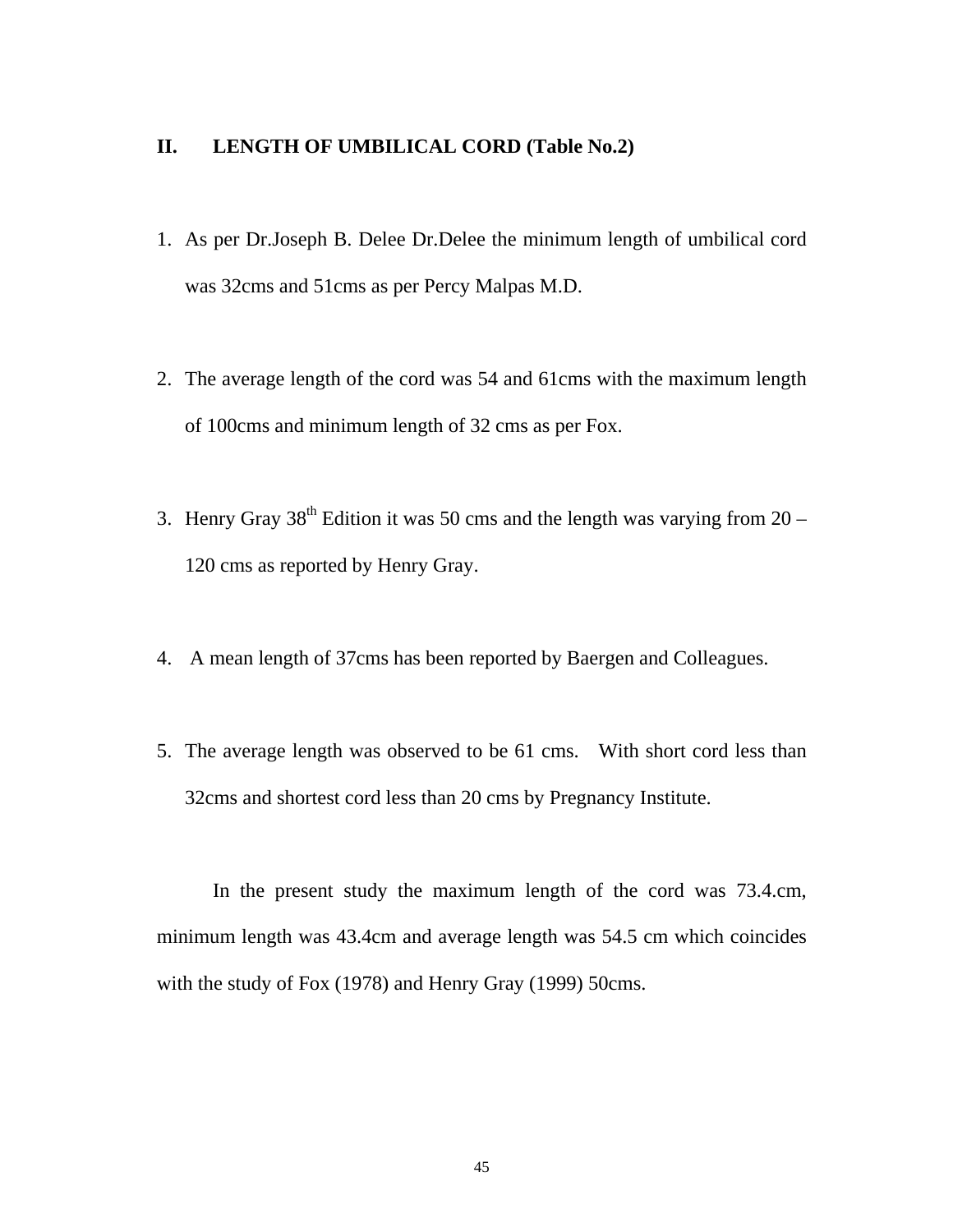## **III. DIAMETER OF THE CORD (Table No. 3)**

- 1. According to Raio L et al thin cords were associated with oligohydramnios and fetal distress.
- 2. And as per Henry Gray diameter of the cord was 1-2cms.

In the present study the average diameter was 1.3 cms which almost coincide the study of Henry Gray.

## **IV. CORD COILING (Chart No. 2)**

- 1. Boyd and Hamilton(1969) observed a long cord with marked spiral torsion and according to Lacro Rv et al the incidence of cords without coil in 5%.
- 2. The study of Strong and Colleagues revealed significant increase in various outcomes of fetuses with meconium staining, preterm birth and fetal distress with hypocoiled cords.
- 3. There were non coiled cords in 4 5% as per Strong TH et al.
- 4. Cocaine abuse with hypercoiled cords associated with higher incidence of preterm delivery has been reported by Rana.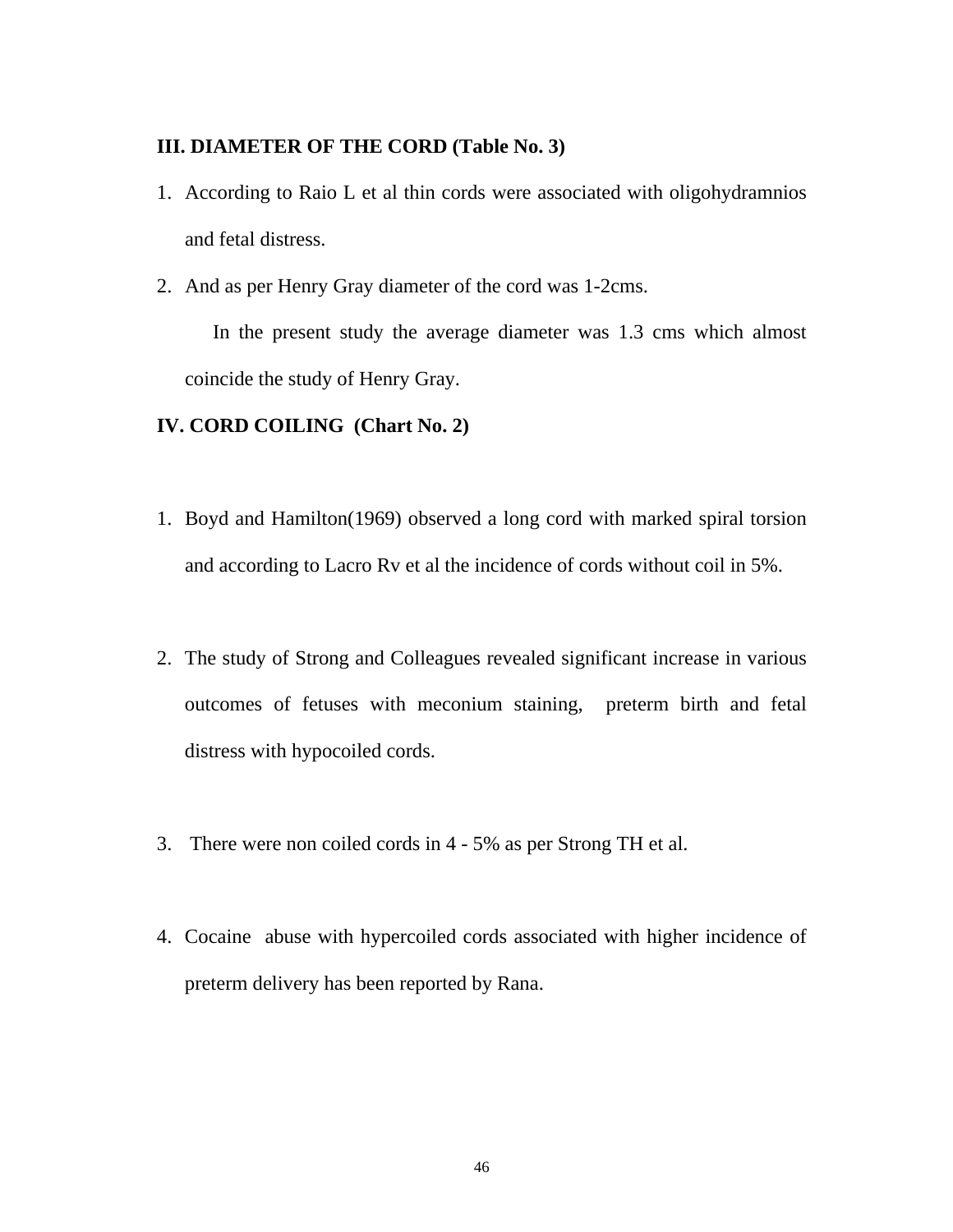- 5. And they have observed an incidence of 4.9% of the cords without coil and hypercoiled cords with premature delivery and low birth weight.
- 6. Shen-Schwarz and Associates (1996) reported an association between absent cord twisting with marginal and velamentous cord insertion.
- 7. Machin GA et al (2000) reported hypercoiled cords in 21%.
- 8. Blic Stein I et al(2001) observed that increase in coiling was found at the fetal end when compared with the placental and middle segment.
- 9. Pregnancy Institute (2002) stated umbilical cords may be helical in 95% and straight in 5%.
- 10.Predanic M et al (2005) observed the sensitivity values of antenatal sonography to predict hypocoiling was 78.9%.
- 11.Shalu Gupta et al (2006) studied umbilical coiling index in 107 cords. In their study there was no umbilical cord coiling in 5.6%. Anticlockwise coils in 76.6%. Clockwise coils in 17.8% with Mean umbilical cord Index as 0.08  $\pm 0.05$ .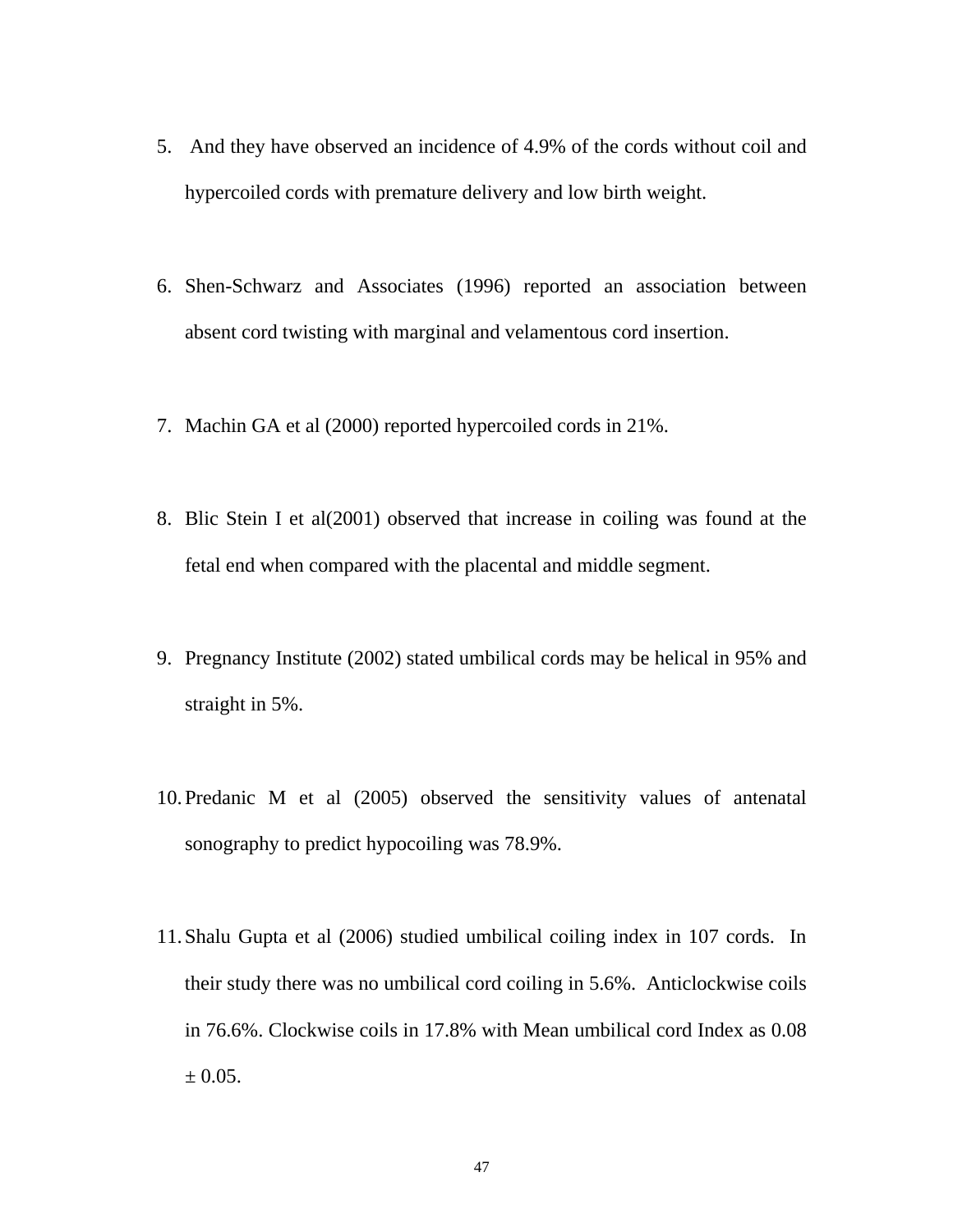In the present study coiling was observed in 94% of cases and it was absent in 6% cases.

 Present study coincides with the study of Lacro RV et al, Rana et al, Strong TH et al and Pregnancy institute.

 In the present study anticlockwise coils was observed in 78%, clockwise in 16% and absence of coils in 6%.

This study coincides with the study of Shalu Gupta et al. **(Chart No.3)**

### **COILING INDEX (Chart No. 4 and 5)**

 In present study mean coiling index in hypocoiling cord was 0.01 and 0.014 in hyper coiling cord.

The present study coincides with the study of Shalu Gupta et al.

## **V. PRESENCE OF KNOTS**

- 1. S Pellacy and co workers (1966) found an incidence of true knots among 17000 deliveries.
- 2. Jones I (1998) reported four true cord knots.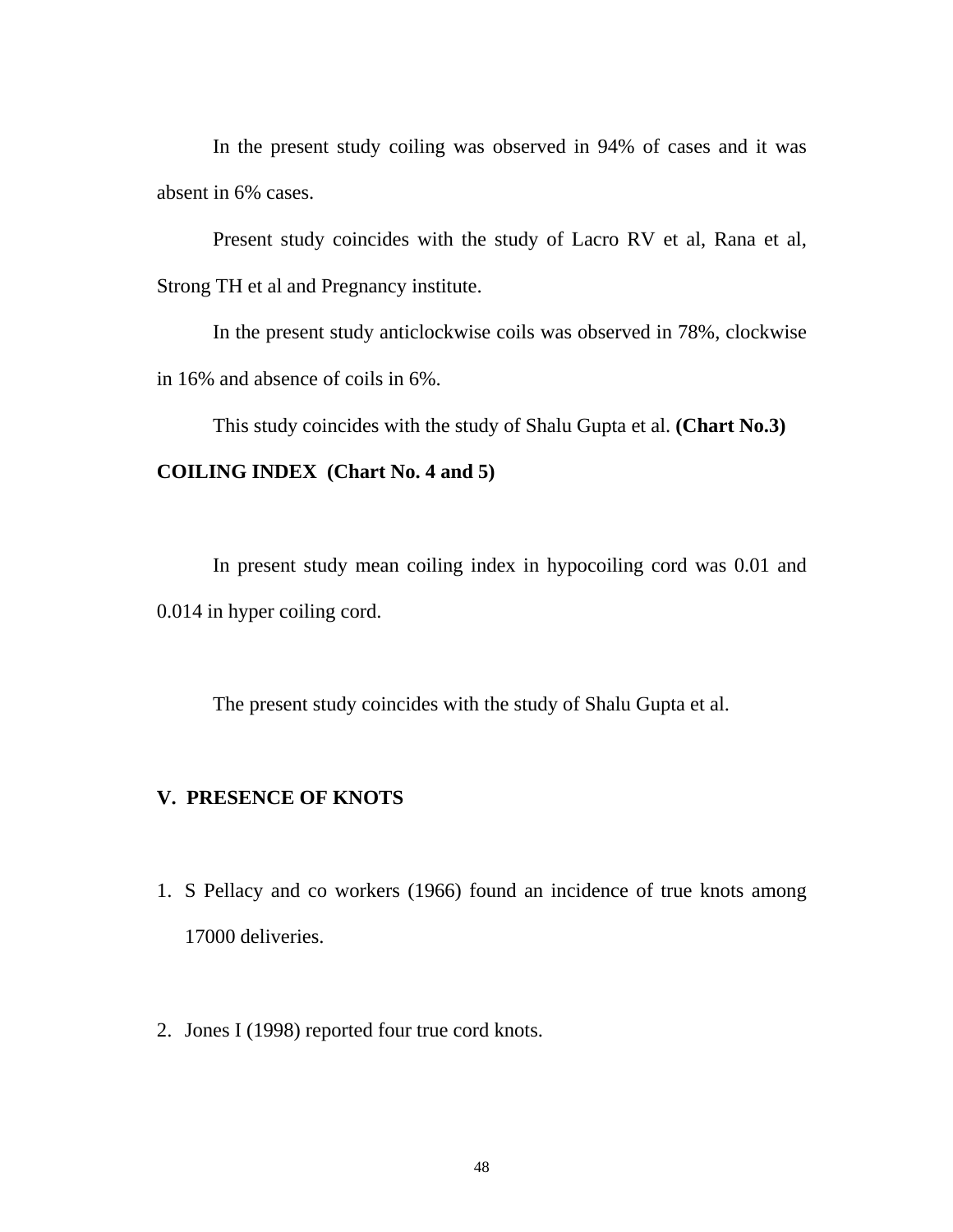- 3. Herny Gray (1999) stated the presence of cords with true or false knots.
- 4. Collins and Collins (2000) in his study had estimated the incidence of 6% still births with true knots.
- 5. Hershkovitz R et al (2001) reported that true knots were associated with advanced maternal age, multiparty, obesity, long cord, maternal anaemia and with hydramnios.
- 6. Haines and Taylor (2003) stated that an abnormally long cord predispoes to knots, torsion and prolapse.

In the present study false knots were found in 32% of cases. True knots were not observed.

## **VI. PRESENCE OF CYSTS AND HAEMATOMA**

1. As per Skibo LK et al (1992) the cysts in the cord were mostly located at the fetal end and according to Int. J. Gynecol obstet there were clear cysts in 4 cases and complete cystic encasement in one case.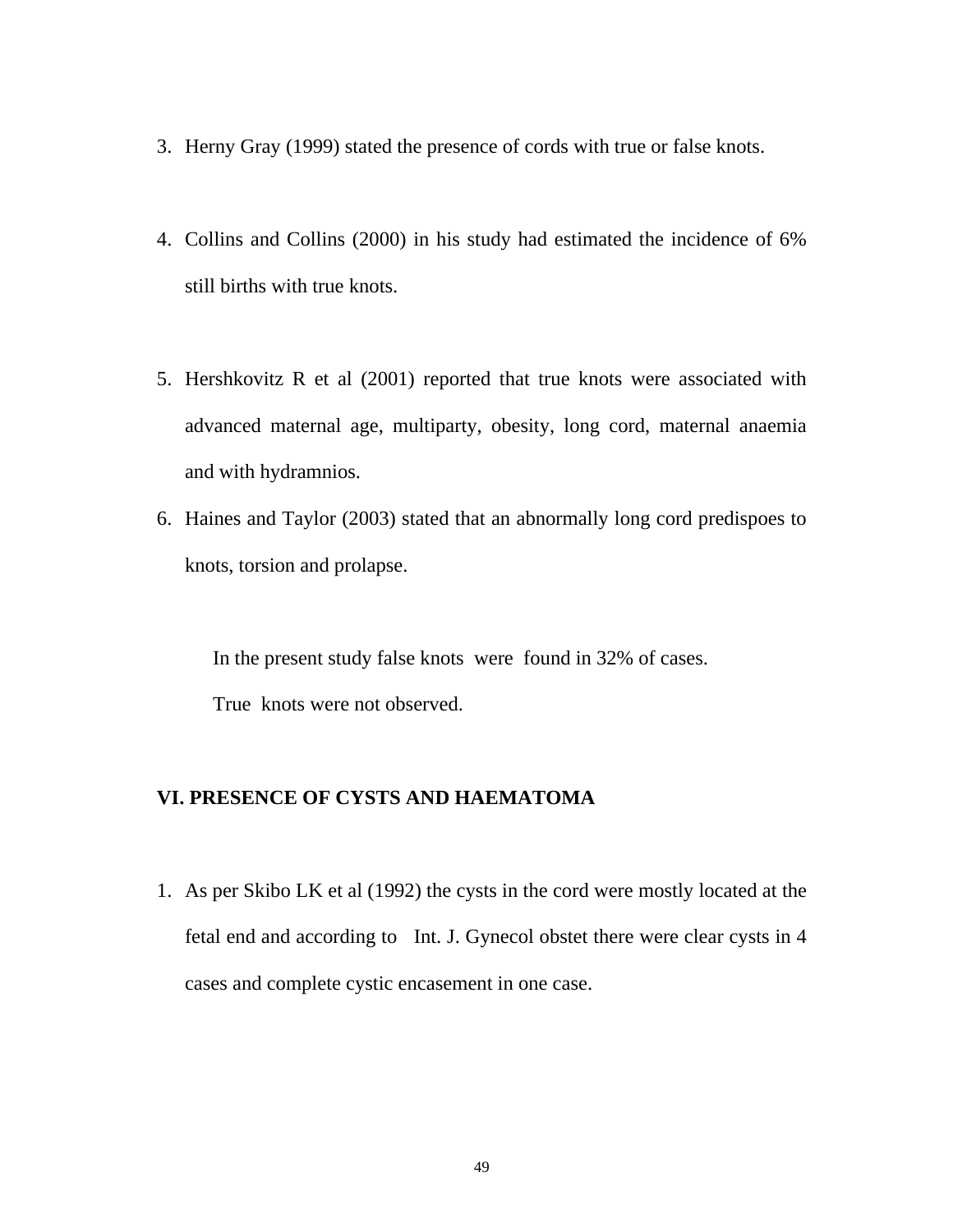2. There were spontaneous haematoma of the cord in 1-2% deliveries as reported by Heifetz (1999) and haematoma associated with short cords, trauma and entanglement as per Benirschke and Kufman(2000).

In the present study cyst and haematoma were not present.

#### **VII. ATTACHMENT OF UMBILICAL CORD (Table No. 4)**

- 1. Itzkin (1929) reported a case of biloba in which the umbilical cord was inserted into the larger lobe and the fetal vessels run from one lobe to the other across the membranes.
- 2. In American journal (1941) a paper was published on placenta biloba of equal size. The umbilical cord insertion was at the region of division.
- 3. Carlisle (1949) reported a case of bilobed placenta in that the umbilical cord was velamentouly inserted in the center of intervening membranes.
- 4. Hathout (1964) by Monie in (1965) described that either velamentous or marginal insertion of umbilical cord might lead to miscarriage.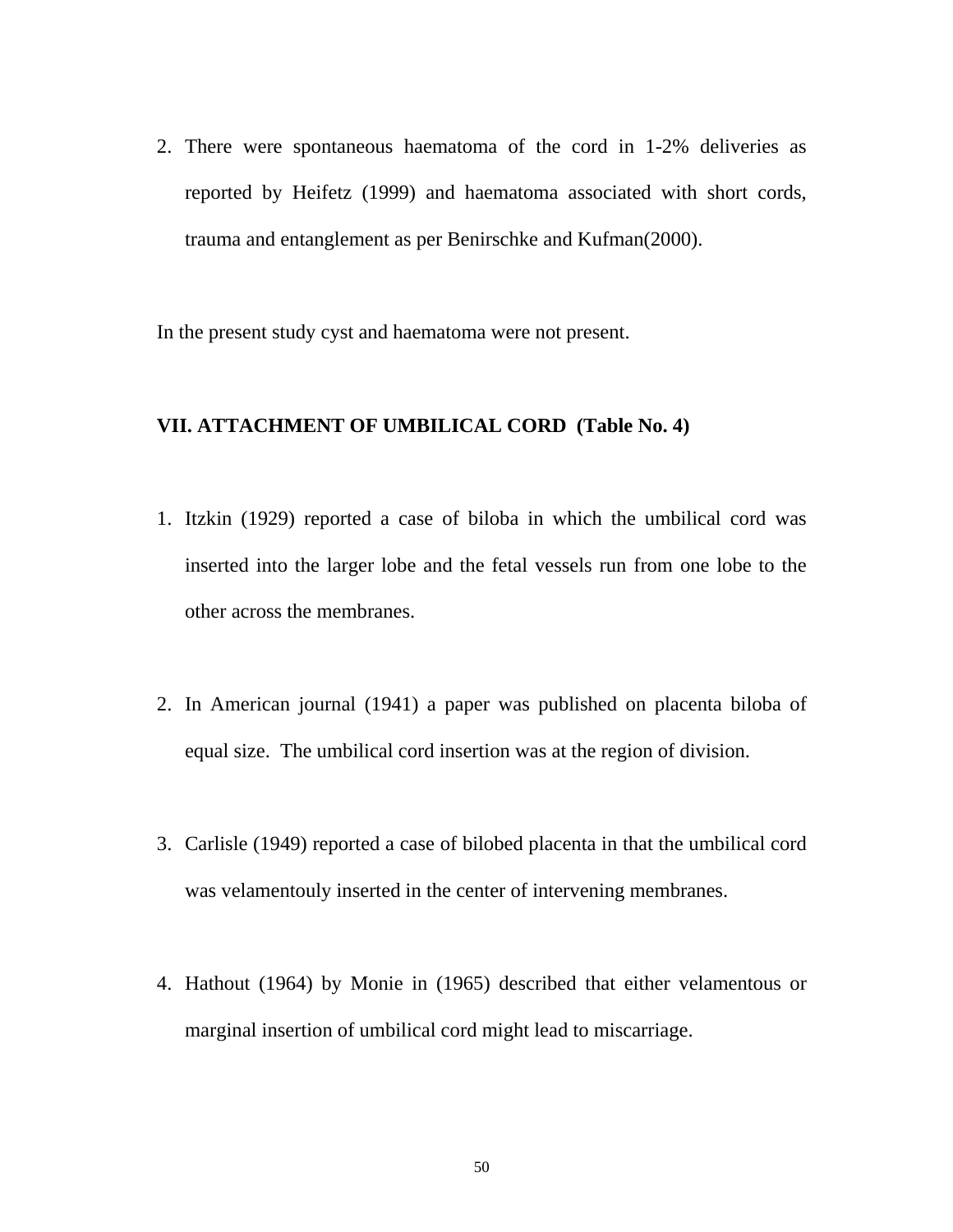5. Richard Torpin (1969) observed that the umbilical cord was inserted centrally in 29% of cases eccentrically in 63% and marginally in 8% of cases.

 In his study of placenta Biloba the cord was centrally inserted with major lobe in about 50% of cases, eccentrically in about 18% and in the remaining case near the dividing line between the lobes.

- 6. Shanklin (1970) noticed in 5000 placenta velamentous or marginal type of insertion of cord in infants weighing less than 2500 grams.
- 7. Quek and Tan (1972) estimated the complication in velamentous insertion of umbilical cord in 2% of his study.
- 8. Woods and Malan (1978) had studied 940 placentas and found no correlation between the birth weight and the site of cord insertion in normal term infants.
- 9. Perceival (1980) reported the site of insertion of umbilical cord to be eccentric in 73% of cases.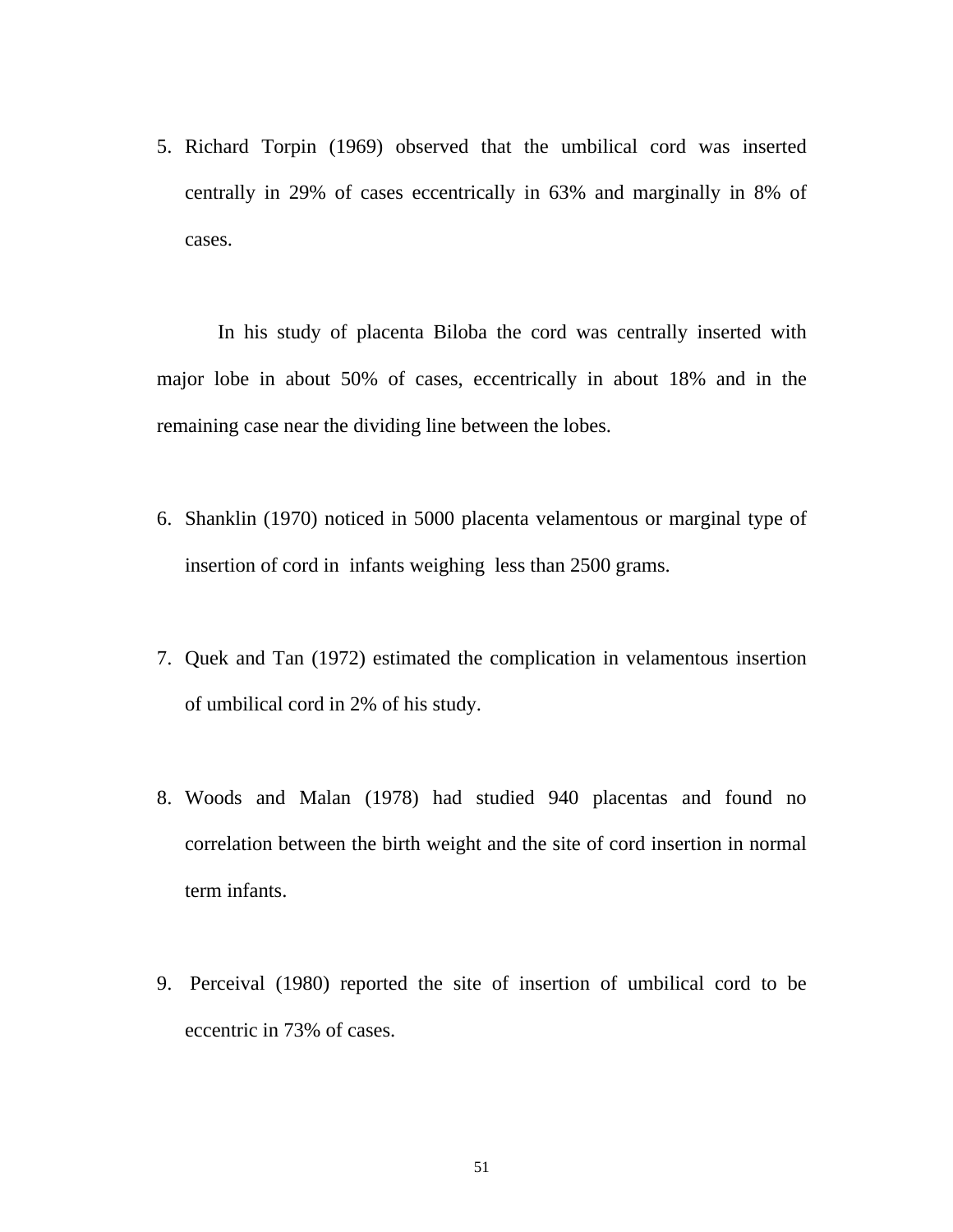- 10.Hibbard (1980) observed that the umbilical cord in placenta praevia was marginally inserted .
- 11.Kochler (1987) stated that in velamentous insertion of the cord the vessels were exposed to the risk of mechanical injury.
- 12.Rath G et al (2000) observed 42% of the marginal attachment mainly in pregnancy associated with severe hyper tension.
- 13.Feld man and Associates (2002) identified velamentous insertion more frequently in twins.
- 14.Pregnancy institute (2002) observed the furcate cord insertion in 0.5 to 1% of births.

In the present study **(Chart No.6)** the attachment of the cord was eccentric in 80% which coincides with study by Perceival, central in 12% which is less when compared to the study by Richard Torpin and marginal in 8% which coincides with Richard Torpin **(Chart No.7)**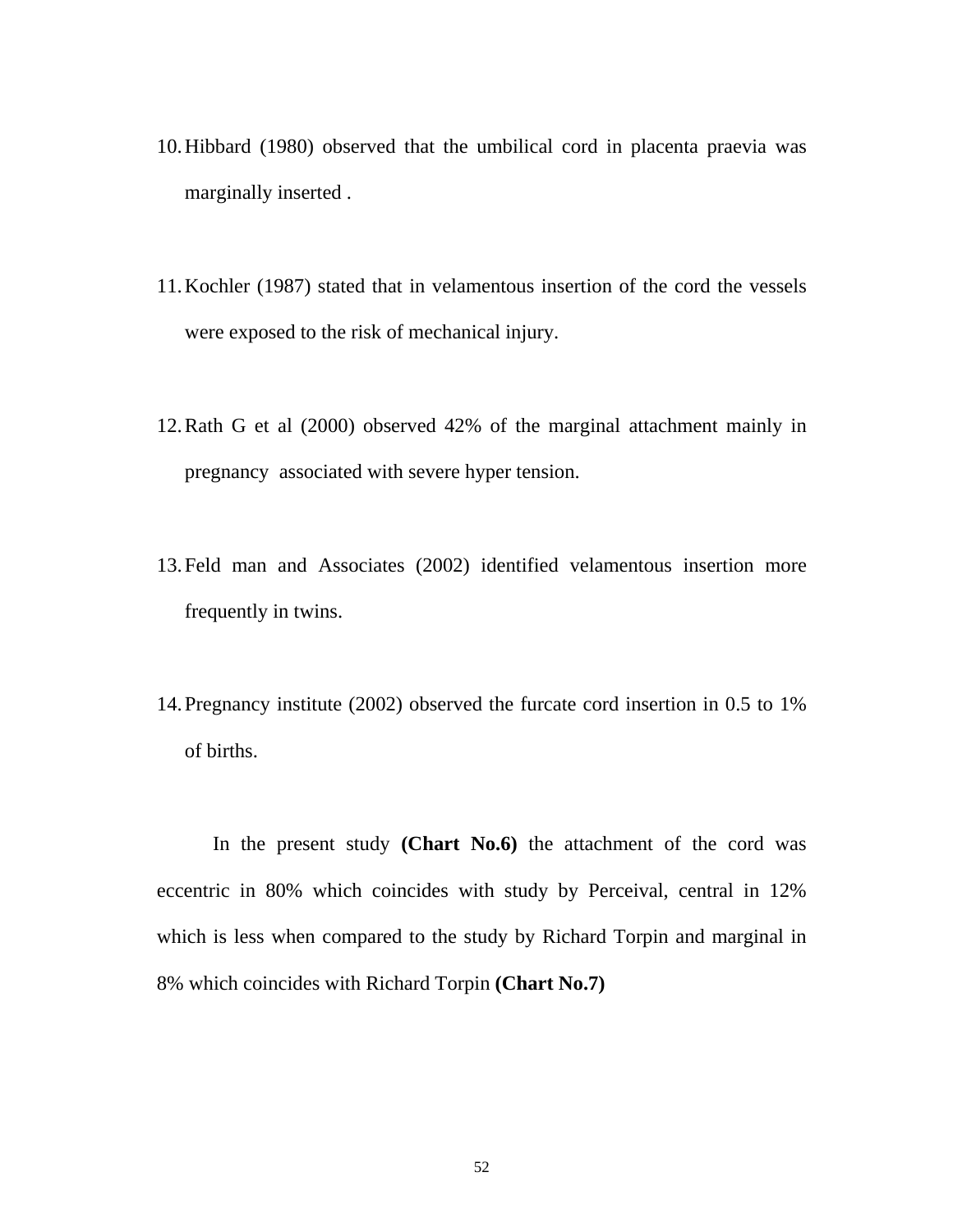In the present study one placenta biloba was observed and in it the cord was attached to the margin of the larger lobe and the vessels were crossing the membranes to enter into the other lobe and this coincides with the study of Itzkin (1929).

 In the present study among 8% of the marginal attachment of placenta, in 2 cases the birth weight of the infant was less than 2.5kg which coincides with the study of Shanklin(1970). **(Table No.5)**

The velamentous insertion and furcate attachment were not observed.

### **VIII. VASCULAR PATTERN**

- 1. Strong and Corney (1967) noted high incidence of single umbilical artery in twins.
- 2. Meyer WW et al (1969) observed either an allantoic (2/3) or omphalomesenteric (1/3) duct remnants present on a 4 vessel cord.

They also stated persistance of small vitelline artery as a  $4<sup>th</sup>$  vessel in 5% of cords.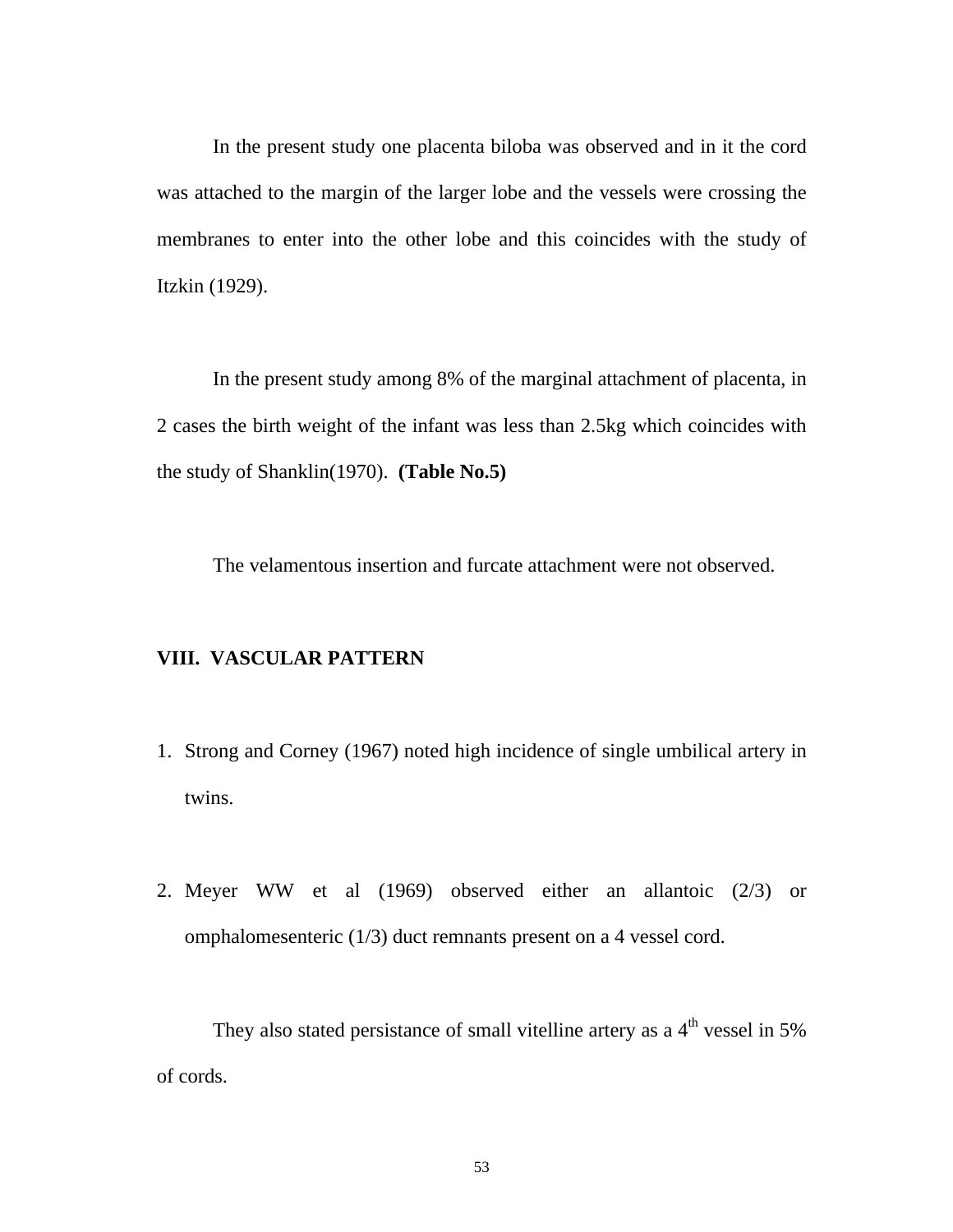- 3. Bryan and Kohler (1974) stated Infants with single umbilical artery were with a low birth weight.
- 4. Painter D et al (1977) observed increased incidence of congenital anomalies in 4 vessel cord.
- 5. Fox (1978) reported a venous remnant in 5% of cases.
- 6. Heifetz (1984) had reported infants with single umbilical artery in 1% of his cases.
- 7. Jauniaux et al (1989) observed the presence of allontoic remnants in 14.5%.
- 8. Leung and Robson (1989) stated that the single umbilical artery was associated with the fetal malformations.
- 9. Catanzarite (1995) described two vessel cord in 46 Fetuses noted in ultra sonography. He had reviewed that chromosomal abnormality and tracheo esophageal fistula were common in 2 vessel pattern.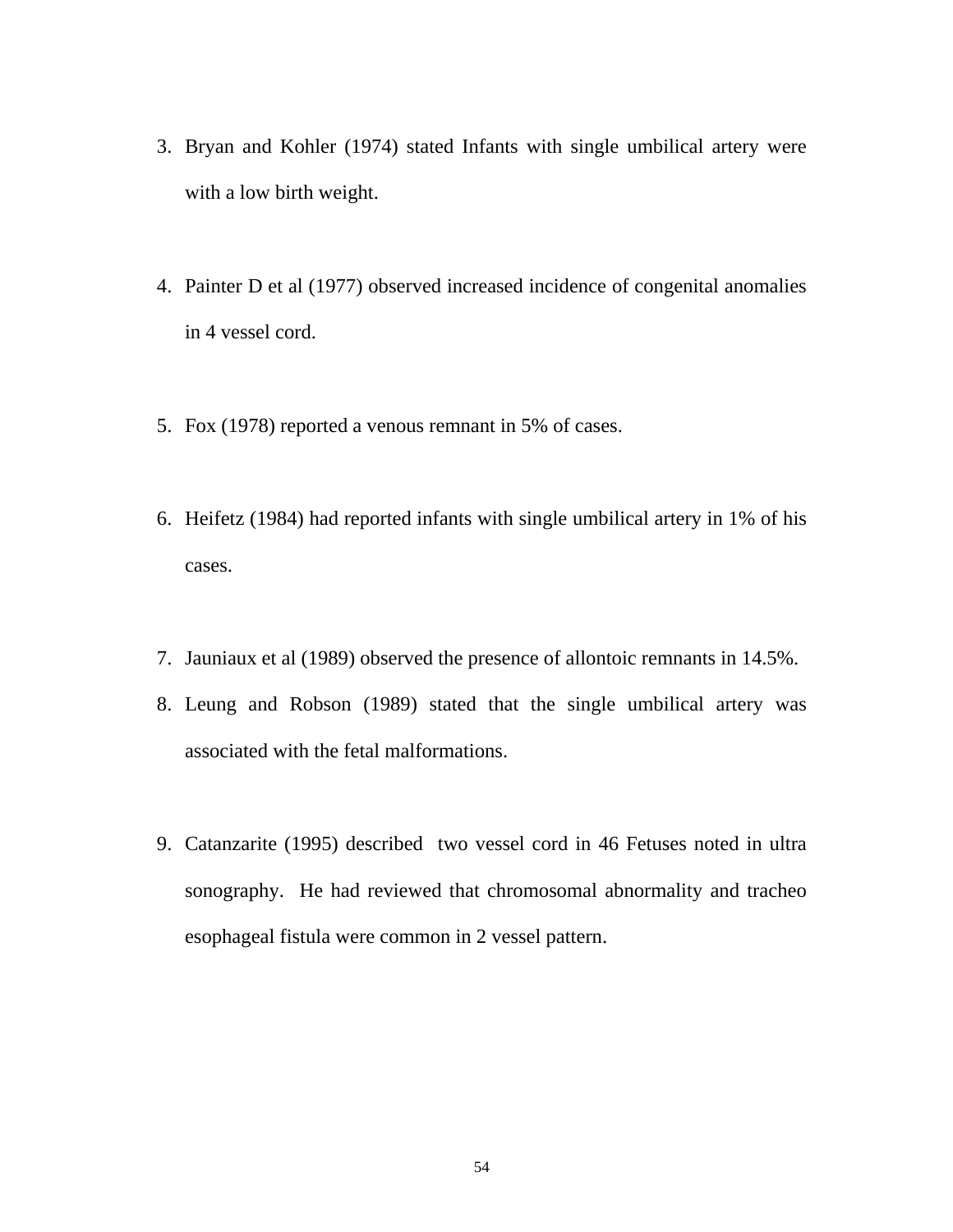- 10.The first postpartum screening programme (1995) for single umbilical artery stated an incidence of 0.26% to 0.32% of live births. He also stated it was 3 to 4 times more common in twins.
- 11.Fox (1997) observed that a single umbilical artery was accompanied very often by fetal malformations in 25-50%.
- 12.Pavlopolos and Colleagues (1998) observed that a two vessel cord was associated with anomalies like renal aplasia, limb reduction defects and atresia of hollow organs attributing a vascular etiology.
- 13.Raio and Colleagues (1999) reported an association between a single umbilical artery and a reduction of whartons jelly.
- 14. Benirschke and Kufman (2000) observed the incidence of single umbilical artery in 1% of the twins.
- 15.Philippe Jeanty (2002) found single umbilical artery inn 0.2-1% of singleton pregnancies and in 6-11% multiple pregnancies.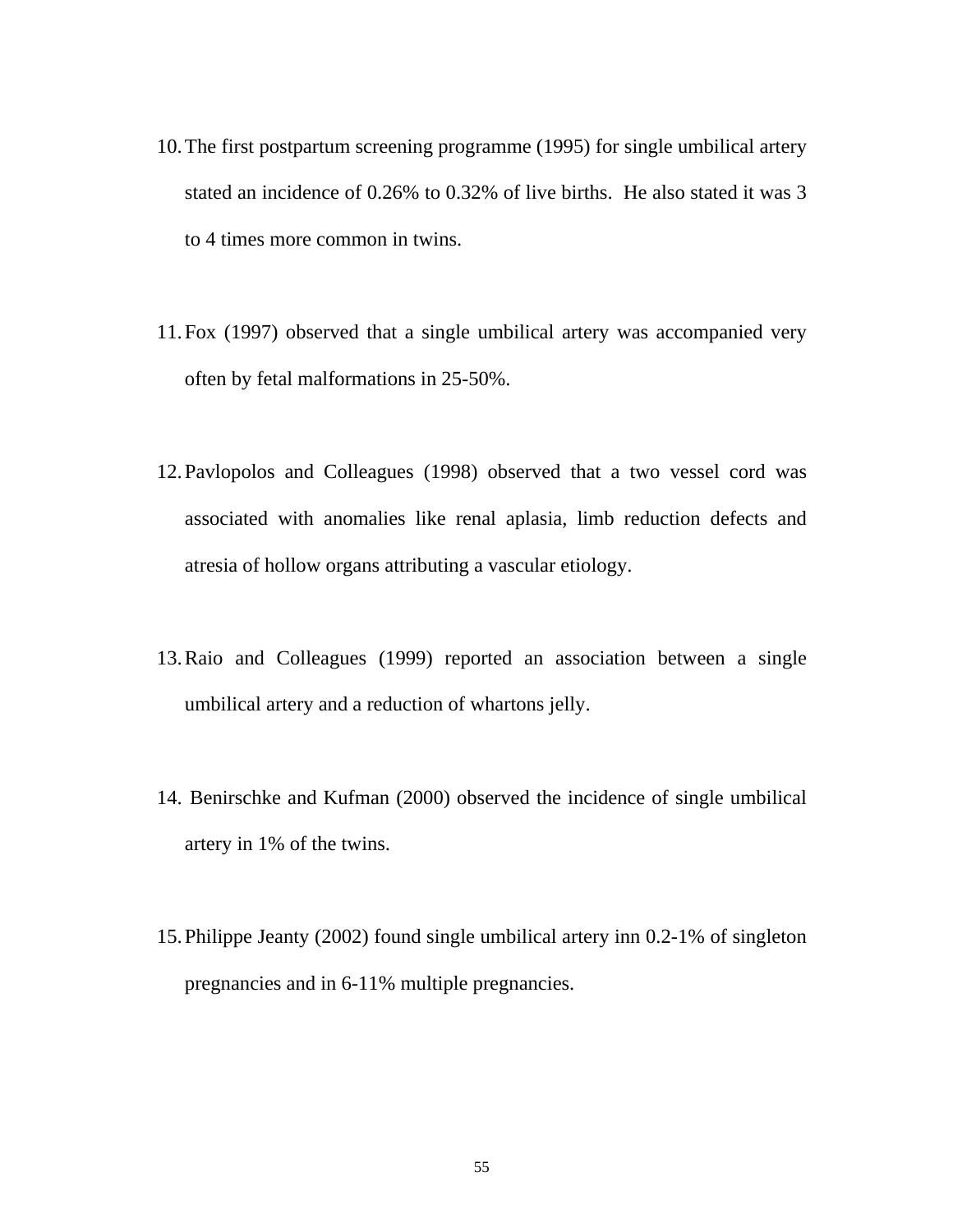16.In Pregnancy Institute, (2002) prenatal umbilical cord project has stated two vessel cord with the incidence of 1% of births.

They also described a double cord with duplication of vessels.

In the present study three vessel pattern was observed in all 50 specimens (100%).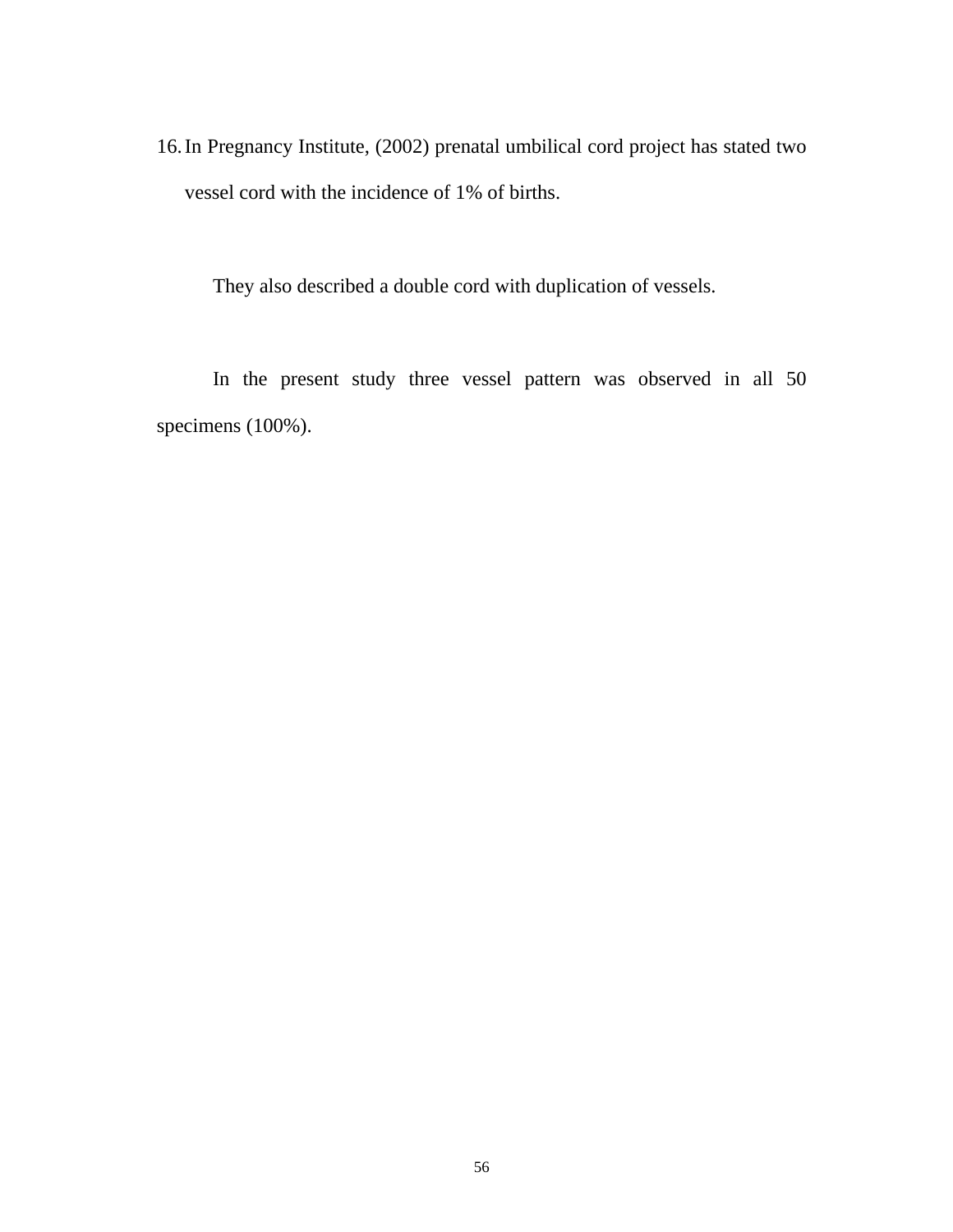# **CONCLUSION**

 At the outset it is concluded that as per the regular teaching that longer cords are usually associated with presentation of cord around neck which leads to intrauterine death of the fetus. But from the previous literature it is deduced that cord around the neck was an uncommon cause of antepartum fetal death. Short cords, as remarked usually, are associated with difficulty in the delivery of the placenta. But in the previous literature, no comments on short cord associated with complications in the delivery of the placenta has been given as an important complication. But it is given that short cords are associated with adverse prenatal outcome such as fetal growth restriction, congenital malformation, intrapartum distress and a twofold risk of death.

 If hypocoiled we could expect pre term birth and fetal distress. It is concluded from the previous study that hypocoiled cords are associated with pre term delivery and low birth weight. It is brought into light that low umbilical coiling index associated with low apgar score, meconium staining and pregnancy induced hypertension.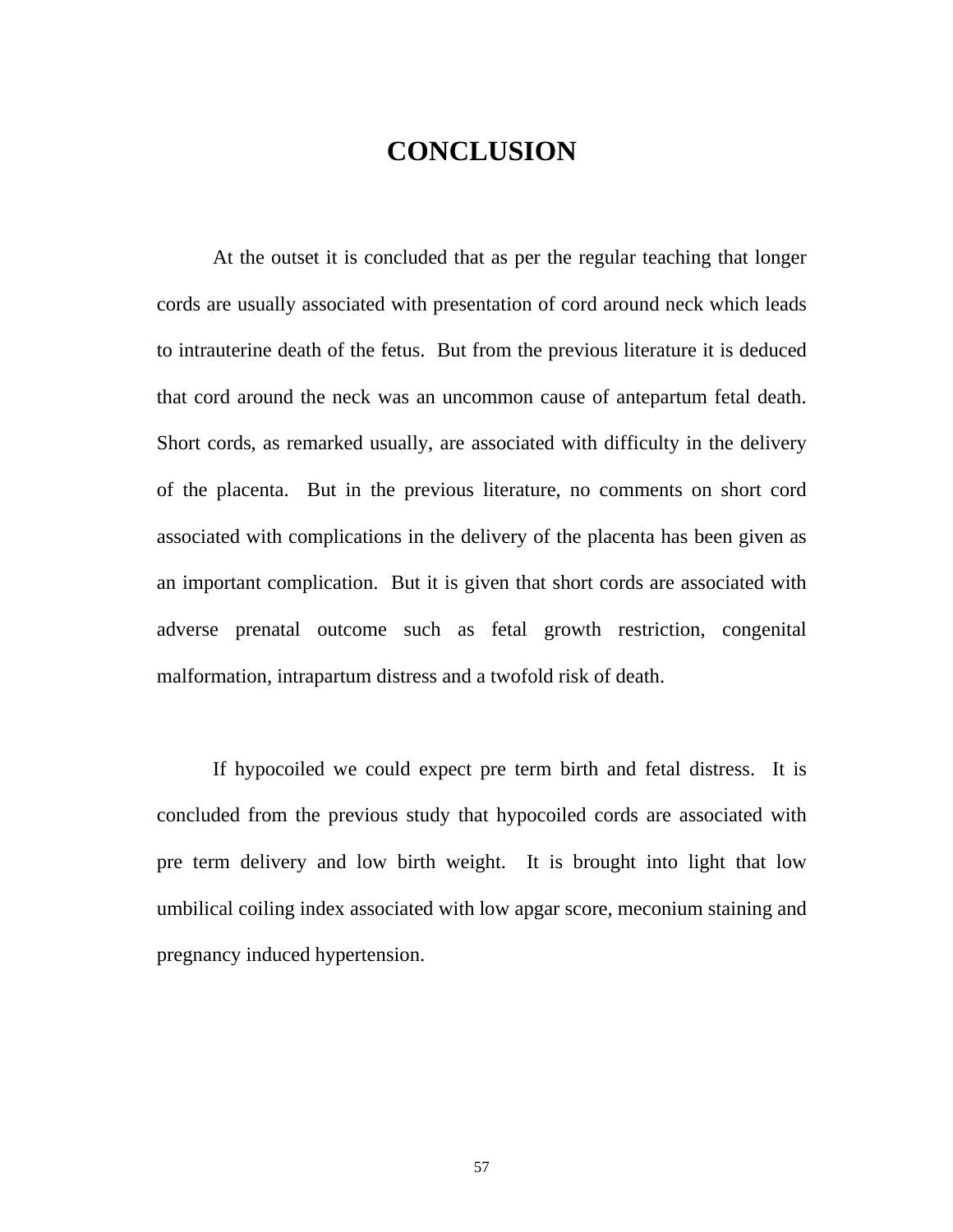It could be also said that in the cords cysts and haematomas may be present. It is clear from the present collection that whatever may be the attachment of the cord to the placenta, it need not be associated with complications. It has been arrived from the previous literature that single umbilical artery may be associated with malformation and low birth weight. If two vessel pattern, we have to look for chromosomal abnormality and tracheo esophageal fistula. In the same cases we have to investigate for renal aplasia, limb reduction defects and atresia of hollow organs. As per the previous literatures single vessel pattern may be associated with twining.

Finally it has to be stated, that there may be hidden facts, in relation to umbilical cord study. Which have to be brought into light so as to enlighten and enrich the statistical data available at present.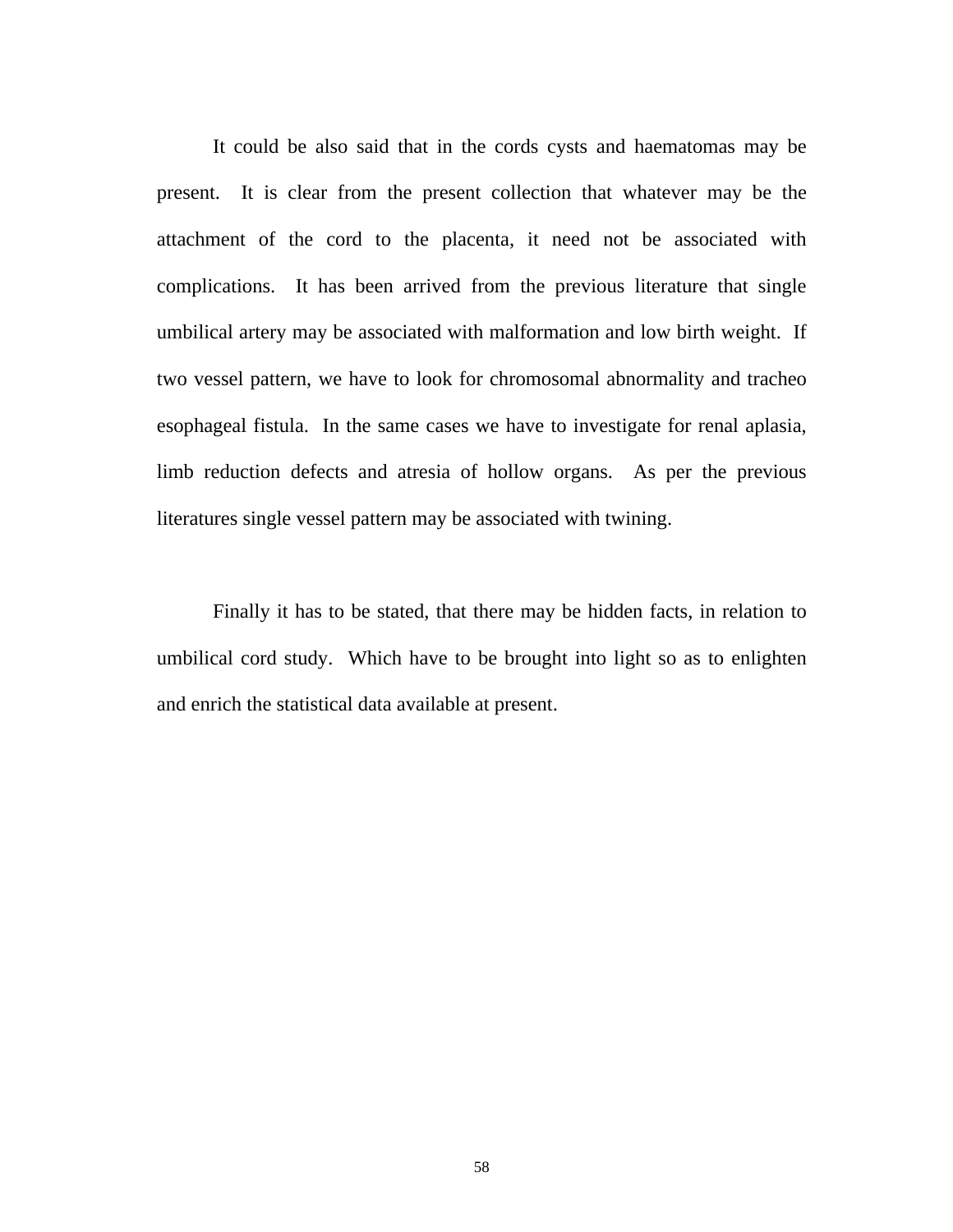**Fig. No :1 Shows L ong Umbilical Cord** 



**Fig No :2 Shows Umbilical Cord Coiling** 

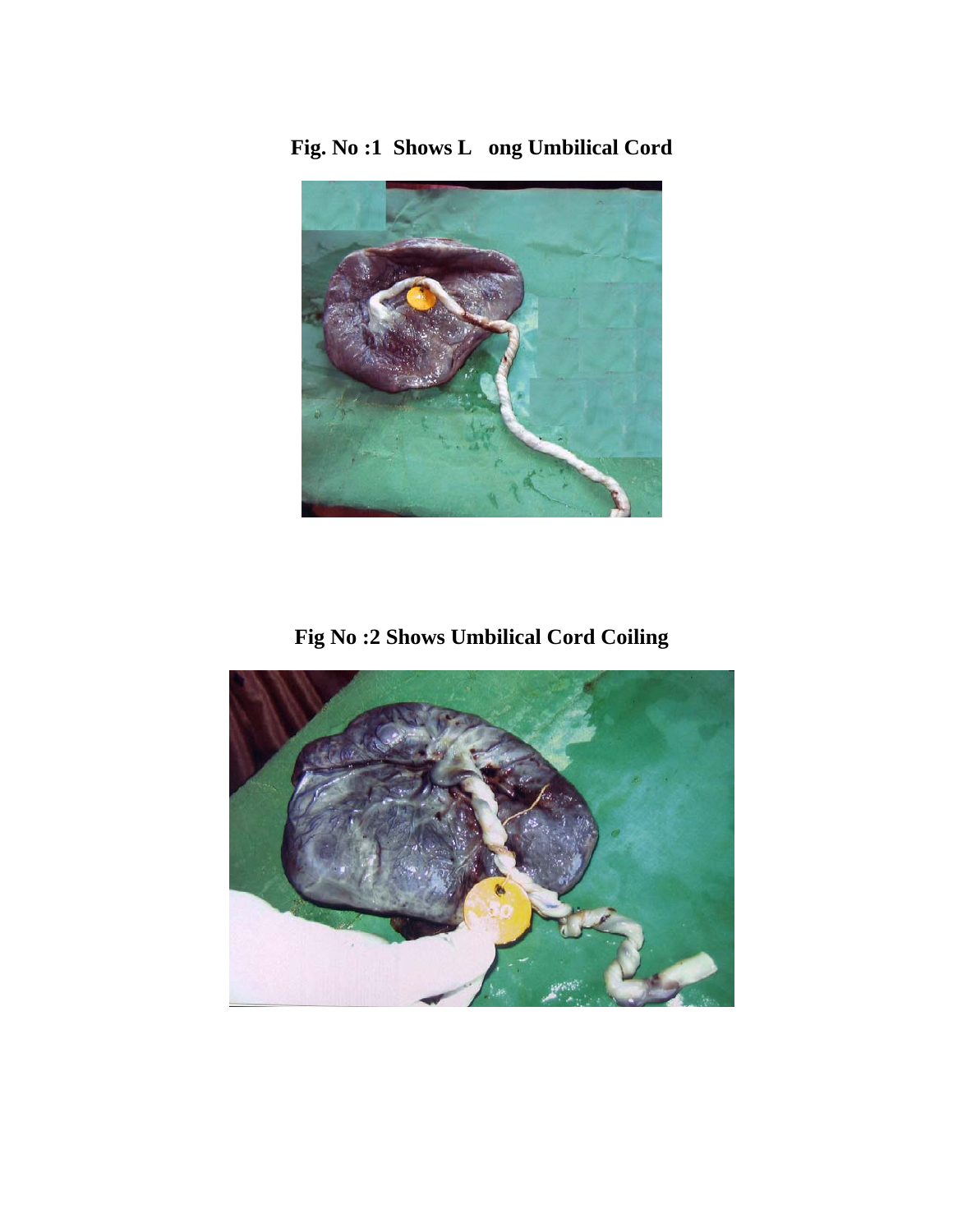**Fig No :3 Shows False Knot** 



**Fig No : 4 Shows Eccentric Attachment of Umbilical Cord** 



**Fig No : 5 Shows Central Attachment of Umbilical Cord** 

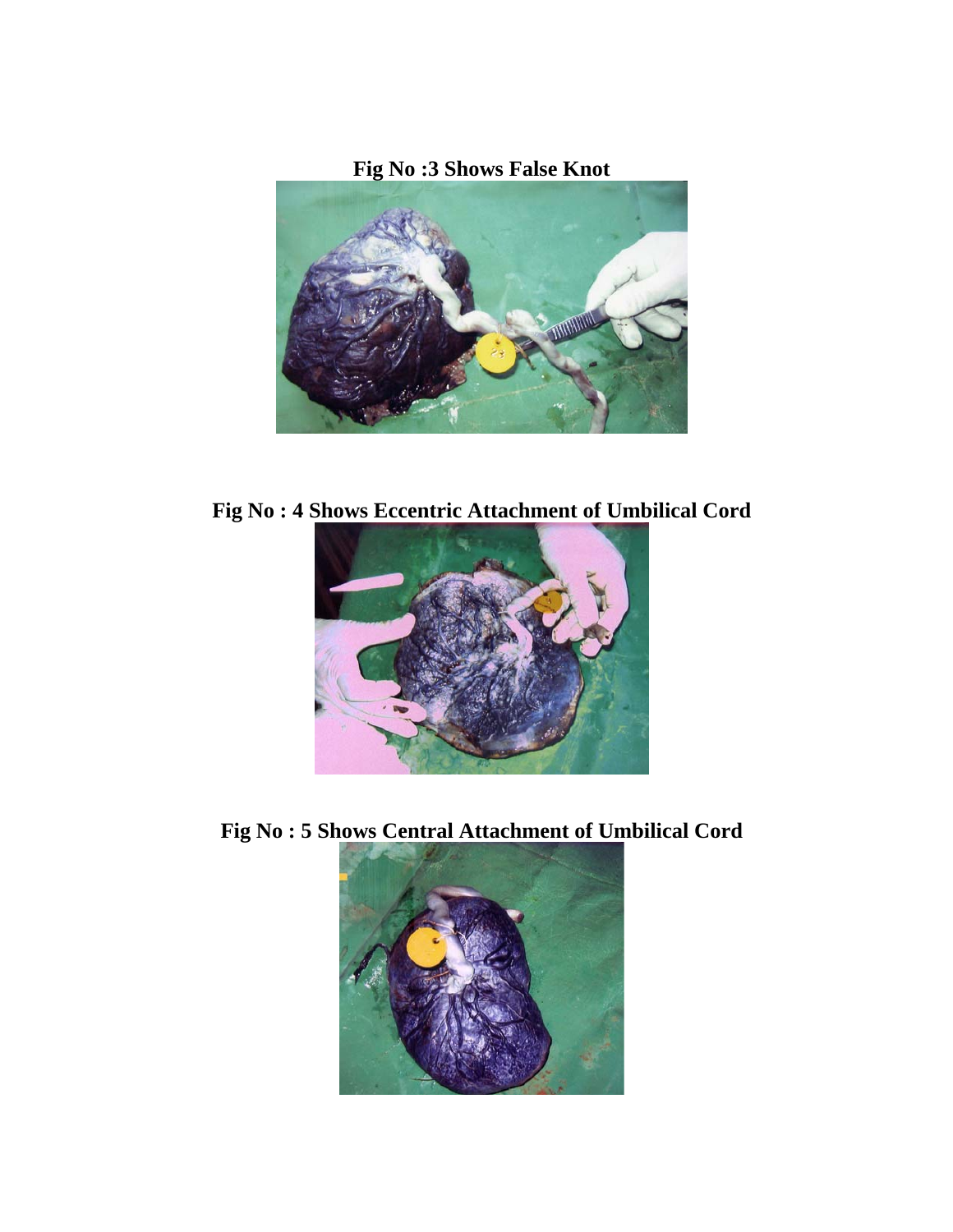**Fig No : 6 Shows Marginal Attachment of Umbilical Cord** 



**Fig No : 7 Placenta Biloba**<br>**Fetal Surface** 





**Fig No : 8 Shows Umbilical Vessels** 

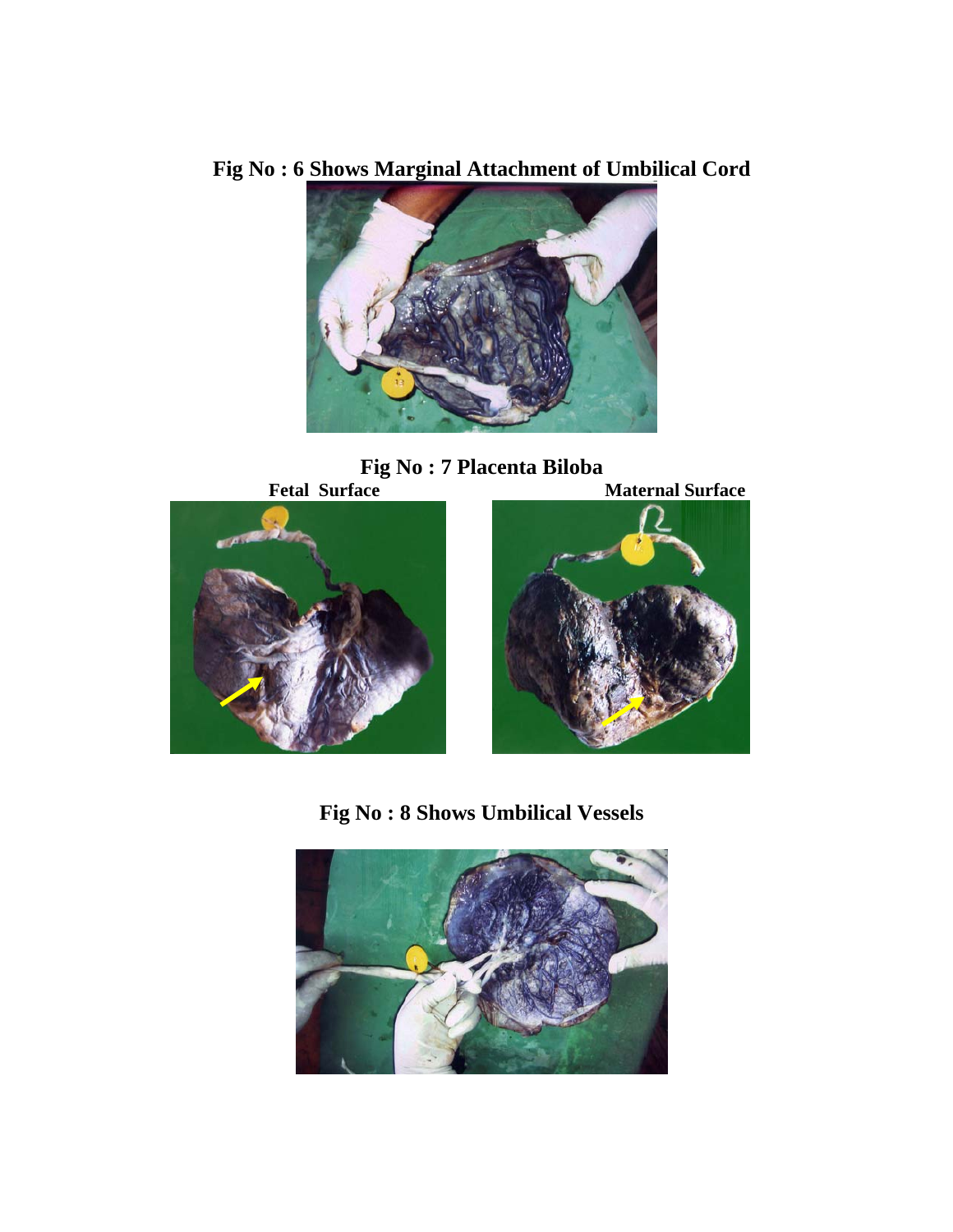



**Fig No : 10 Shows 50 Specimens of Present Study** 

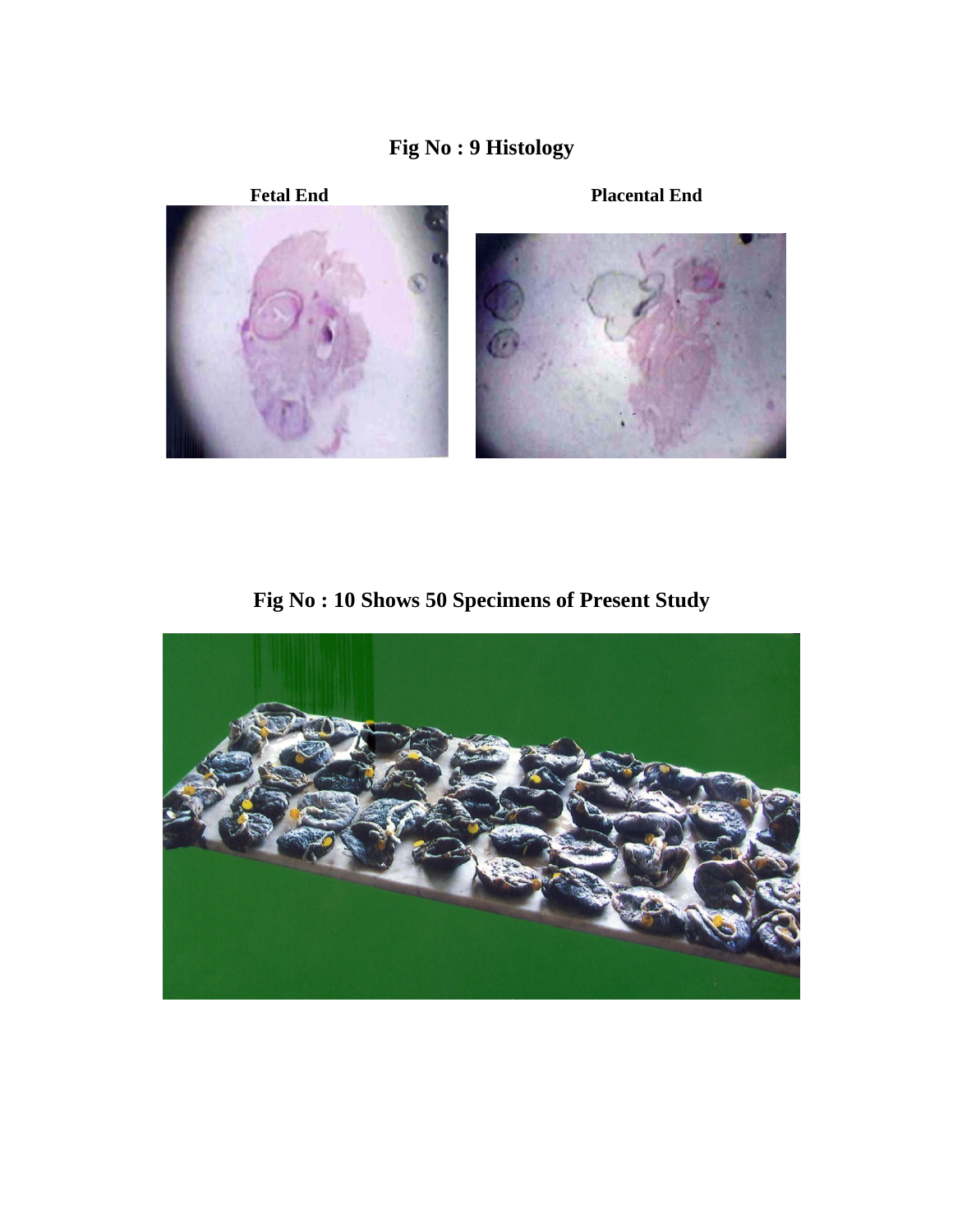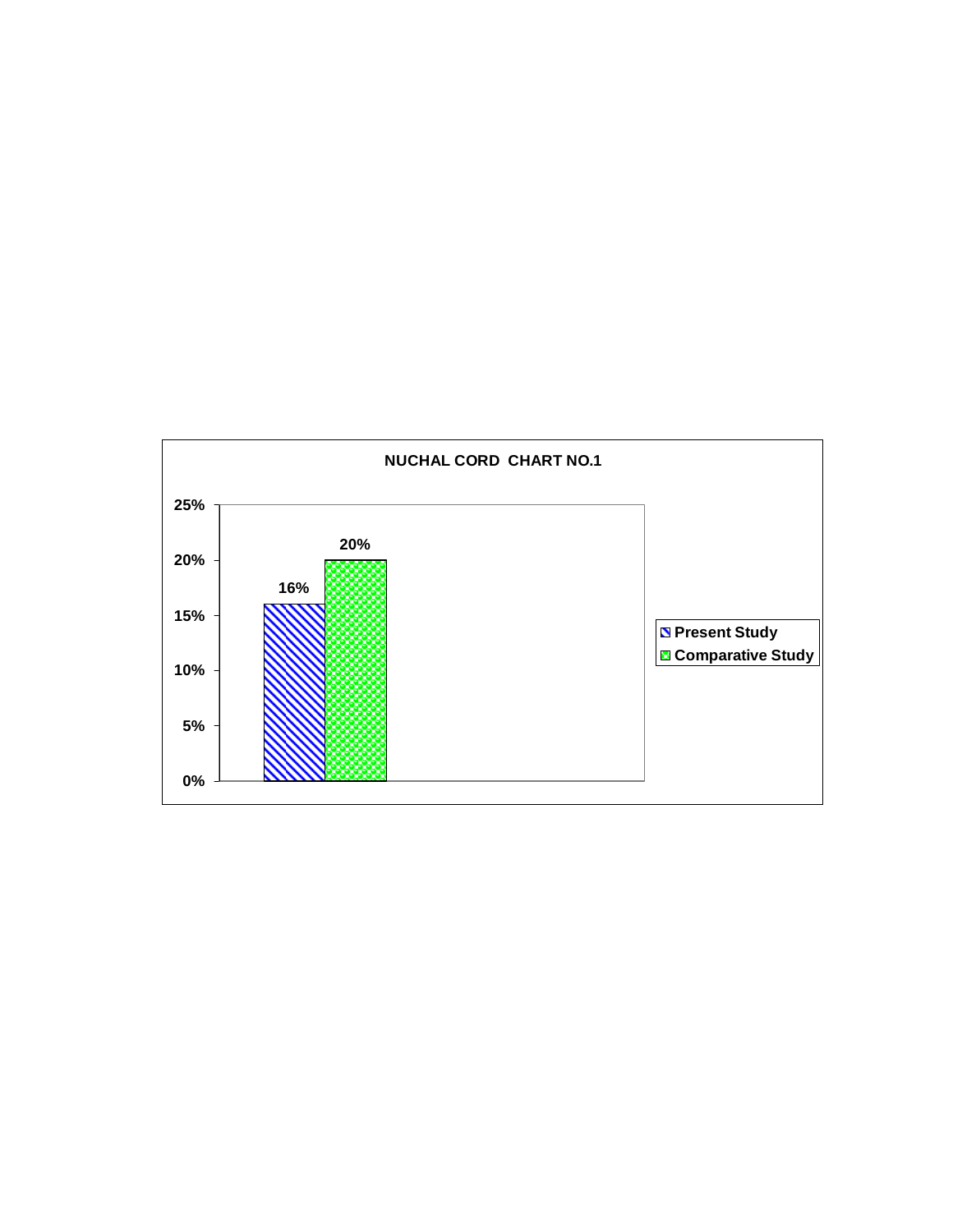| <b>S. No.</b> | Length of the Cord | Gravida      | <b>Sex of the Fetus</b> |
|---------------|--------------------|--------------|-------------------------|
| 1.            | 73.4               | $\mathbf I$  | M                       |
| 2.            | 69                 | $\mathbf I$  | M                       |
| 3.            | 61.4               | $\rm II$     | M                       |
| 4.            | 60                 | $\mathbf{I}$ | M                       |
| 5.            | 60                 | III          | M                       |
| 6.            | 59.2               | $\mathbf I$  | $\mathbf F$             |
| 7.            | 59                 | $\mathbf I$  | M                       |
| 8.            | 58                 | $\mathbf I$  | M                       |

# **NUCHAL CORD TABLE NO. 1**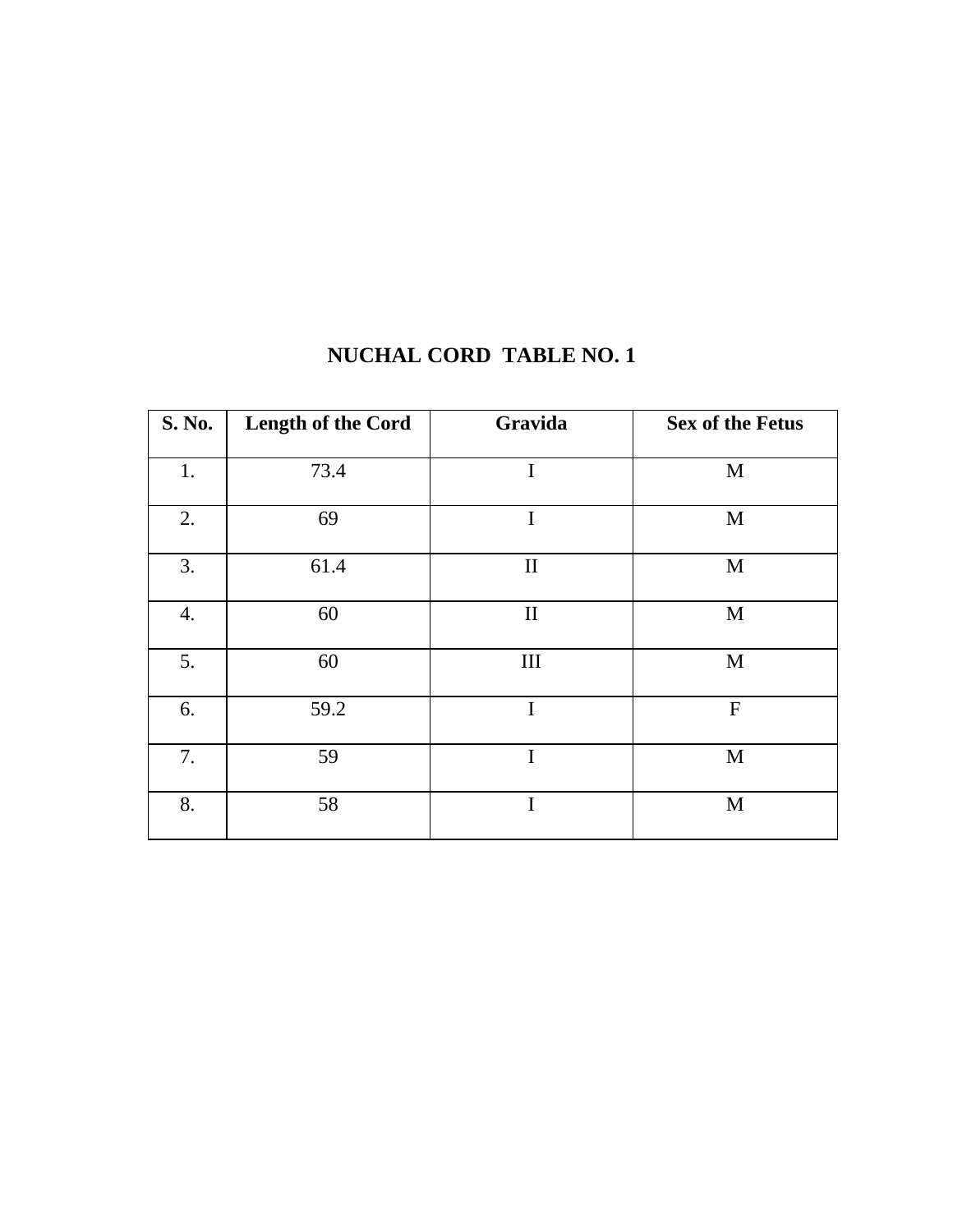# **UMBILICAL CORD LENGTH PRESENT STUDY TABLE NO.2**

| <b>Umbilical Cord Length</b> | in cms. |
|------------------------------|---------|
| Maximum                      | 73.4    |
| Minimum                      | 43.4    |
| Average                      | 54.5    |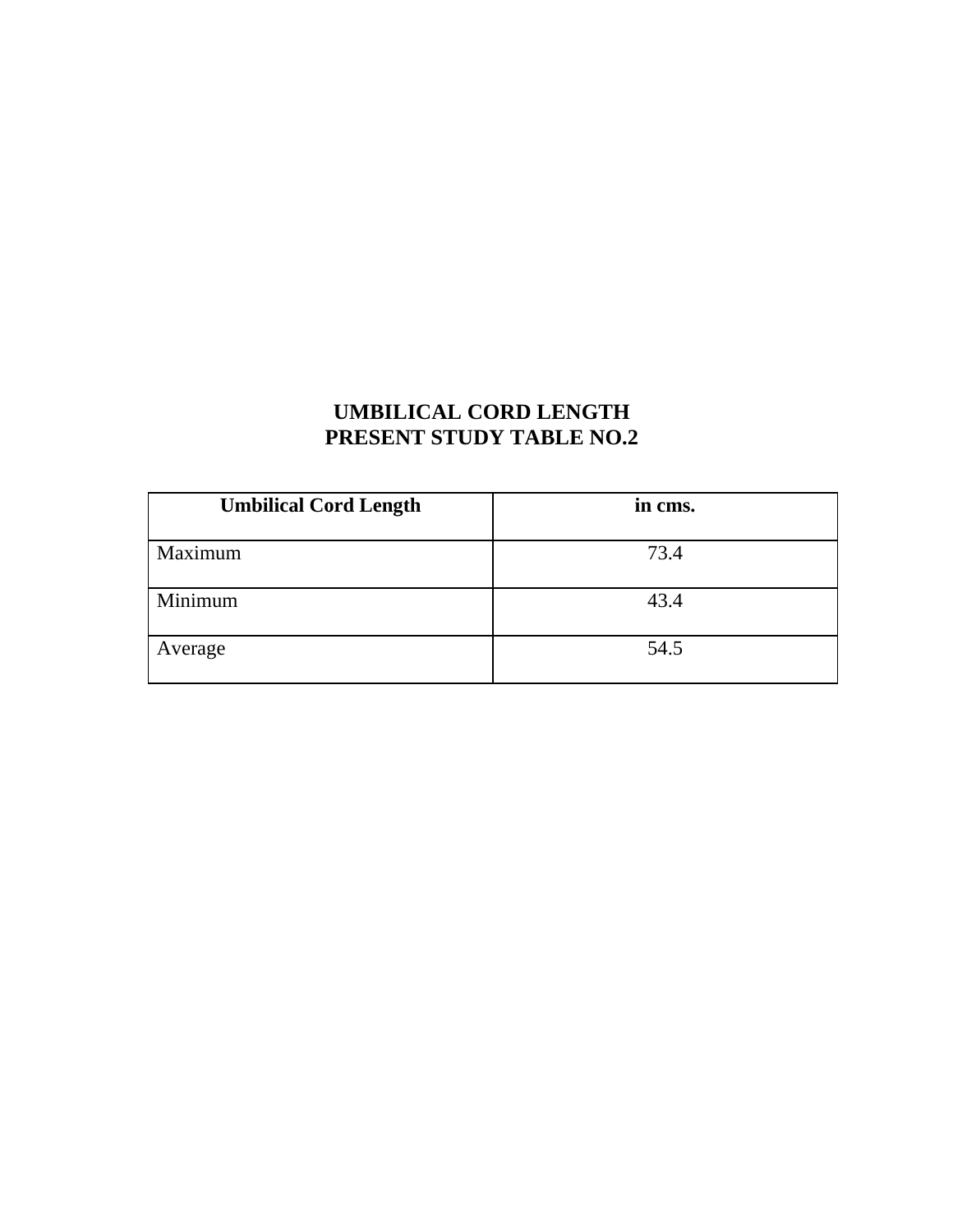# **DIAMETER OF THE UMBILICAL CORD TABLE NO. 3**

| <b>Diameter of the Cord</b> | <b>At Fetal End</b> | <b>Placenta End</b> |
|-----------------------------|---------------------|---------------------|
| Maximum                     | 1.4 cm              | 1.7                 |
| Minimum                     | $0.7$ cm            | 1.2                 |
| Average                     | 1.1 cm              | 1.5                 |

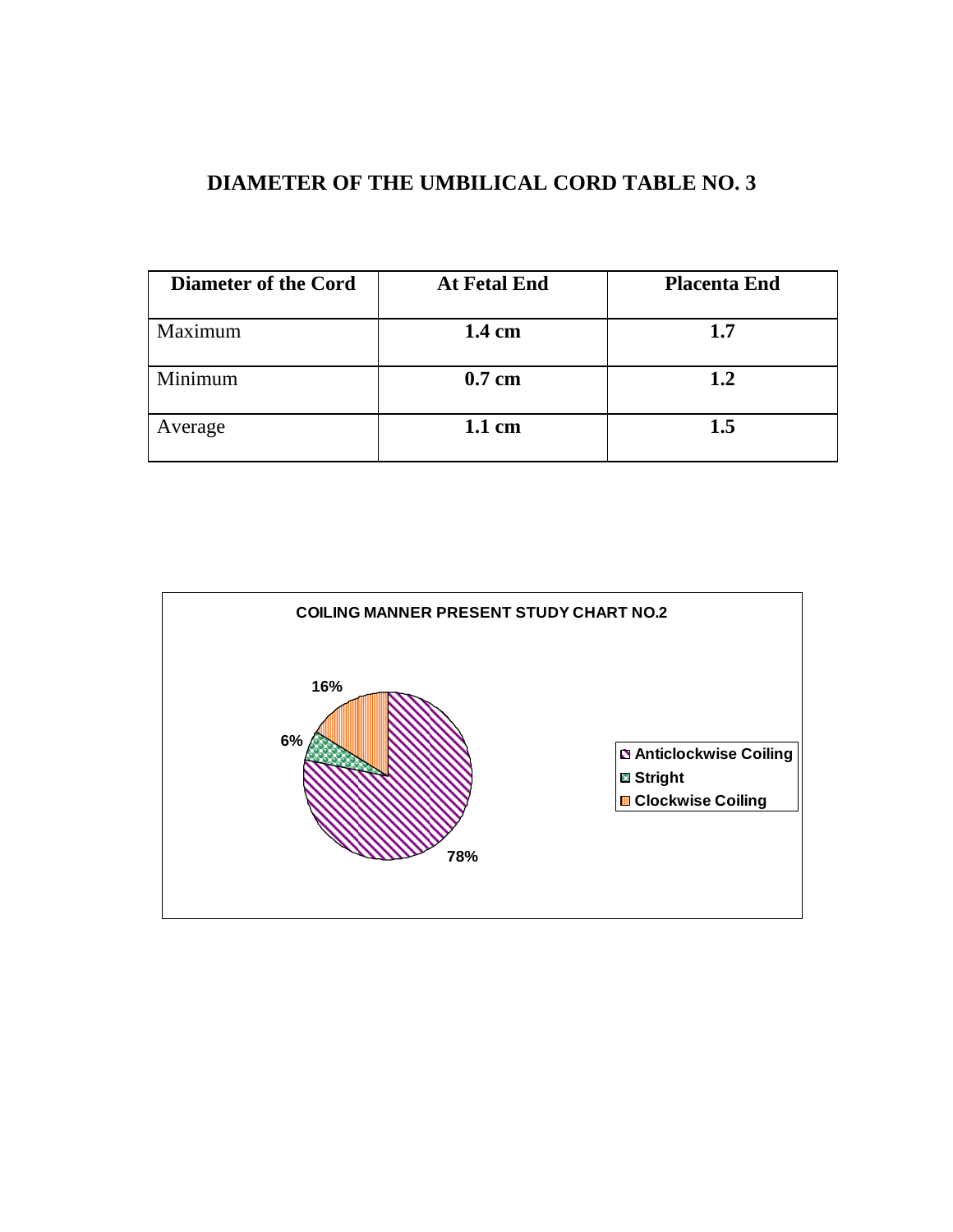



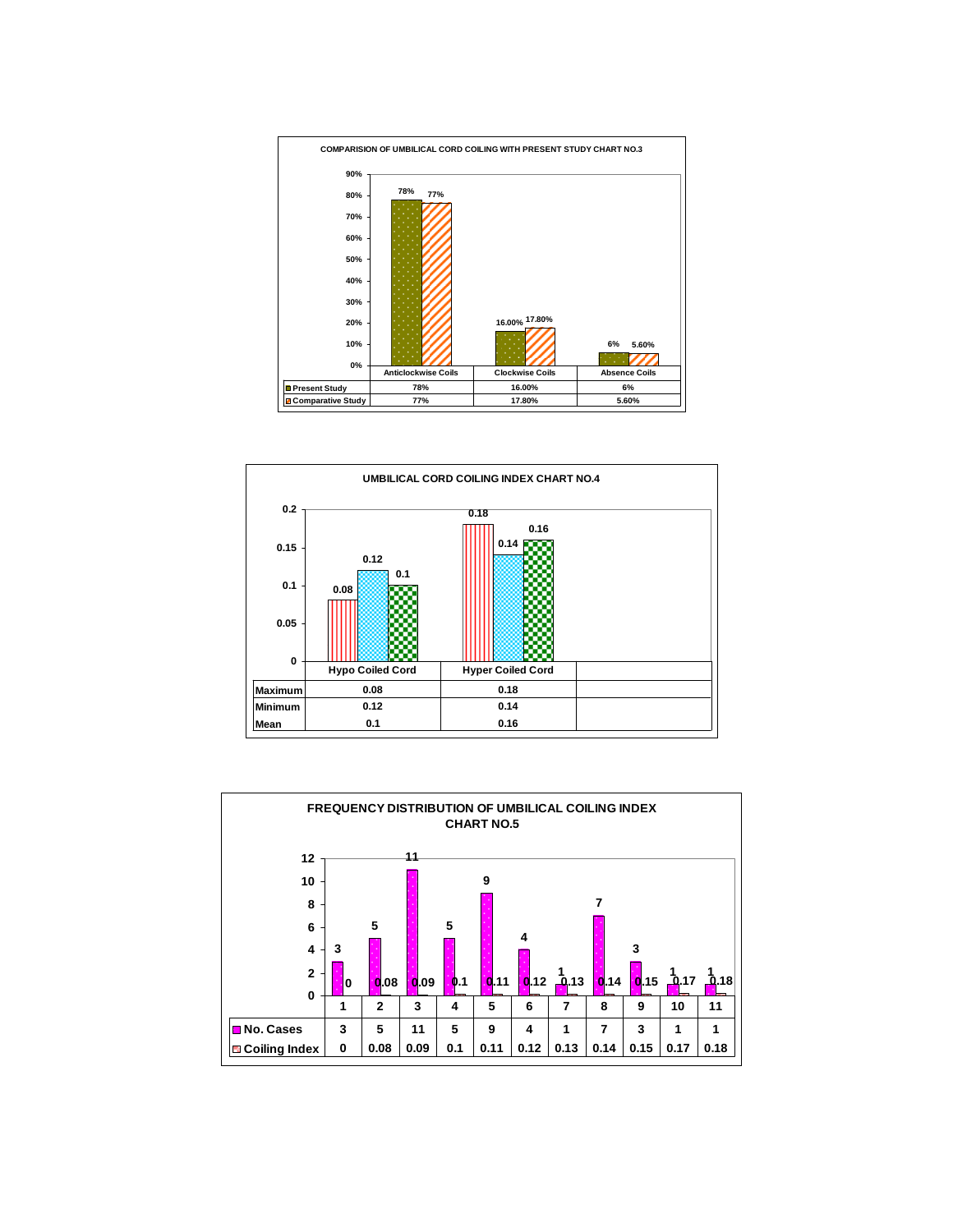# **COMPARISON OF UMBILICAL CORD ATTACHMENT BETWEEN THE STUDY OF RICHARD TORPIN AND PRESENT STUDY TABLE NO. 4**

|           |                                               | <b>Richard Torpin</b>  |               | <b>Present Study</b>   |               |  |
|-----------|-----------------------------------------------|------------------------|---------------|------------------------|---------------|--|
| S.<br>No. | <b>Attachment of</b><br><b>Umbilical Cord</b> | No. of<br><b>Cases</b> | $\frac{0}{0}$ | No. of<br><b>Cases</b> | $\frac{0}{0}$ |  |
| 1.        | Eccentric                                     | 260                    | 63            | 40                     | 80            |  |
| 2.        | Central                                       | 120                    | 29            | 6                      | 12            |  |
| 3.        | Marginal                                      | 32                     | 8             | $\overline{4}$         | 8             |  |
| 4.        | Total                                         | 412                    | 100%          | 50                     | 100%          |  |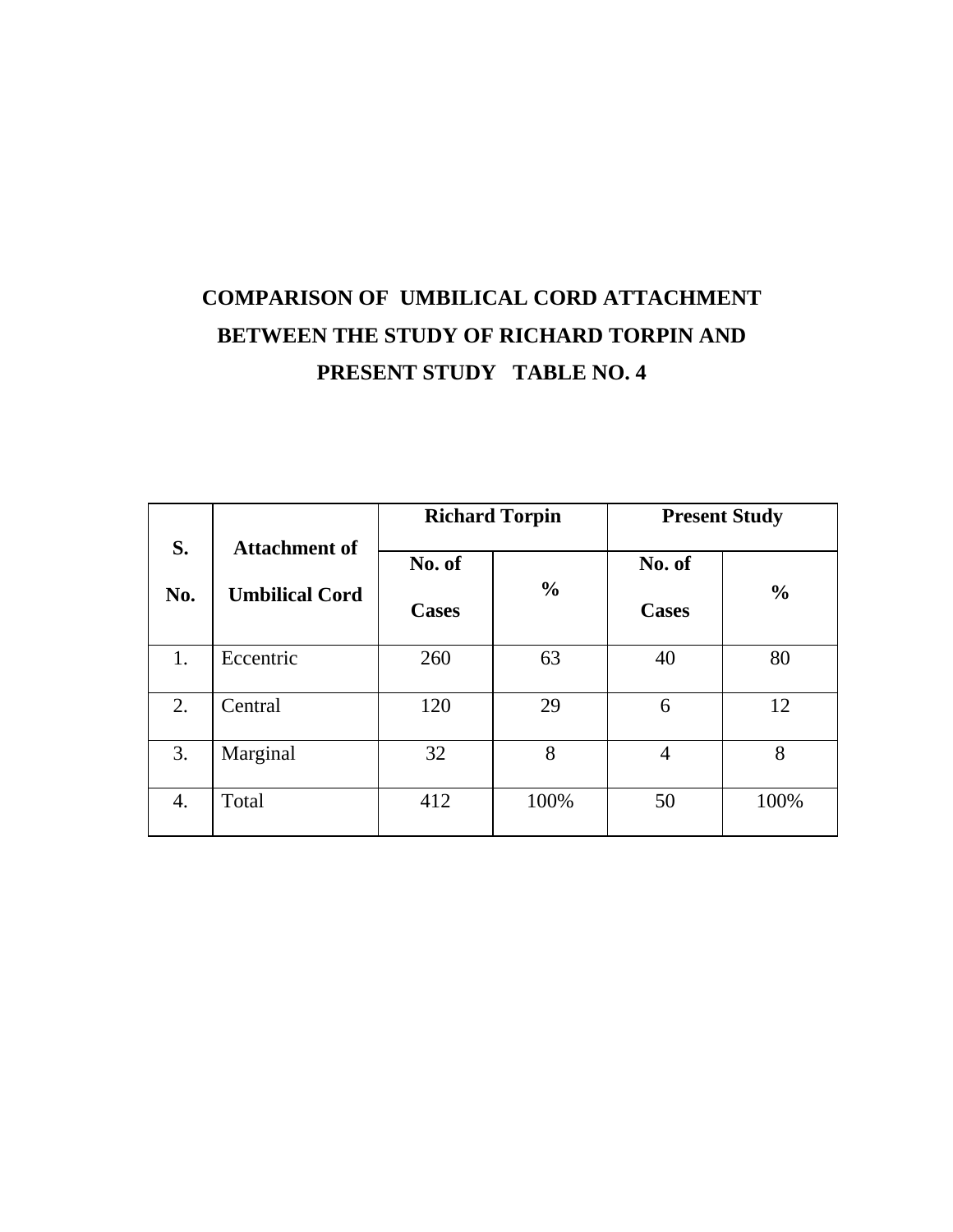

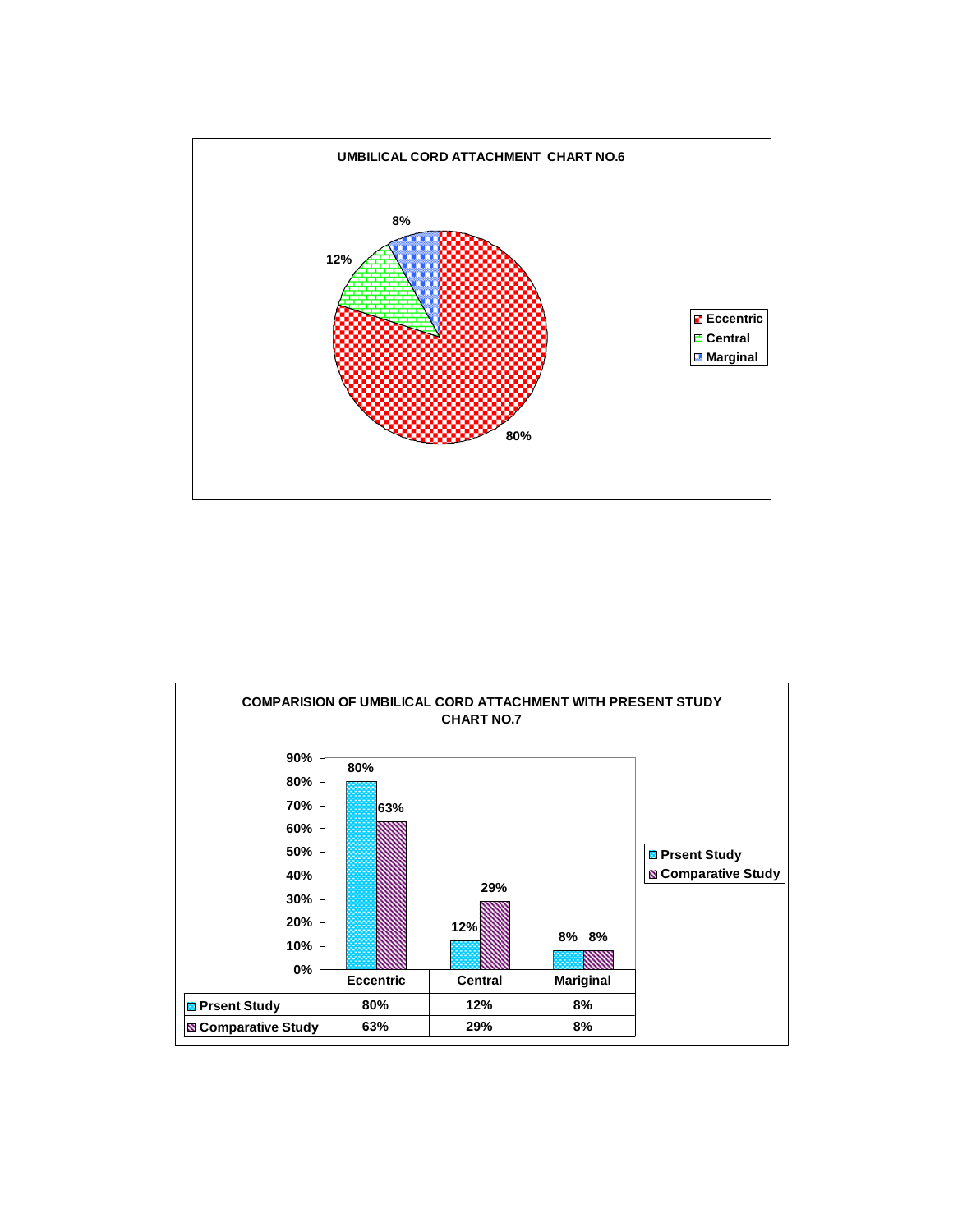## **BIRTH WEIGHT OF FETUSES IN MARGINAL ATTACHMENTS**

**OF CORD - PRESENT STUDY TABLE NO. 5** 

| <b>S. No.</b> | Gravida | Birth Weight of Fetus in Kg. |
|---------------|---------|------------------------------|
|               |         | 2.3                          |
| 2.            |         | 3.3                          |
| 3.            | II      | 2.25                         |
| 4.            | Ш       | 3.2                          |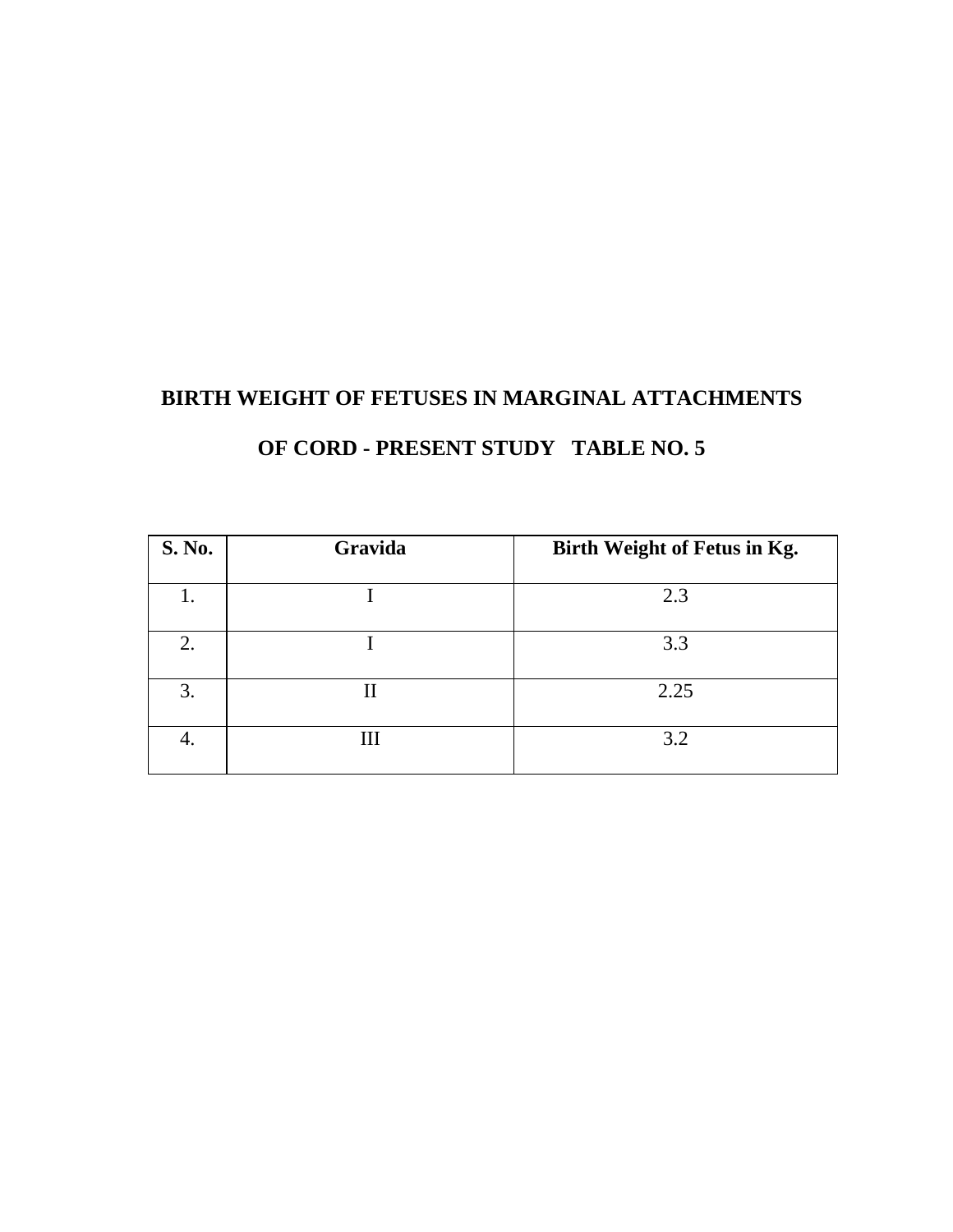# **A STUDY OF UMBILICAL CORD**

|        |        |         | <b>Diameter</b> |                    |             |                 |                                 |                |                  |                                 |                           |
|--------|--------|---------|-----------------|--------------------|-------------|-----------------|---------------------------------|----------------|------------------|---------------------------------|---------------------------|
| S. No. | Length | FE      | PE              | <b>False Knots</b> | Attachment  | Coiling<br>Cord | Para                            | Nuchal<br>Cord | Coiling<br>Index | Weight<br><b>Birth</b><br>in kg | <b>SEX</b>                |
| 1.     | 61.4   | 1.2     | 1.5             | NP                 | EC          | <b>HYPER</b>    | $\mathbf{I}$                    | ${\bf P}$      | 0.14             | 3                               | M                         |
| 2.     | 45.2   | 0.8     | 1.5             | <b>NP</b>          | <b>MAR</b>  | <b>HYPO</b>     | $\bf I$                         | NP             | 0.12             | 2.3                             | $\mathbf M$               |
| 3.     | 54.5   | 1.3     | 1.5             | NP                 | EC          | <b>HYPO</b>     | III                             | NP             | 0.12             | $\mathfrak{Z}$                  | $\mathbf M$               |
| 4.     | 58     | 1.1     | 1.5             | NP                 | $\rm EC$    | <b>HYPO</b>     | $\bf I$                         | ${\bf P}$      | 0.11             | 3.7                             | $\mathbf M$               |
| 5.     | 54.5   | 1.2     | 1.5             | $\mathbf{P}$       | EC          | <b>HYPER</b>    | I                               | <b>NP</b>      | 0.14             | 2.75                            | $\mathbf M$               |
| 6.     | 56.2   | 1.2     | 1.5             | <b>NP</b>          | $\rm EC$    | <b>HYPO</b>     | $\rm II$                        | <b>NP</b>      | 0.11             | 3.75                            | ${\bf F}$                 |
| 7.     | 57.5   | 0.8     | 1.4             | NP                 | $\rm EC$    | <b>HYPO</b>     | $\rm I$                         | NP             | 0.11             | 2.7                             | ${\bf F}$                 |
| 8.     | 48.9   | 1.2     | 1.5             | NP                 | $\rm EC$    | <b>HYPO</b>     | III                             | NP             | 0.11             | 3.7                             | $\mathbf M$               |
| 9.     | 47     | $0.8\,$ | 1.4             | NP                 | <b>MAR</b>  | <b>HYPO</b>     | $\mathbf I$                     | NP             | 0.11             | 3.3                             | $\mathbf M$               |
| 10.    | 69     | 0.9     | 1.5             | NP                 | EC          | <b>HYPER</b>    | I                               | $\mathbf{P}$   | 0.14             | 2.8                             | M                         |
| 11.    | 55     | 1.3     | 1.5             | NP                 | $\rm EC$    | <b>HYPO</b>     | $\rm II$                        | NP             | 0.11             | $\overline{3}$                  | $\mathbf M$               |
| 12.    | 43.4   | 1.1     | 1.5             | ${\bf P}$          | EC          | <b>HYPO</b>     | $\mathbf I$                     | NP             | 0.08             | 3.25                            | $\mathbf M$               |
| 13.    | 47.2   | 0.8     | 1.4             | ${\bf P}$          | <b>MAR</b>  | <b>HYPO</b>     | $\rm II$                        | NP             | 0.11             | 3.2                             | $\mathbf M$               |
| 14.    | 52.2   | 0.9     | 1.5             | NP                 | EC          | <b>HYPO</b>     | $\mathbf I$                     | NP             | 0.09             | $\overline{3}$                  | ${\bf F}$                 |
| 15.    | 59.2   | 0.8     | 1.4             | ${\bf P}$          | EC          | <b>HYPO</b>     | $\mathbf I$                     | ${\bf P}$      | 0.08             | 2.75                            | ${\bf F}$                 |
| 16.    | 55.4   | 0.8     | 1.3             | NP                 | <b>MAR</b>  | <b>HYPER</b>    | III                             | NP             | 0.14             | $3.5\,$                         | $\mathbf M$               |
| 17.    | 49.6   | 1.2     | 1.5             | NP                 | EC          | <b>HYPO</b>     | $\mathbf{I}$                    | NP             | 0.13             | $\overline{3}$                  | ${\bf F}$                 |
| 18.    | 48.8   | 1.4     | 1.5             | NP                 | EC          | <b>HYPO</b>     | III                             | NP             | 0.10             | 2.7                             | $\overline{\mathrm{F}}$   |
| 19.    | 56     | 1.3     | 1.5             | NP                 | <b>CENT</b> | <b>HYPO</b>     | $\bf I$                         | NP             | 0.08             | 2.75                            | $\mathbf M$               |
| 20.    | 54     | 1.2     | 1.6             | ${\bf P}$          | EC          | <b>HYPO</b>     | $\mathbf I$                     | NP             | 0.09             | 3                               | $\mathbf M$               |
| 21.    | 48     | 1.3     | 1.5             | NP                 | $\rm EC$    | <b>STRAIGHT</b> | $\mathbf{I}$                    | NP             | $\overline{a}$   | 2.75                            | ${\bf F}$                 |
| 22.    | 52     | 1.2     | 1.5             | NP                 | EC          | <b>HYPO</b>     | $\mathbf I$                     | NP             | 0.09             | 2.5                             | ${\bf F}$                 |
| 23.    | 54     | 1.2     | 1.6             | $\overline{P}$     | $\rm EC$    | <b>HYPER</b>    | $\rm II$                        | NP             | 0.14             | 3.75                            | $\mathbf M$               |
| 24.    | 56     | 1.2     | 1.5             | NP                 | EC          | <b>HYPO</b>     | I                               | NP             | 0.08             | 2.75                            | ${\bf F}$                 |
| 25.    | 55     | 0.7     | 1.2             | NP                 | <b>CENT</b> | <b>STRAIGHT</b> | $\mathbf I$                     | NP             |                  | 2.75                            | $\boldsymbol{\mathrm{F}}$ |
| 26.    | 54.5   | 1.2     | 1.6             | NP                 | EC          | <b>HYPER</b>    | $\mathbf{I}$                    | NP             | 0.14             | 3                               | $\mathbf M$               |
| 27.    | 50.5   | 1.1     | 1.4             | <b>NP</b>          | EC          | <b>HYPO</b>     | $\mathbf I$                     | N <sub>P</sub> | 0.10             | 2.9                             | $\mathbf F$               |
| 28.    | 52     | 1.2     | 1.5             | <b>NP</b>          | EC          | <b>HYPO</b>     | $\mathbf{I}$                    | N <sub>P</sub> | 0.09             | 3                               | M                         |
| 29.    | 53.5   | 1.1     | 1.4             | <b>NP</b>          | EC          | <b>HYPO</b>     | $\bf{I}$                        | NP             | 0.09             | 3.1                             | M                         |
| 30.    | 54     | 1.2     | 1.6             | $\mathbf{P}$       | EC          | <b>HYPER</b>    | Ш                               | NP             | 0.17             | $\overline{4}$                  | $\boldsymbol{\mathrm{F}}$ |
| 31.    | 58.5   | 1.3     | 1.5             | ${\bf P}$          | EC          | <b>HYPER</b>    | I                               | NP             | 0.15             | 2.8                             | $\boldsymbol{F}$          |
| 32.    | 56     | 1.2     | 1.6             | $\mathbf{P}$       | EC          | <b>HYPO</b>     | $\mathbf I$                     | NP             | 0.11             | 2.7                             | ${\bf F}$                 |
| 33.    | 53     | 0.8     | 1.4             | $\mathbf{P}$       | EC          | <b>HYPER</b>    | Ш                               | NP             | 0.15             | 3.7                             | $\boldsymbol{F}$          |
| 34.    | 58     | 1.2     | 1.6             | ${\bf P}$          | EC          | <b>HYPER</b>    | $\mathop{\mathrm{II}}\nolimits$ | NP             | 0.14             | 2.5                             | ${\bf F}$                 |
| 35.    | 53     | 1.3     | 1.6             | NP                 | EC          | <b>HYPO</b>     | $\bf{I}$                        | NP             | 0.12             | 2.7                             | $\boldsymbol{\mathrm{F}}$ |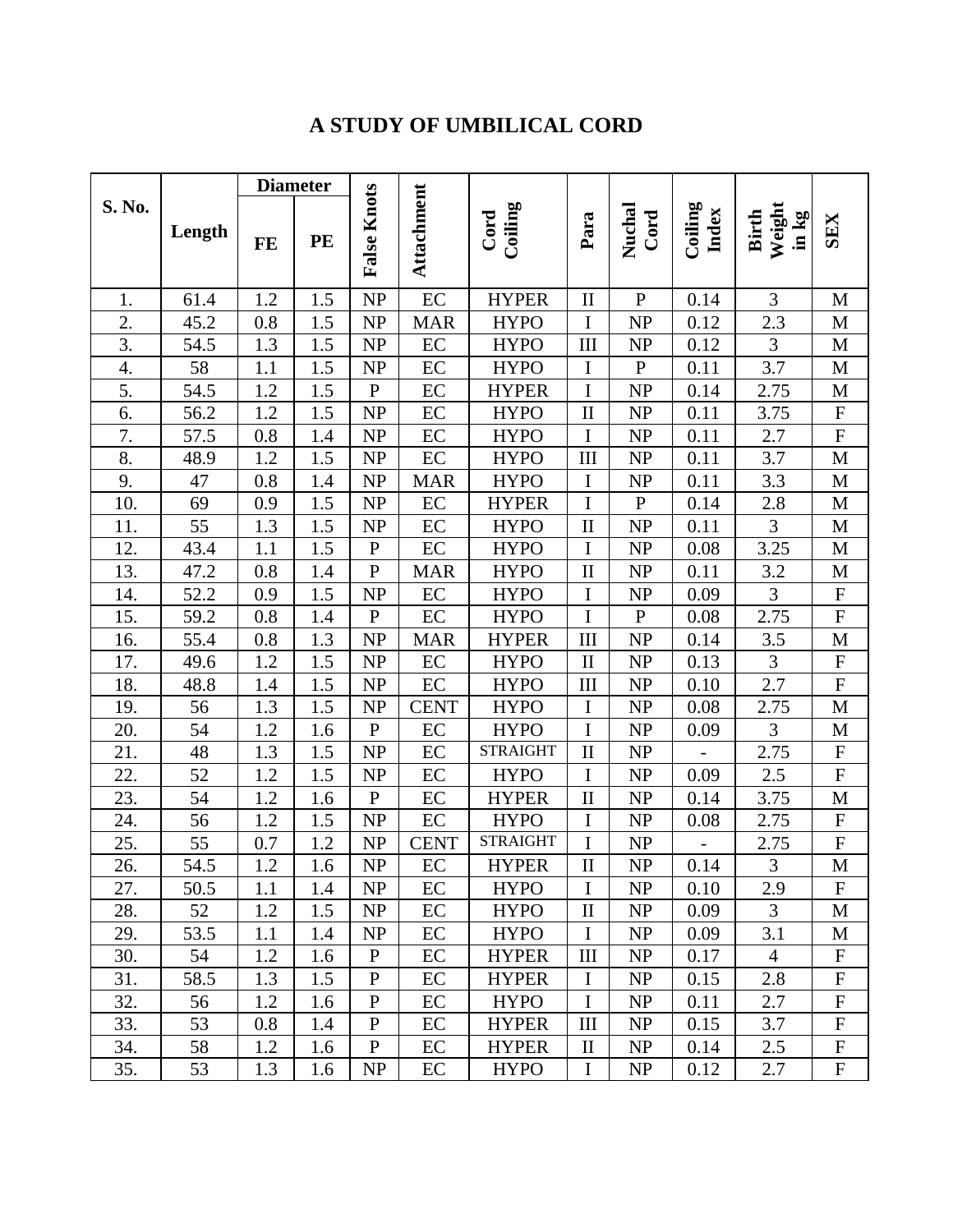| S. No. | Length |     | <b>Diameter</b> | <b>Knots</b><br>False | Attach<br>ment | Coiling<br>Cord | Para         | Nuchal<br>Cord | Coiling<br>Index | Weight<br><b>Birth</b><br>in kg | <b>SEX</b>     |
|--------|--------|-----|-----------------|-----------------------|----------------|-----------------|--------------|----------------|------------------|---------------------------------|----------------|
| 36.    | 45.3   | 1.2 | 1.4             | <b>NP</b>             | EC             | <b>HYPO</b>     |              | NP             | 0.12             | 3.3                             | $\overline{F}$ |
| 37.    | 48.2   | 1.2 | 1.6             | <b>NP</b>             | <b>CENT</b>    | <b>HYPO</b>     | Ī            | NP             | 0.11             | 2.6                             | $\mathbf F$    |
| 38.    | 53.4   | 1.2 | 1.5             | <b>NP</b>             | EC             | <b>STRAIGHT</b> |              | NP             |                  | 3.2                             | $\overline{F}$ |
| 39.    | 54.3   | 1.2 | 1.4             | <b>NP</b>             | <b>CENT</b>    | <b>HYPO</b>     | I            | NP             | 0.09             | 3.3                             | M              |
| 40.    | 56     | 0.9 | 1.4             | $\mathbf{P}$          | EC             | <b>HYPO</b>     |              | NP             | 0.11             | 2.8                             | M              |
| 41.    | 53.5   | 1.2 | 1.6             | <b>NP</b>             | EC             | <b>HYPER</b>    | III          | <b>NP</b>      | 0.15             | 3.3                             | M              |
| 42.    | 54.8   | 1.3 | 1.5             | $\mathbf{P}$          | EC             | <b>HYPO</b>     |              | <b>NP</b>      | 0.09             | 2.8                             | M              |
| 43.    | 60     | 1.2 | 1.6             | $\mathbf{P}$          | EC             | <b>HYPO</b>     | $\mathbf{I}$ | $\mathbf{P}$   | 0.1              | 3                               | M              |
| 44.    | 59     | 1.3 | 1.5             | <b>NP</b>             | EC             | <b>HYPO</b>     | I            | NP             | 0.09             | 2.7                             | M              |
| 45.    | 58.4   | 1.3 | 1.5             | <b>NP</b>             | EC             | <b>HYPO</b>     |              | NP             | 0.09             | 3.2                             | M              |
| 46.    | 54.5   | 1.3 | 1.6             | $\mathbf{P}$          | <b>CENT</b>    | <b>HYPO</b>     | $\Pi$        | <b>NP</b>      | 0.09             | 3                               | $\mathbf{F}$   |
| 47.    | 60     | 1.3 | 1.6             | $\mathbf{P}$          | <b>CENT</b>    | <b>HYPO</b>     | III          | $\mathbf{P}$   | 0.10             | 2.6                             | M              |
| 48.    | 73.4   | 1.4 | 1.7             | <b>NP</b>             | EC             | <b>HYPER</b>    | I            | $\mathbf{P}$   | 0.18             | 2.75                            | M              |
| 49.    | 59     | 1.3 | 1.6             | <b>NP</b>             | EC             | <b>HYPO</b>     |              | $\mathbf{P}$   | 0.1              | 3.5                             | M              |
| 50.    | 54     | 1.3 | 1.6             | <b>NP</b>             | EC             | <b>HYPO</b>     |              | <b>NP</b>      | 0.09             | 3                               | M              |

| <b>DIAMETER</b>     | FE – Fetal End<br>PE - Placental End                                             |
|---------------------|----------------------------------------------------------------------------------|
| <b>FALSE KNOTS</b>  | $P -$ Present<br>$NP - Not Present$                                              |
| <b>ATTACHMENT</b>   | $EC - Eccentric$<br>CENT – Central<br>MAR - Marginal                             |
| <b>CORD COILING</b> | $HYPO-Hypo\ Coiling$<br>HYPER – Hyper Coiling<br>STRAIGHT – Cord with no Coiling |
| <b>PARA</b>         | $I - Primi$<br>II – Second Gravida<br>III – Third Gravida                        |
| <b>NUCHAL CORD</b>  | $P -$ Present<br>$NP - Not Present$                                              |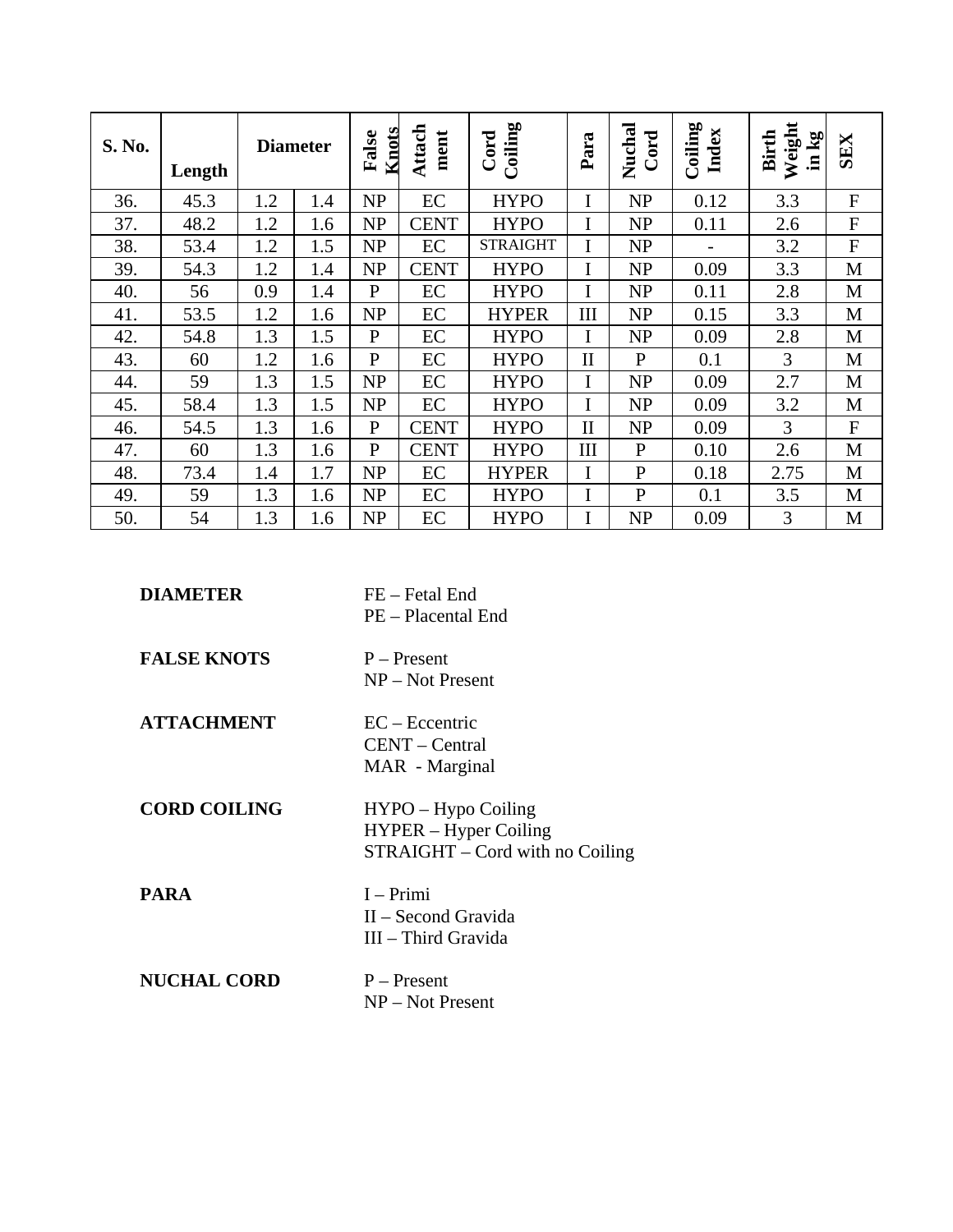# **UMBILICAL CORD LENGTH COMPARATIVE STUDY**

| <b>Author</b>        | <b>Year of Study</b> | Length of in cms. |
|----------------------|----------------------|-------------------|
| <b>Fox</b>           | 1978                 | 54-61             |
| Henry Gray           | 1999                 | 20-120            |
| <b>Present Study</b> | 2006                 | $43.4 - 73.4$     |

## **UMBILICAL CORD COILING**

| <b>Coiling of Cord</b> | <b>No. of Specimens</b> |
|------------------------|-------------------------|
| <b>Hypo Coiling</b>    | 35                      |
| <b>Hyper Coiling</b>   | 12                      |
| Straight               | 3                       |

## **COILING MANNER**

| <b>Coiling Manner</b> | <b>No. of Specimens</b> | $\frac{0}{0}$ |
|-----------------------|-------------------------|---------------|
| Anti Clockwise        | 39                      | 78%           |
| Clockwise Coils       |                         | 16%           |
| Absence Coils         |                         | 6%            |